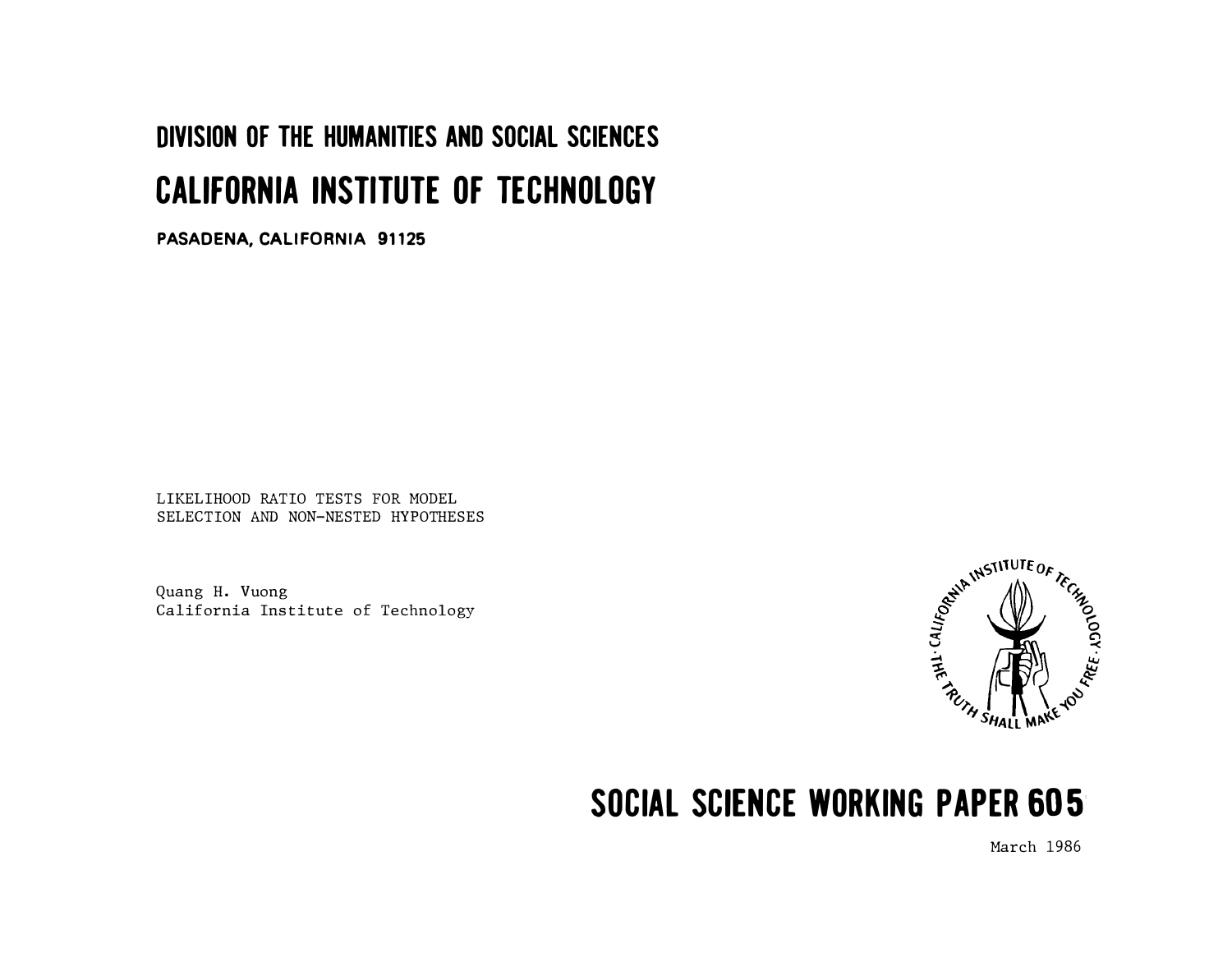#### LIKELIHOOD RATIO TESTS FOR

#### HODEL SELECTION AND NON-NESTED HYPOTHESES

Quang H. Vuong California Institute of Technology Division of the Humanities and Social Sciences 228-77 Pasadena, California 91125

#### ABSTRACT

In this paper, we propose a classical approach to model selection. Using the Kullback-Leibler Information measure, we propose simple and directional likelihood-ratio tests for discriminating and choosing between two competing models whether the models are nonnested, overlapping or nested and whether both, one, or neither is misspecified. As a prerequisite, we fully characterize the asymptotic distribution of the likelihood ratio statistic under the most general conditions.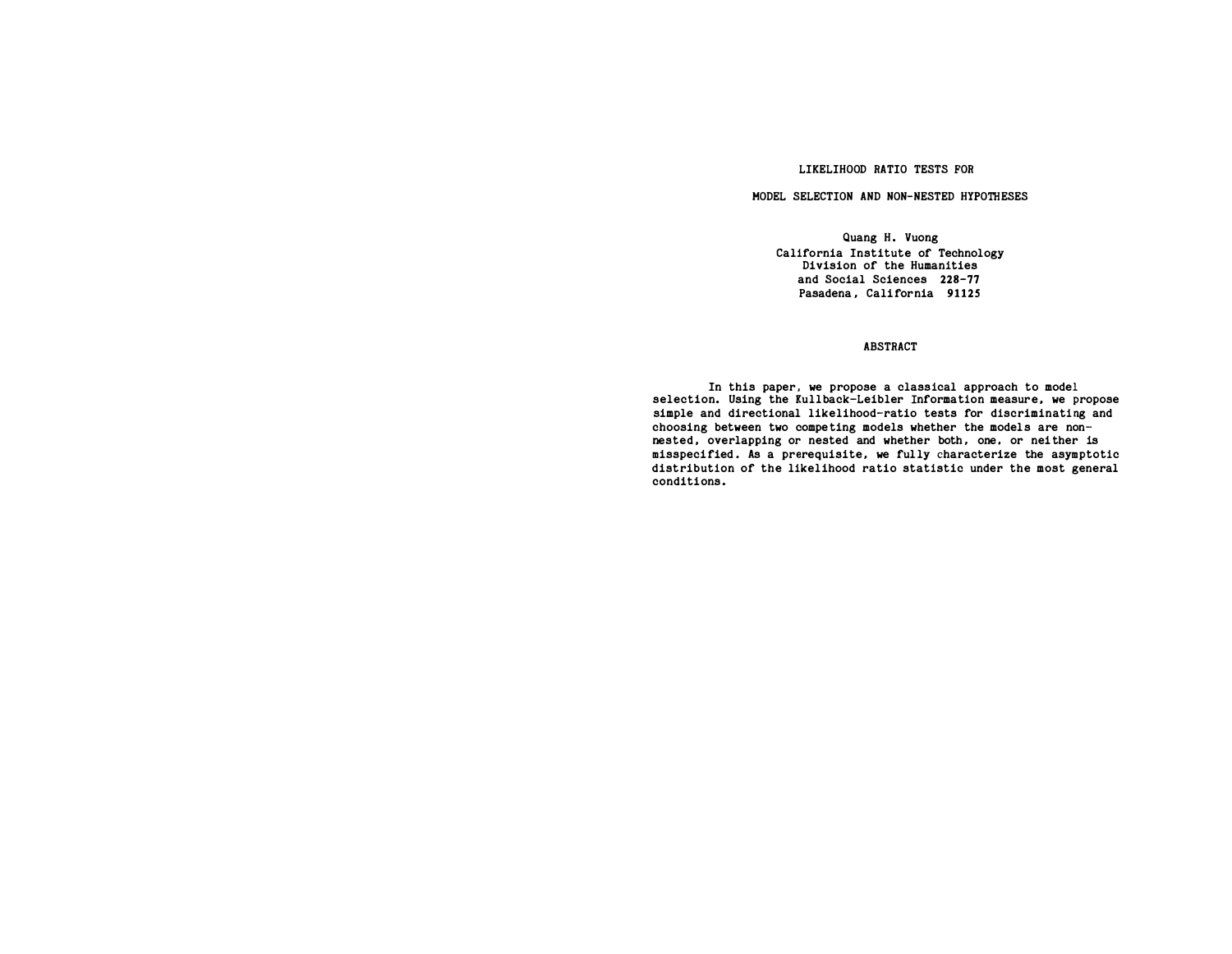#### LIKELIHOOD RATIO TESTS FOR

#### MODEL SELECTION AND NON-NESTED HYPOTHESES•

Quang H. Vuong California Institute of Technology

#### 1. INTRODUCTION

The main purpose of this paper is to propose some new tests for model selection and non-nested hypotheses. At the same time, we shall propose a classical approach to model selection. Since all our tests are based on the likelihood ratio principle, as a prerequisite, we shall completely characterize the asymptotic distribution of the likelihood ratio statistic under general conditions. By general conditions we mean that the models may be nested, non-nested or overlapping and that both, only one, or neither of the competing models may contain the true law generating the observations.

Unlike most previous work on model selection (see, e.g., Chow (1983, Chapter 9), Judge et al. (1985, Chapter 21)), we shall adopt the classical hypothesis testing framework and propose some directional and symmetric tests for choosing between models. This approach, which has not attracted a lot of attention, dates back to Hotelling ( 1940) . A notable and recent exception is White and Olson (1979) where competing models are evaluated according to their mean square error of prediction. In this paper, we shall follow Akaike (1973, 1974) and consider the Kullback-Leibler (1951) Information Criterion (KLIC) which measures the distance between a given

distribution and the true distribution. If the distance between a specified model and the true distribution is defined as the minimum of the KLIC over the distributions in the model , then it is natural to define the "best" model among a collection of compe ting models to be the model that is closest to the true distribution ( see also Sawa  $(1978)$ .

We shall consider conditional models so as to allow for explanatory variables. Then, if  $F_{\theta} = \{f(y|z;\theta) ; \theta \in \theta\}$  is a conditional model, its distance from the true conditional density  $\mathtt{h^0(y|z)}$ , as measured by the minimum KLIC, is  $\mathtt{E^0[log~h^0(y|z)]}$  - $\texttt{E}^0[\log\,f(\texttt{y}|\texttt{z}; \theta_\texttt{a})]$  where  $\texttt{E}^0[\,\cdot\,]$  denotes the expectation with respect to the true joint distribution of  $(y, z)$  and  $\theta_z$  is the pseudo-true value of  $\theta$  (see, e.g., Sawa (1978), White (1982a)). Thus, an equivalent selection criterion can be based on the quantity  $\texttt{E}^0\texttt{[log\ f(y|z;\theta_\texttt{a})]}$ ; the "best" model being the one for which this quantity is the largest .

Given two conditional models  $F_{\theta}$  and  $G_{\gamma} = {g(y|z;\gamma)}; \gamma \in \Gamma$ which may be nested, non-nested or overlapping, we shall propose tests of the null hypothesis that  $E^0[\log f(y|z;\theta_a)] = E^0[\log g(y|z;\gamma_a)]$ meaning that the two models are equivalent, against  $E^0[\log\ f(y|z;\theta_\bullet))] \to E^0[\log\ g(y|z;\gamma_\bullet)]$  meaning that  $F_\Theta$  is better than  $G_{\gamma'}$ , or against  $E^0$ [log f(y|z;θ<sub>\*</sub>)] <  $E^0$ [log g(y|z; $\gamma_{\ast}$ )] meaning that  $G_{\gamma}$ is better than  $F_{\theta}$ . Tests of such hypotheses will be called <u>tests for</u> <u>model selection</u>. Since the true density  $h^0_{y}|_z$  is not restricted a priori to belong to either one of the parametric models  $F_{\theta}$  and  $G_{\gamma'}$ , then by necessity, the concern of this paper will solely be with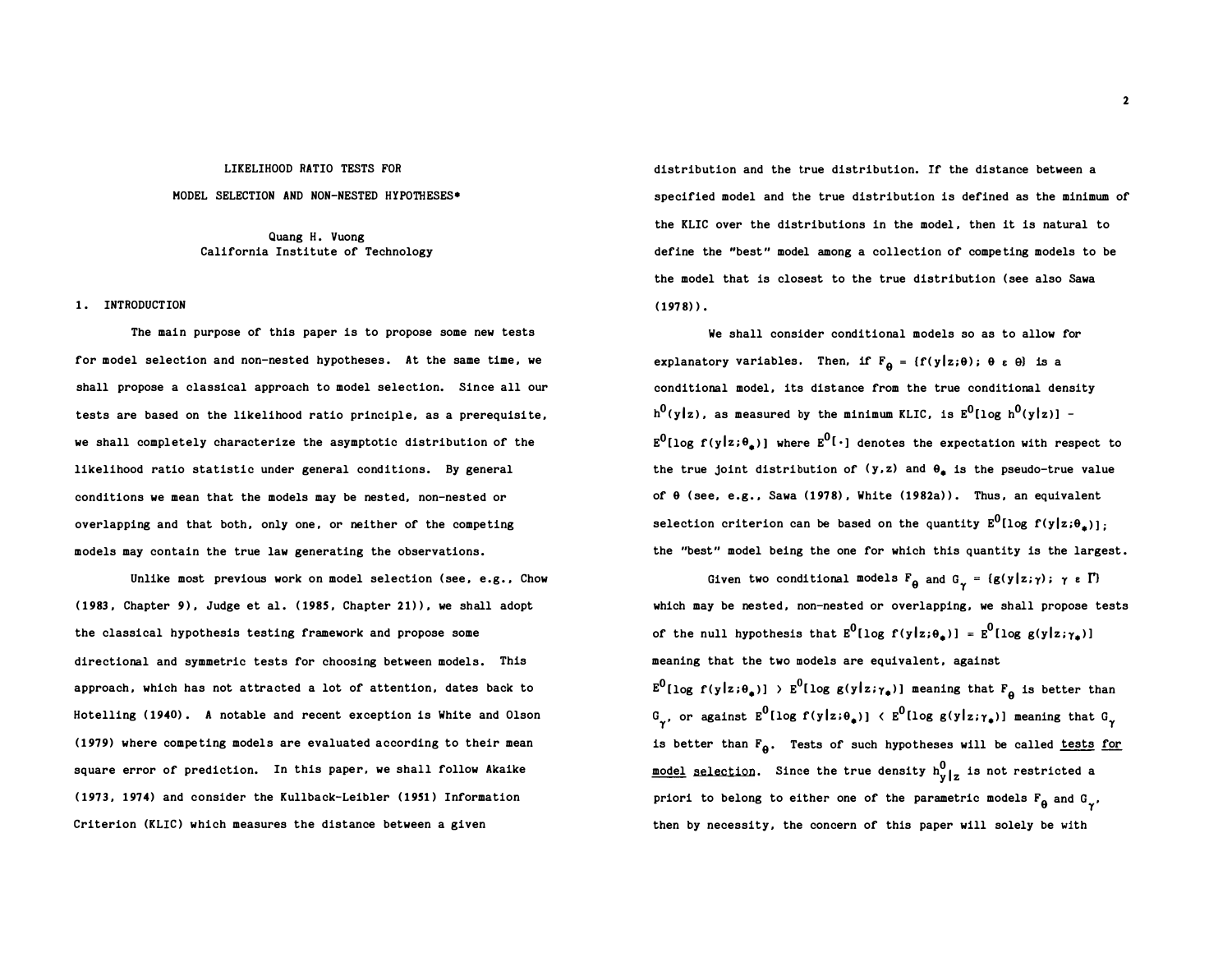asymptotic results .

The quantity  $E^0[log~f(y|z;\theta_a)]$  is unknown. It can nevertheless be consistently estimated , under some regularity conditions, by ( 1/n) times the log-likelihood evaluated at the pseudo or quasi maximum likelihood estimator (MLE) ( see e.g. , White ( 1982a) , Gourieroux, Monfort and Trognon  $(1984)$ ). Hence  $(1/n)$  times the loglikelihood ratio (LR) statistic is a consistent estimator of the quantity  $E^0(\log\ f(y|z;\theta_\bullet))$  -  $E^0(\log\ g(y|z;\gamma_\bullet))$ . Then given the above definition of a "best" model, it is natural to consider the LR statistic as a basis for constructing tests for model selection. Since the two competing models may be nested, non-nested or overlapping, and since both, only one, or neither of the two models may be correctly specified, then it is necessary to obtain the asymptotic distribution of the LR statistic under the most general conditions. To do so, we shall use the by-now well-known framework of White (1982a) in order to handle the possibly misspecified case.

Since Neyman and Pearson (1928) advocated the LR test, it has become one of the most popular methods for testing restrictions on the parameters of a statistical model. It is well-known that minus twice the LR statistic has a l imiting central chi-square distribution under the null hypothesis ( Wilks ( 193 8) ), and a limiting non-central chisquare distribution under a sequence of local alternatives (Wald (1943)) with a non-centrality parameter equal to that of the Wald statistic (Wald ( 1943)) and Lagrange Multiplier statistic ( Aitchinson and Silvey ( 1958) , Silvey ( 1959) ). However , as Foutz and Srivastana

(1977) , Kent ( 1982 ) , and White ( 1982a) pointed out, when the largest model is misspecified, the LR statistic is no longer necessarily chisquare distributed under the null hypothesis where the null hypothesis must be appropriately redefined in terms of the pseudo-true values satisfying the specified restrictions .

Parallel to this literature on nested hypothesis testing, the LR statistic has also been advocated as a basis for testing non-nested models (Cox (1961, 1962)). In particular Cox (1961, 1962) and White (1982b) showed that, if n denotes the sample size, then  $\rm{n}^{-1/2}$  times the LR statistic properly centered and normalized has a limiting standard normal distribution under the hypothesis that one of the competing models is correctly specified. This result and the result of the previous paragraph suggest that the asymptotic distribution of the LR statistic as well as the speed at which it converges to that distribution depend on whether or not the models are nested or correctly specified .

In the first part of this paper, we shall completely characterize the asymptotic distribution of the LR statistic under the most general conditions. In particular we show that the asymptotic distribution of the LR statistic and the speed at which it converges to that distribution depends on whether  $f(y|z;\theta_*) = g(y|z;\gamma_*)$ . In addition since the asymptotic distribution of the LR statistic depends on  $f(y | z; \theta_a) = g(y | z; \gamma_a)$ , we propose a test of that condition, which we call the variance test.

The paper is organized as follows. In Section 2, we present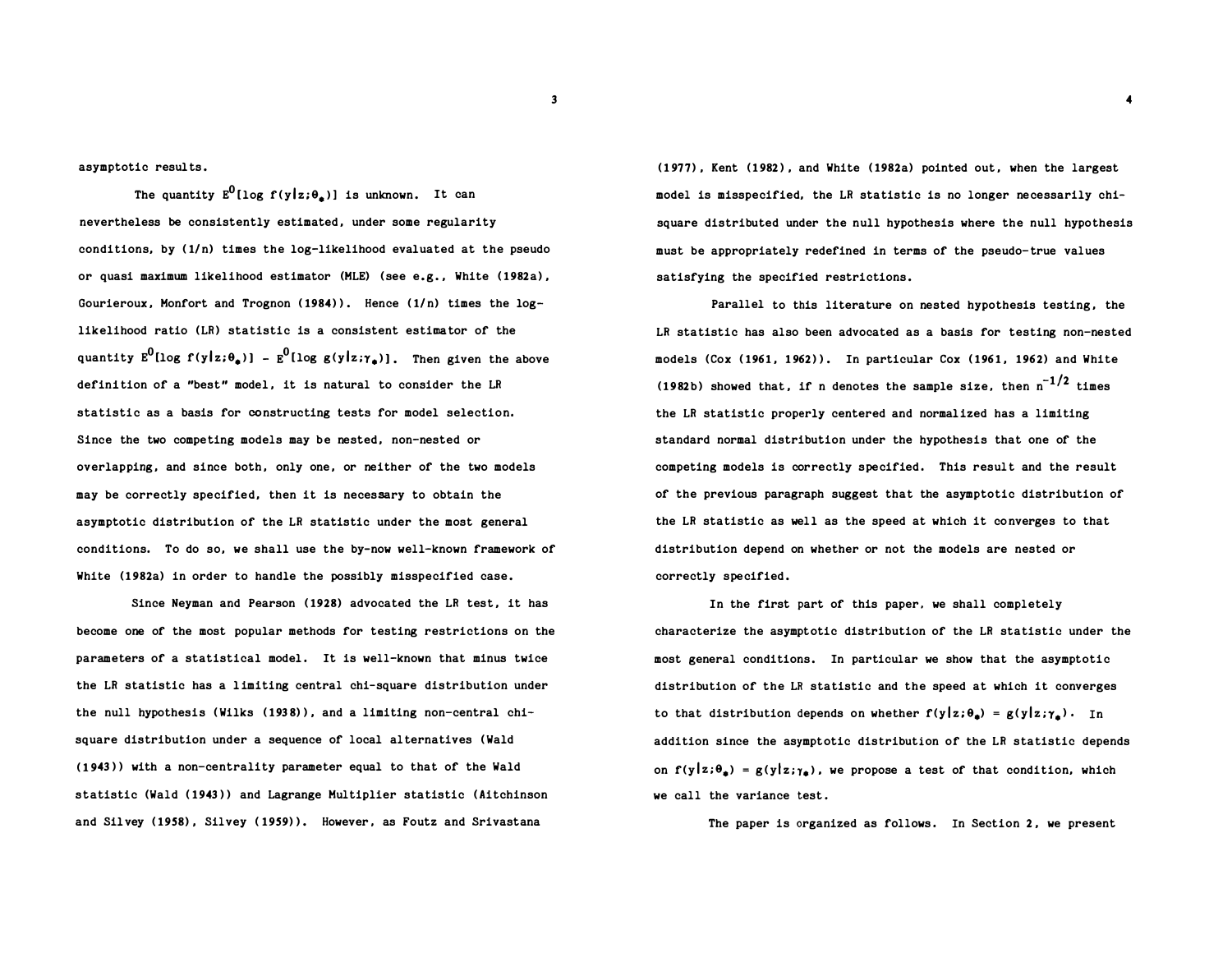the basic framework which is that of White ( 1982a) and Vuong ( 1983, 1 984) . In Section 3, we derive the asymptotic distribution of the LR statistic whether or not the models are nested or misspecified. We show that: (i) if  $f(y|z;\theta_*) = g(y|z;\gamma_*)$  then 2LR has a limiting weighted sum of chi-square distributions; (ii) if  $f(y|z;\theta_+) \neq$  $g(y|z;\gamma_n)$  then n<sup>-1/2</sup> LR properly centered around  $\mathbb{E}^{0}[\log(f(\mathbf{y}|\mathbf{z};\theta_{\bullet})/\mathbf{g}(\mathbf{y}|\mathbf{z};\boldsymbol{\gamma}_{\bullet}))]$  has a limiting normal distribution with non-zero variance  $\omega_{\bullet}^2$ . In addition, for the first case, we characterize the conditions under which 2LR is asymptotically chisquare distributed.

In Section 4, we show that  $f(y|z;\theta_*) = g(y|z;\gamma_*)$  is equivalent to the hypothesis that the variance  $\omega_{\bullet}^2 = 0$ . This allows us to construct a test of the hypothesis  $f(y|z;\theta_*) = g(y|z;\gamma_*)$  based on a consistent estimator  $\sum_{n=0}^{\infty}$  of  $\omega_{\bullet}^2$ . We show that  $\sum_{n=0}^{\infty}$  has a limiting weighted sum of chi-square distributions under the null hypothesis  $\omega_{\rm a}^{2}$  = 0 and we also characterize the cases for which this limiting distribution reduces to a chi-square distribution.

In the next three sections, we apply the previous results to derive LR based tests for model selection in all possible situations . The case where the models are ( strictly) non-nested is considered in Section 5. There, we propose a new and very simple directional test based on  $n^{-1/2}$ LR $\bigwedge_{m=1}^{\infty}$ , for selecting the best of two models. The statistic has a limiting standard normal distribution under the null hypothesis that the two non-nested models are equivalent, whether or not both, one or neither is misspecified. We also discuss the

relationship between our approach to model selection and that of Akaike (1973, 1974).

In Section 6, we consider the case where the models are overlapping. This case is seen to be more complicated than the nested case since, under the null hypothesis that the models are equivalent, the asymptotic distribution of the LR statistic depends on whether or not  $\omega^2 = 0$ . We propose two procedures. The first procedure is used when  $\omega^2$  is possibly null under the null hypothesis that the models are equivalent. The procedure is sequential and is based on the variance statistic of Section 4 for testing  $\omega_{\bullet}^2 = 0$  followed by the normal LR test of Section 5 in case of rejection of  $\omega_{\mathbf{a}}^2 = 0$ . The second procedure applies when  $\omega_{\lambda}^{2}$  is always null under the null hypothesis that the models are equivalent. This happens, as we shall show, when one of the two overlapping models is correctly specified . Then a model selection test can be based directly on twice the LR statistic .

Finally Section 7 considers the more familiar case of nested models. We show that testing restrictions on  $\theta_a$  is actually identical to testing that the two models are equivalent against the hypothesis that the largest model is "best." Thus, when the competing models are nested, our model selection approach coincides with the classical hypothesis testing approach. Then we propose a test based on twice the LR statistic which reduces to the familiar Neyman-Pearson LR test when for instance the largest model is correctly specified. We also propose a new test based on the variance statistic of Section 4 for testing restrictions on  $\theta_{\star}$  which can also be interpreted as a model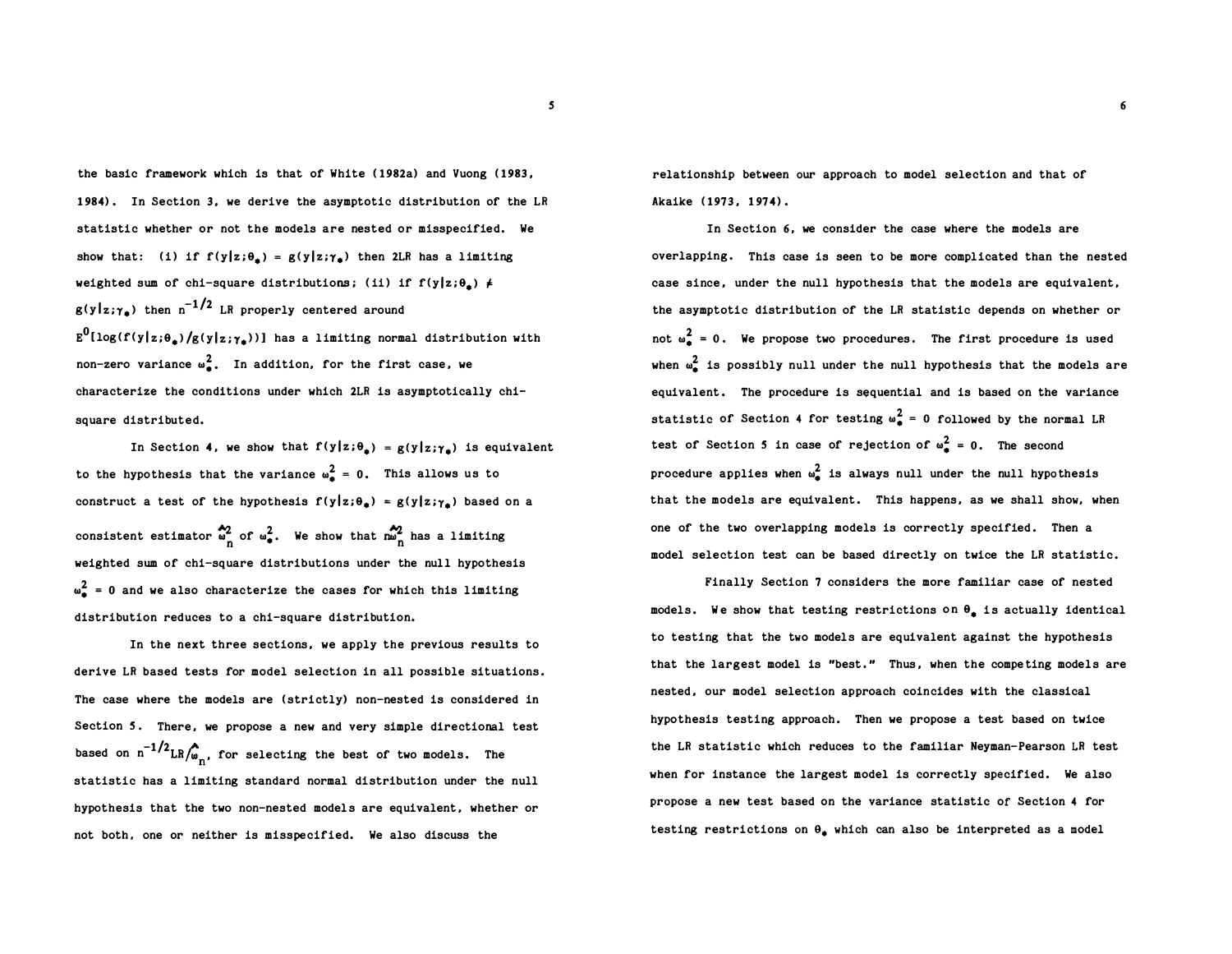selection test.

Section 8 summarizes our results, suggests some directions for further research, and contains our view on the general purpose of model selection and hypothesis testing in econometric modelling. In particular, we discuss the important distinction between our tests for model selection and the non-nested hypotheses tests proposed by Cox (1961, 1962). All the proofs are collected in the Appendix.

#### 2. BASIC FRAMEWORK

Let  $X_t$  be a m  $X$  1 observed random vector defined on an Euclidean measurable space  $\left(\mathbf{X}, \mathbf{\sigma}, \mathbf{\mathsf{V}}_{\mathbf{x}}\right)$ . For instance, in the case of a continuous random vector, X,  $\sigma$ ,  $\vee_{\mathbf{x}}$  are respectively  $\mathbb{R}^{\frac{m}{n}}$ , the Borel  $\sigma$ algebra, and the usual Lebesgue measure. The process generating the observation  $X_t$ ,  $t = 1, 2, ...$  satisfies the following assumption.

Assumption A1: The random vectors  $X_t$ , t = 1,2,... are independent and identically distributed (i.i.d.) with common true cumulative distribution function  $H^0$  on  $(X, \sigma, V_X)$ .

Though there are more general assumptions on the true data generating process than Assumption Al ( see, e .g., Gallant and Holly (1980 ), Burguette, Gallant and Souza ( 1982)), Assumption Al is the simplest assumption that still allows for the presence of exogenous variables. Following Vuong (1983), the vector  $X_t$  is partitioned into  $x_t = (r_t', z_t')'$  where  $r_t$  and  $z_t$  are respectively  $\ell$  and k dimensional vectors with  $m = l + k$ . Let  $(Y, \sigma_y, \mathcal{V}_y)$  and  $(Z, \sigma_z, \mathcal{V}_z)$  be the Euclidean measurable spaces associated with  $Y_t$  and  $Z_t$ . We shall be interested in the true conditional distribution  $H_{Y|Z}^0(\cdot|\cdot)$  of  $Y_t$  given  $Z_t$ . It is convenient to think of  $Y_t$  as being the endogenous variables, and of  $Z_t$ as being the exogenous variables.

We now consider two competing parametric families of conditional distributions for  $Y_t$  given  $Z_t$ :  $F_{\theta} = \{F_{Y | Z}(\cdot | \cdot; \theta) : \theta \in \theta \subseteq \mathbb{R}^p\}$  and  $G_{\gamma} = \{G_{Y | Z}(\cdot | \cdot; \gamma) : \gamma \in \Gamma \subseteq \mathbb{R}^q\}$ . No assumption is here made on the relationship between the two competing conditional models  $F_{\theta}$  and  $G_{\gamma}$  in the sense that they may be nested, overlapping, or non-nested . Moreover, both, only one, or neither may be correctly specified, i.e., may contain the true conditional distribution for  $Y_t$  given  $Z_t$ . Each conditional model satisfies, however, the following regularity conditions (Vuong (1983)) which are similar to those of White ( 1982, Assumptions A2-A6) with the exception that they bear on conditional models. These regularity conditions are presented without discussion. They are stated in terms of the conditional model  $F_{\theta}$ . It is understood that similar assumptions are made on the conditional model  $G_{\gamma}$ .

<u>Assumption A2</u>: (a)  $\theta$  is a compact subset of  $\mathbb{R}^k$ , and for every  $\theta$  in  $\theta$ and for all z the conditional distribution  $F_{Y|Z}(\cdot|z;\theta)$  has a density with respect to  $\mathcal{V}_y$ :  $f(\cdot|z;\theta) = dF_Y | z(\cdot|z;\theta) / d\mathcal{V}_y$ . (b) The conditional density  $f(y|z;\theta)$  is a strictly positive function that is measurable in  $(y, z)$  for any  $\theta$ , and continuous in  $\theta$  for all  $(y, z)$ .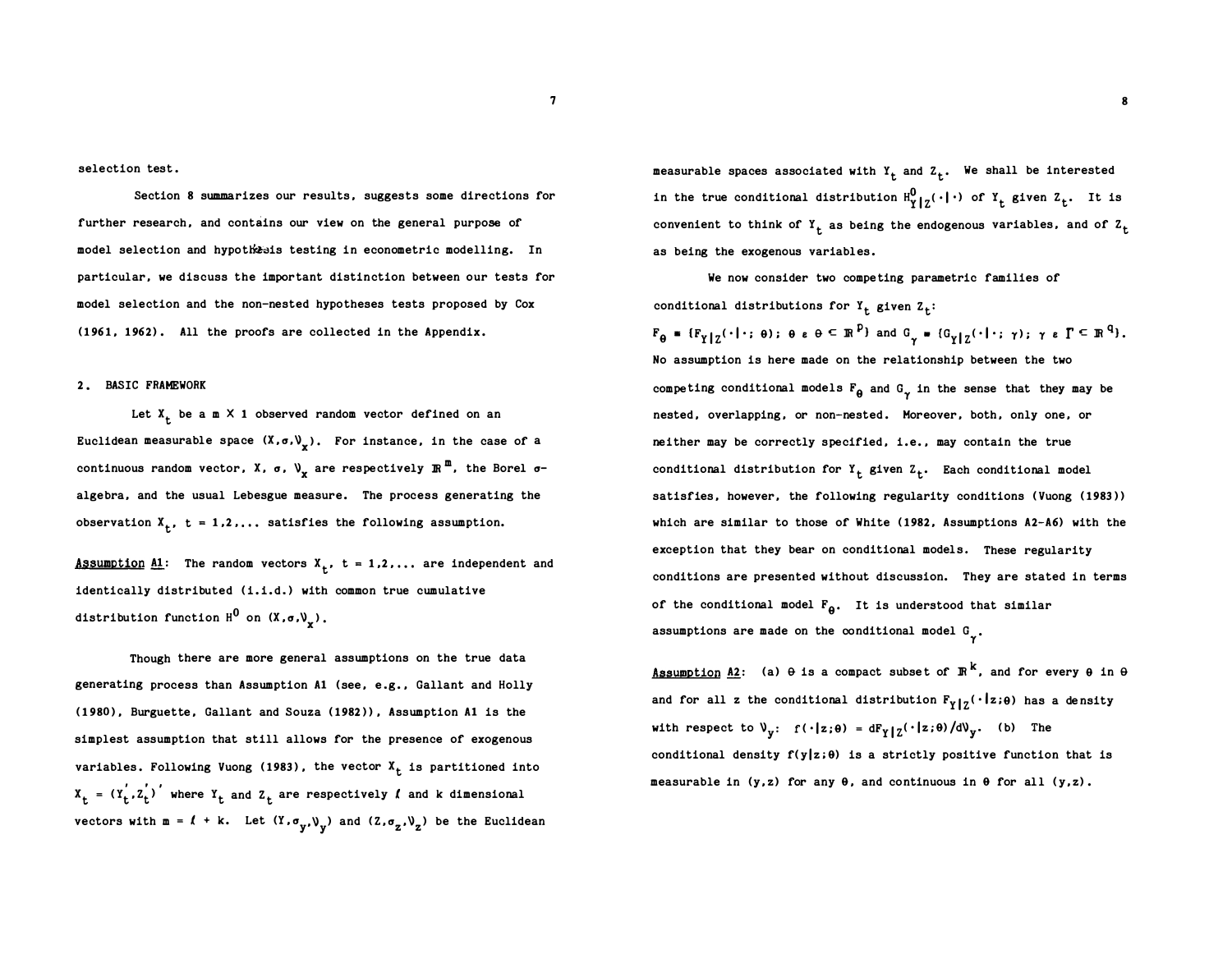Assumption A3: (a) For (H<sup>0</sup>-almost) all (y,z),  $\log f(y|z; \cdot)$  is dominated by an  $H^0$ -integrable function independent of  $\theta$ . (b) The function  $z_f(\theta) = \int \log f(y|z;\theta) dH^0(x)$  has a unique maximum on  $\theta$  at  $\theta_*$ .

The value  $\theta_{\pm}$  is called the pseudo-true value of  $\theta$  for the conditional model  $F_{\theta}$  (see, e.g., Sawa (1978)). Similarly  $\gamma_{\bullet}$  denotes the pseudo-true value of  $\gamma$  for the conditional model  $G_{\gamma}$ .

<u>Assumption A4</u>: (a) For (H<sup>0</sup>-almost) all (y,z), log f(y|z;·) is twice continuously differentiable on  $\theta$ . (b) For ( $\texttt{H}^\textsf{0}\texttt{-almost}$ ) all (y,z),  $\vert$ ə $\log$  f(y $\vert z$ ;0)/ə $\theta$  · ə $\log$  f(y $\vert z$ ;0)/ə $\theta$ <sup>'</sup>| and  $\vert a^{2}$ log f(y $\vert z$ ;0)/ə $\theta$ ə $\theta$ '| are dominated by  $\mathtt{H^0}\text{-integrable}$  functions independent of  $\mathtt{\theta.}$ 

This ensures the existence of the usual matrices:

$$
A_{\hat{\Gamma}}(\theta) = E^0 \left[ \frac{\partial^2 \log \Gamma(Y_{\hat{\Gamma}} | Z_{\hat{\Gamma}}; \theta)}{\partial \theta \partial \theta} \right],
$$
 (2.1)

$$
B_{f}(\theta) = E^{0} \left[ \frac{\partial \log f(Y_{t}|Z_{t};\theta)}{\partial \theta} - \frac{\partial \log f(Y_{t}|Z_{t};\theta)}{\partial \theta'} \right],
$$
 (2.2)

where  $E^0$ [ $\cdot$ ] denotes the expectation with respect to the true joint distribution of  $X_t = (Y_t, Z_t)$ . Similar matrices  $A_g(\gamma)$  and  $B_g(\gamma)$  are defined for the conditional model  $G_{\gamma}$ .

Assumption 5: (a)  $\theta_{\pm}$  is an interior point of  $\theta$ . (b)  $\theta_{\pm}$  is a regular point of  $A_f(\theta)$ .

Assumptions Al-AS can be thought of as the simplest regularity assumptions for maximum likelihood estimation under general conditions in the presence of explanatory variables. The (quasi) maximum likelihood (ML) estimator  $\widehat{\widehat{\Theta}}_{n}$  for the conditional model  $F_{\Theta}$  is a  $\sigma^{n}_{\mathbf{x}}$ measurable function of  $(x_1, ..., x_n)$  such that

$$
L_n^f(\widehat{\theta}_n) = \sup_{\theta \in \Theta} L_n^f(\theta), \qquad (2.3)
$$

where  $L_n^{\mathbf{f}}(\theta)$  is the (conditional) log-likelihood function for the model  $F_{\Theta}$  :

$$
L_n^f(\theta) = \sum_{t=1}^n \log f(Y_t | Z_t; \theta).
$$
 (2.4)

A similar definition applies to the ML estimator  $\hat{\bm{\gamma}}_{\bm{n}}$  for the conditional model  $G_{\gamma}$  with respect to the log-likelihood function:

$$
L_n^g(\gamma) = \sum_{t=1}^n \log g(Y_t | Z_t; \gamma).
$$
 (2.5)

Given Assumptions Al-AS, it follows from White (1982a) among others that the ML estimator  $\widehat{\Theta}_{n}$  exists, is consistent for  $\Theta_{\phi}$ , and is asymptotically normally distributed with asymptotic covariance matrix  $A_f^{-1}(\theta_*)B_f(\theta_*)A_f^{-1}(\theta_*)$ . Moreover the asymptotic covariance matrix can be consistently estimated by  $A_{fn}^{-1}(\hat{\theta}_n)B_{fn}(\hat{\theta}_n)A_{fn}^{-1}(\hat{\theta}_n)$  where  $A_{fn}(\theta)$  and  $B_{fn}(\theta)$  are the sample analogs of  $A_f(\theta)$  and  $B_f(\theta)$ . That is:

$$
A_{fn}(\theta) = \frac{1}{n} \sum_{t=1}^{n} \frac{\partial^{2} \log f(Y_{t} | Z_{t}; \theta)}{\partial \theta \partial \theta},
$$
\n(2.6)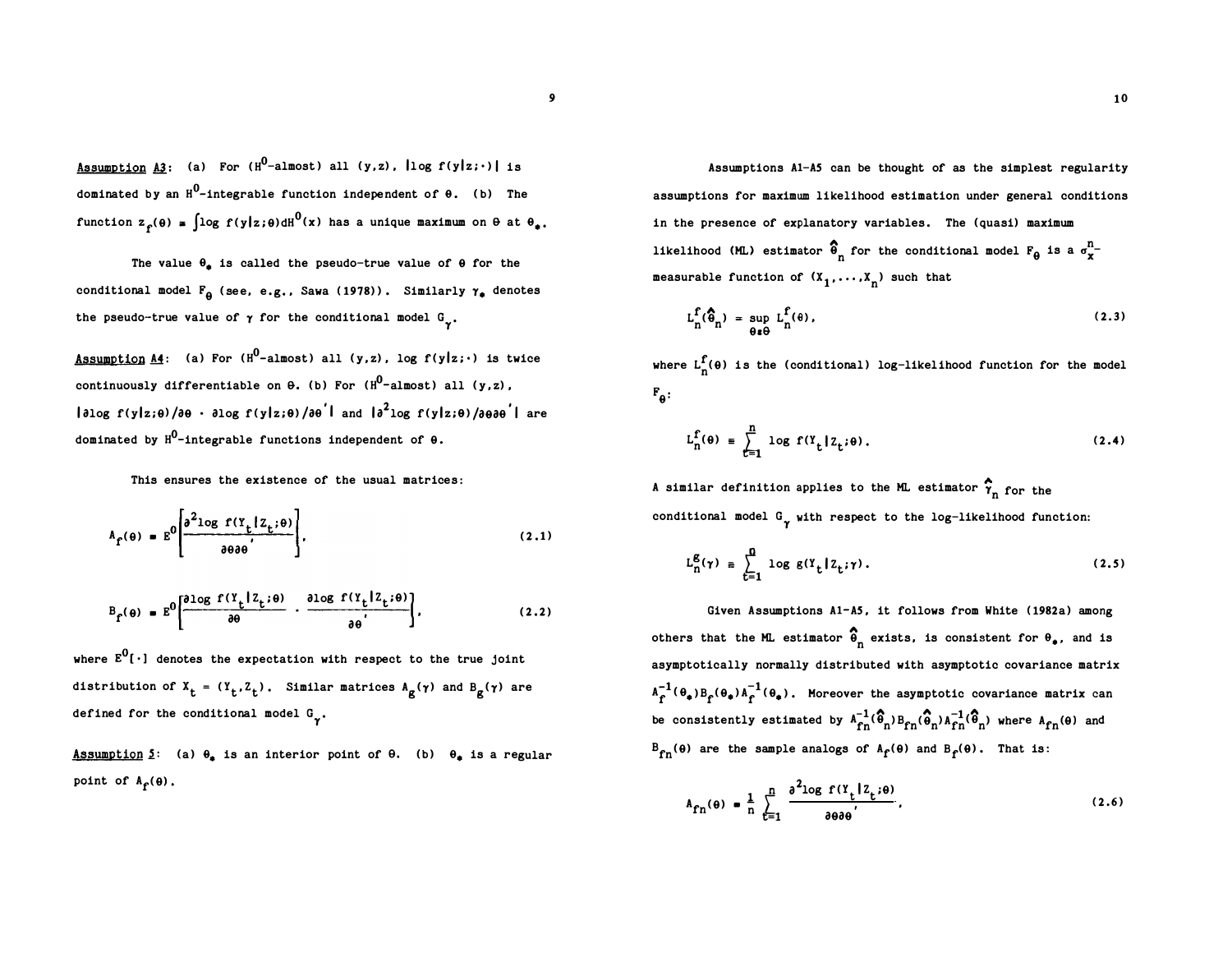$$
B_{fn}(\theta) = \frac{1}{n} \sum_{t=1}^{n} \frac{\partial \log f(Y_t | Z_t; \theta)}{\partial \theta} \cdot \frac{\partial \log f(Y_t | Z_t; \theta)}{\partial \theta'}.
$$
 (2.7)

Similar properties hold for the ML estimator  $\hat{\gamma}_n$  of  $\gamma_*$ .

In the next section, we shall need the joint asymptotic distribution of  $\widehat{\Phi}_{n}$  and  $\widehat{\gamma}_{n}$ . Since A4 holds for both models  $F_{\theta}$  and  $G_{\gamma}$ , then it can be shown that for  $(H^0$ -almost) all  $(y, z)$ ,  $\vert$ əlog f(y|z;·)/ə $\theta$  · əlog g(y|z;·)/ə $\gamma^{'}$ | is dominated by an  $\texttt{H}^{0-}$ integrable function independent of  $\theta$  and  $\gamma$ . This ensures that the p X q matrix

$$
B_{fg}(\theta,\gamma) = B_{gf}(\gamma,\theta) \equiv E^0 \left[ \frac{\partial \log f(Y_t | Z_t;\theta)}{\partial \theta} \cdot \frac{\partial \log g(Y_t | Z_t;\gamma)}{\partial \gamma'} \right] \quad (2.8)
$$

exists. Moreover, from Jennrich's uniform strong Law of Large Numbers (1969, Theorem 2), it follows that  $B_{fg}(\theta_{\bullet}, \gamma_{\bullet})$  is consistently estimated by its sample analog:

$$
B_{fgn}(\hat{\theta}_n, \hat{\gamma}_n) = \frac{1}{n} \sum_{t=1}^n \frac{\partial \log f(Y_t | Z_t; \hat{\theta}_n)}{\partial \theta} \cdot \frac{\partial \log g(Y_t | Z_t; \hat{\gamma}_n)}{\partial \gamma}.
$$
 (2.9)

The next lemma gives the joint asymptotic distribution for the quasi ML estimators  $\hat{\Theta}_n$  and  $\hat{\gamma}_n$ .

Lemma  $2.1$ : Given Assumptions A1-A5:

$$
n^{1/2}\left[\begin{array}{cc} \widehat{\Phi}_{n} - \Theta_{*} \\ \widehat{\gamma}_{n} - \gamma_{*} \end{array}\right] \xrightarrow{D} N(0, \sum)
$$

where

$$
\sum = \begin{bmatrix} A_{\Gamma}^{-1}(\theta_{\bullet})B_{\Gamma}(\theta_{\bullet})A_{\Gamma}^{-1}(\theta_{\bullet}) & : A_{\Gamma}^{-1}(\theta_{\bullet})B_{\Gamma}(\theta_{\bullet},\gamma_{\bullet})A_{\Gamma}^{-1}(\gamma_{\bullet}) \\ A_{\Gamma}^{-1}(\theta_{\bullet})B_{\Gamma}(\gamma_{\bullet},\theta_{\bullet})A_{\Gamma}^{-1}(\gamma_{\bullet}) & : A_{\Gamma}^{-1}(\gamma_{\bullet})B_{\Gamma}(\gamma_{\bullet})A_{\Gamma}^{-1}(\gamma_{\bullet}) \end{bmatrix} . \tag{2.10}
$$

Moreover, the asymptotic covariance matrix  $\sum$  can be consistently estimated by  $\sum_{n=1}^{\infty}$  which is defined as in Equation (2.10) where A and B are replaced by their sample analogs evaluated at the ML estimators  $\widehat{\Phi}_{n}$ and  $\hat{\gamma}_n$ .

#### 3. THE LIKELIHOOD RATIO STATISTIC

All the tests for model selection that are proposed later in this paper will be baaed on the likelihood ratio (LR) statistic. In this section, we shall therefore obtain the asymptotic distribution of the LR statistic under the most general conditions.

The LR statistic for the model  $F_{\theta}$  against the model  $G_{\gamma}$  is defined as:

$$
LR_{n}(\widehat{\theta}_{n}, \widehat{\gamma}_{n}) = L_{n}^{f}(\widehat{\theta}_{n}) - L_{n}^{g}(\widehat{\gamma}_{n})
$$

$$
= \sum_{t=1}^{n} \log \frac{f(Y_{t} | Z_{t}; \widehat{\theta}_{n})}{g(Y_{t} | Z_{t}; \widehat{\gamma}_{n})}
$$
(3.1)

where  $\widehat{\Theta}_n$  and  $\widehat{\gamma}_n$  are the ML estimators of  $\Theta_{\bullet}$  and  $\gamma_{\bullet}$  defined in the previous section.

Lemma 3.1: Given Assumptions A1-A3:

$$
\frac{1}{n}LR_n(\hat{\theta}_n, \hat{\gamma}_n) \stackrel{a.s.}{\rightarrow} E^0 \left[ \log \frac{f(Y_t | Z_t; \theta_*)}{g(Y_t | Z_t; \gamma_*)} \right].
$$
\n(3.2)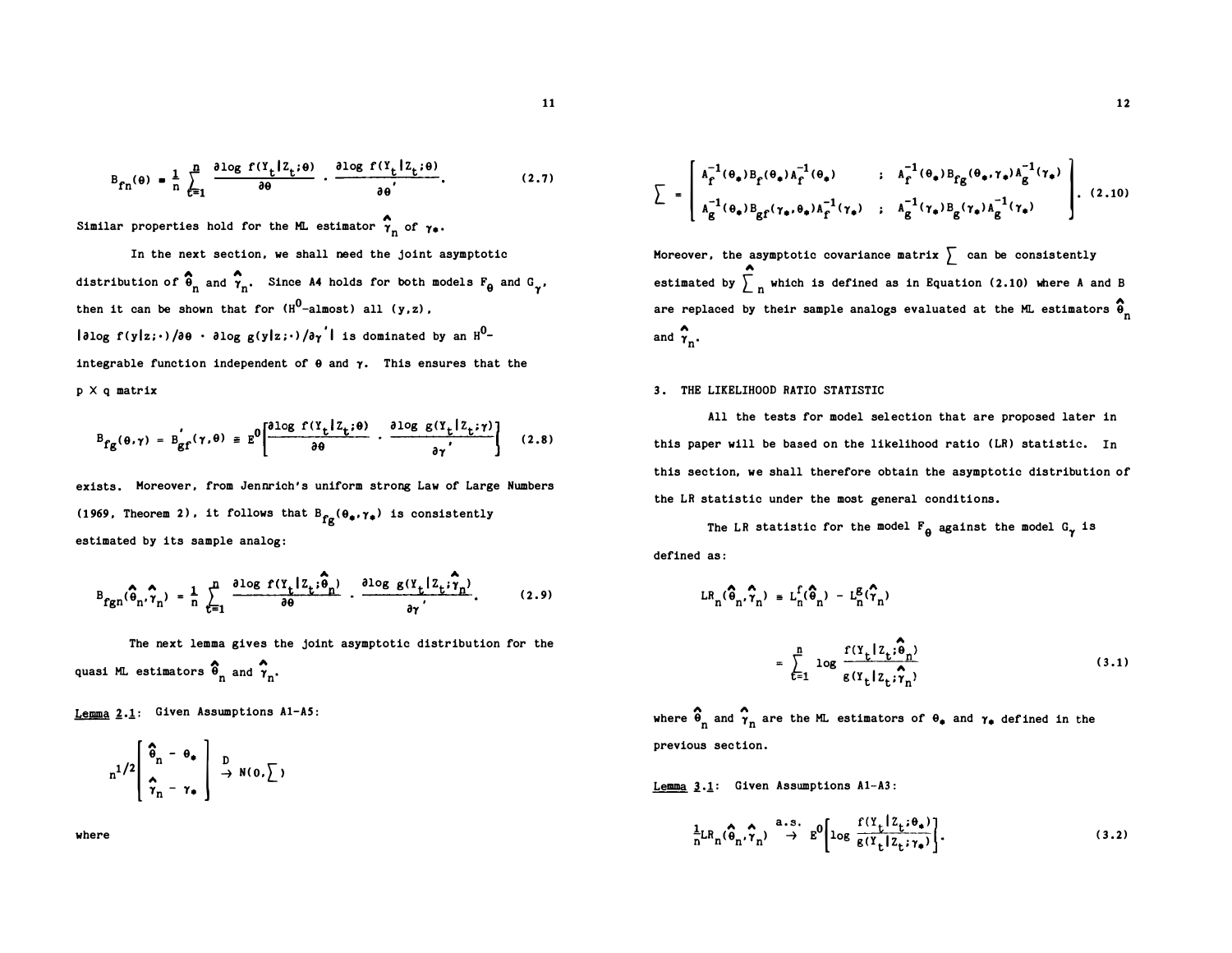This result is important because it motivates our LR-based tests for model selection. To derive the asymptotic distribution of the LR statistic, we use the following lemma.

Lemma  $3.2$ : Given Assumptions A1-A5:

$$
LR_{n}(\hat{\theta}_{n}, \hat{\gamma}_{n}) = -\frac{n}{2}(\hat{\theta}_{n} - \theta_{\phi})' A_{f}(\theta_{\phi})(\hat{\theta}_{n} - \theta_{\phi})
$$

$$
+ \frac{n}{2}(\hat{\gamma}_{n} - \gamma_{\phi})' A_{g}(\gamma_{\phi})(\hat{\gamma}_{n} - \gamma_{\phi}) + o_{p}(1), \qquad (3.3)
$$

(ii) if  $f(\cdot|\cdot;\theta_n) \neq g(\cdot|\cdot;\gamma_n)$ , then:

(i) if  $f(x) = \frac{1}{2}$ 

$$
LR_{n}(\widehat{\theta}_{n}, \widehat{\gamma}_{n}) = LR_{n}(\theta_{\ast}, \gamma_{\ast}) + O_{p}(1).^{1}
$$
 (3.4)

The condition  $f(\cdot|\cdot;\theta_*) = g(\cdot|\cdot;\gamma_*)$  is to be understood as meaning that f(y|z; $\theta_{\bullet}$ ) = g(y|z; $\gamma_{\bullet}$ ) for  $\texttt{H}^0\texttt{-almost all}$  (y,z). Lemma 3.2 shows that the asymptotic distribution of the LR statistic depends on whether or not  $f(\cdot|\cdot;\theta_*) = g(\cdot|\cdot;\gamma_*)$ . This latter condition will be considered in the next section. Let us note that if the two models  $F_{\theta}$ and  $G_{\gamma}$  are strictly non-nested, as defined later, then one must have  $f(\cdot|\cdot;\theta_{\bullet}) \neq g(\cdot|\cdot;\gamma_{\bullet})$ . On the other hand. if the models  $F_{\theta}$  and  $G_{\gamma}$  are nested or overlapping, then one may have  $f(\cdot|\cdot;\theta_{\pm}) = g(\cdot|\cdot;\gamma_{\pm})$ .

If this latter condition holds, then the first part of Lemma 3 .2 states that the LR statistic is asymptotically distributed as a quadratic form in  $n^{1/2}(\hat{\theta}_n - \theta_*)$  and  $n^{1/2}(\hat{\tau}_n - \gamma_*)$  which are asymptotically normal as shown in Lemma 2.1. It is therefore important to consider the distributions of quadratic forms in normal

random variables. Such distributions have already been studied (see, e.g. Johnson and Kotz (1970, Chapter 29) ). We call such distributions, weighted sums of (independent) chi-square distributions, for which we give the following definition.

Definition 3.3 (Weighted Sums of Chi-Square Distributions): Let  $z = (z_1, \ldots, z_m)$  be a vector of m independent standard normal variables, and let  $\lambda = (\lambda_1, \ldots, \lambda_m)$  be a vector of m real numbers. ) Then, the random variable

$$
Q(Z) = \sum_{i=1}^{m} \lambda_i Z_i^2
$$
 (3.5)

is distributed as a weighted sum of chi-square distributions with parameters  $(m, \lambda)$ . Its cumulative distribution function (c.d.f.) is denoted by  $M_{m}(\,\cdot\,;\lambda)$ .

Let us note that the distribution of Q(Z) depends only on the non-zero parameters  $\lambda_{\mathbf{j}}$ . In other words, the c.d.f.  $M_{\mathbf{m}}(\,\cdot\,;\lambda)$  is identically equal to the c.d.f.  $M_{\underline{m}}(\,\cdot\,;\underline{\lambda})$  where  $\underline{\lambda}$  is the vector of nonzero  $\lambda_i$ 's, and  $\underline{n}$  is the number of such  $\lambda_i$ 's. Moreover, the mixture  $M_{\text{m}}(\cdot;\lambda)$  reduces to a central chi-square distribution if and only if the non-zero parameters  $\lambda_{\underline{\textbf{\textit{i}}}}$  are equal to one, in which case the number of degrees of freedom is equal to  $\underline{\mathbf{m}}$ .

The next lemma shows that any quadratic form in m random variables that are jointly normally distributed with zero means and some covariance matrix  $\Omega$  is distributed as a weighted sum of chisquares with some parameters m and  $\lambda$ . This results allows  $\Omega$  to be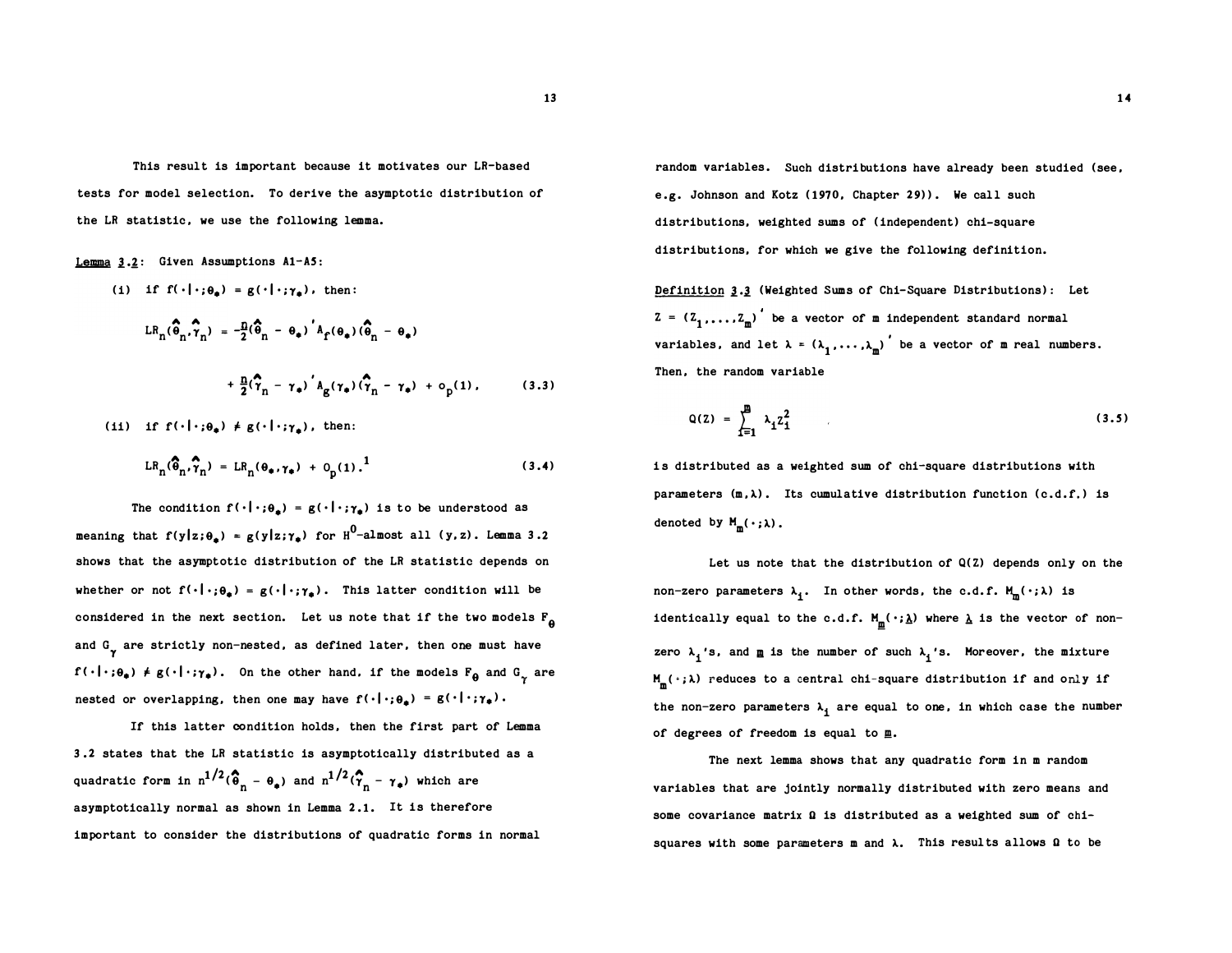singular, and slightly differs from Moore (1978, Theorem 1) .

Lemma  $3.4$ : Let Y be a vector of m random variables distributed as  $N(0, \Omega)$  with rank  $\Omega \equiv r \leq m$ . Let Q be a m  $\times$  m real symmetric matrix. Then the quadratic form  $\lambda_{\phi}$  is the vector of p + q eigenvalues of

$$
Q(Y) = Y'QY \sim M_{m}(\cdot;\lambda)
$$
 (3.6)

where  $\lambda$  is the vector of eigenvalues of Q0.<sup>2</sup>

We can now readily obtain the asymptotic distribution of the LR statistic under general conditions. Let  $\omega_{\frac{2}{a}}^2$  denote the variance of  $log[f(Y_t | Z_t; \theta_*)/g(Y_t | Z_t; \gamma_*)]$  where the variance is computed with respect to the true joint distribution  $H^0$  of  $(Y^t, Z^t)$ . That is:

$$
\omega_{\bullet}^{2} \equiv \text{var}^{0} \left[ \log \frac{f(Y_{t} | Z_{t}; \theta_{\bullet})}{g(Y_{t} | Z_{t}; \gamma_{\bullet})} \right]
$$

$$
= E^{0} \left[ \log \frac{f(Y_{t} | Z_{t}; \theta_{\bullet})}{g(Y_{t} | Z_{t}; \gamma_{\bullet})} \right]^{2} - \left[ E^{0} \left[ \log \frac{f(Y_{t} | Z_{t}; \theta_{\bullet})}{g(Y_{t} | Z_{t}; \gamma_{\bullet})} \right] \right]^{2}.
$$
(3.7)

To ensure that such a variance exists, we make the following assumption.

Assumption A6: For  $(H^0$ -almost) all (y,z) the functions | log f(y|z;.)|<sup>2</sup> and | log g(y|z;.)|<sup>2</sup> are dominated by  $\texttt{H}^0\texttt{-integrable}$ functions independent of  $\theta$  and  $\gamma$ .

Theorem 3.5 (Asymptotic Distribution of the LR Statistic): Given Assumption A1-A6:

(i) if  $f(\cdot|\cdot;\theta_*) = g(\cdot|\cdot;\gamma_*)$ , then

$$
2LR_{n}(\widehat{\theta}_{n}, \widehat{\gamma}_{n}) \stackrel{D}{\rightarrow} M_{p+q}(\cdot; \lambda_{\bullet}), \qquad (3.8)
$$

$$
W = \begin{bmatrix} -B_f(\theta_*)A_f^{-1}(\theta_*) & \cdot & -B_{fg}(\theta_*,\gamma_*)A_g^{-1}(\gamma_*) \\ B_{gf}(\gamma_*,\theta_*)A_f^{-1}(\theta_*) & \cdot & B_g(\gamma_*)A_g^{-1}(\gamma_*) \end{bmatrix}, \quad (3.9)
$$

(11) if 
$$
f(\cdot|\cdot;\theta_{\bullet}) \neq g(\cdot|\cdot;\gamma_{\bullet})
$$
, then  

$$
n^{-1/2}LR_n(\hat{\theta}_n,\hat{\gamma}_n) - n^{1/2}g^0\left[\log \frac{f(\gamma_t|Z_t;\theta_{\bullet})}{g(\gamma_t|Z_t;\gamma_{\bullet})}\right] \stackrel{D}{\rightarrow} N(0,\omega_{\bullet}^2).^4(3.10)
$$

Theorem 3 .S characterizes the asymptotic distribution of the LR statistic under general conditions. It shows that the asymptotic distribution of the LR statistic as well as the speed at which it converges to that distribution depends on whether or not  $f(\cdot|\cdot; \theta_{\bullet})$  =  $g(\cdot|\cdot;\gamma_{\bullet})$ .

The limiting weighted sum of chi-square distributions that arises when  $f(\cdot|\cdot;\theta_*) = g(\cdot|\cdot;\gamma_*)$  is somewhat unusual. It is therefore useful to characterize the conditions under which this limiting distribution reduces to the familiar chi-square distribution. This is the purpose of the next result. For this result, we shall however assume that the information matrix equivalence holds for both conditional models  $F_{\theta}$  and  $G_{\gamma}$ , i.e.:

$$
A_{\hat{\Gamma}}(\theta_{\bullet}) + B_{\hat{\Gamma}}(\theta_{\bullet}) = 0 \text{ and } A_{\hat{\mathcal{B}}}(\gamma_{\bullet}) + B_{\hat{\mathcal{B}}}(\gamma_{\bullet}) = 0. \qquad (3.11)
$$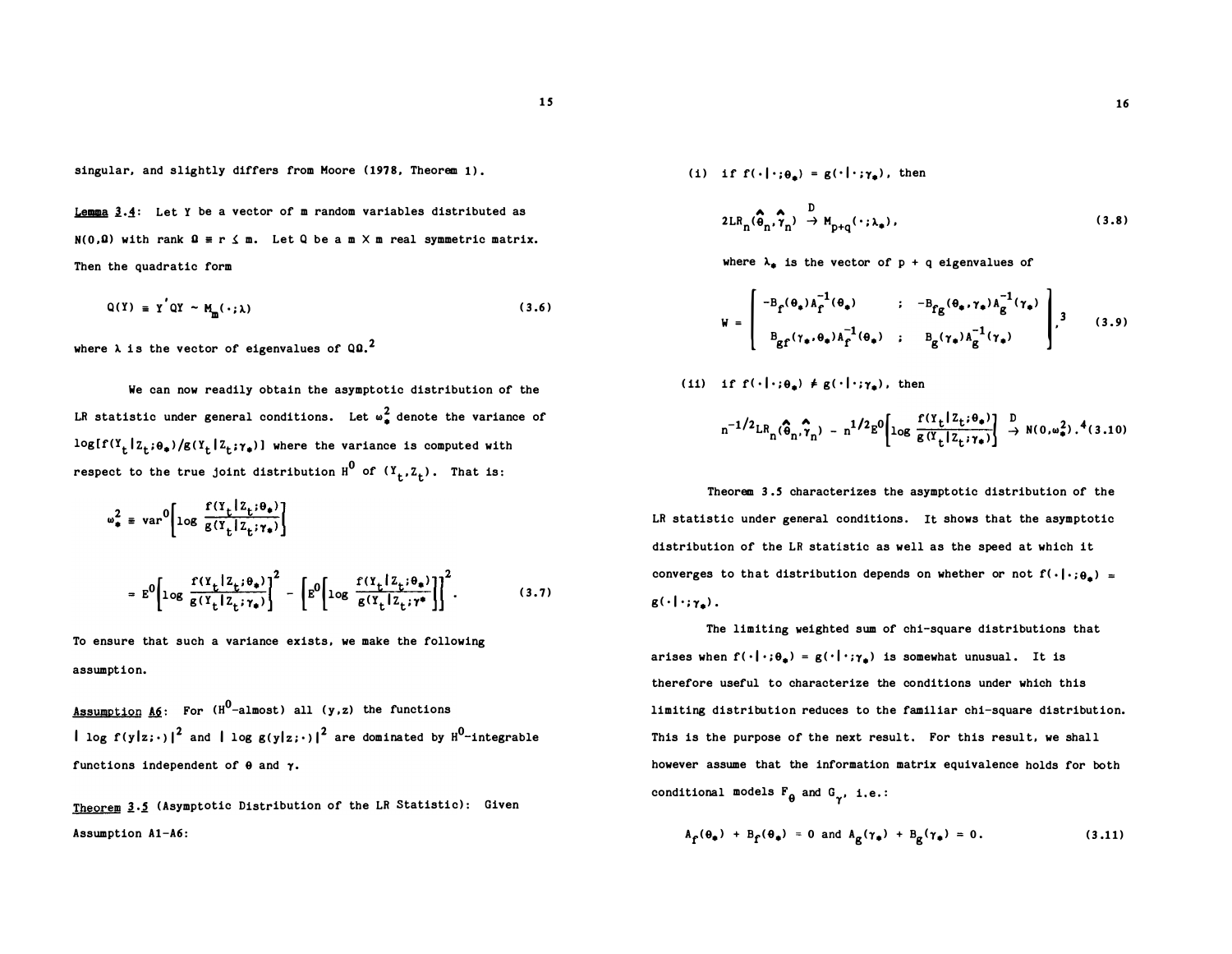As mentioned in White (1982a, Theorem 3 .3) and Vuong (1983 , Lemma 3) , the information matrix equivalences hold under correct specification of the conditional models given mild additional assumptions.

Theorem  $3.6$  (Asymptotic Chi-Square Distribution of the LR Statistic given Information Matrix Equivalences): Given Assumptions Al-AS, suppose that Equation (3.11) holds. If  $f(\cdot|\cdot;\theta_{\bullet}) = g(\cdot|\cdot;\gamma_{\bullet})$ , then  $2\text{LR}_{\text{n}}(\widehat{\P}_{\text{n}},\widehat{\pmb{\gamma}}_{\text{n}})$  converges to a central chi-square distribution if and only if:

$$
B_{g}(\gamma_{\bullet}) - B_{gf}(\gamma_{\bullet}, \theta_{\bullet})B_{f}^{-1}(\theta_{\bullet})B_{fg}(\theta_{\bullet}, \gamma_{\bullet}) = 0, \qquad (3.12)
$$

in which case the number of degrees of freedom is  $p - q$ .

As seen in Section 7 below, Condition (3.12) will be satisfied when the conditional model  $G_{\gamma}$  is nested in the conditional model  $F_{\theta}$ .

#### 4. THE VARIANCE STATISTIC

In the previous section, we showed that whether the LR statistic is asymptotically distributed as a normal or a weighted sum of chi-squares depends on whether or not  $f(\cdot|\cdot;\theta_{\pm}) = g(\cdot|\cdot;\gamma_{\pm})$ . As mentioned there, this latter equality may hold when the conditional models  $F_{\theta}$  and  $G_{\gamma}$  are nested or overlapping. It is therefore important to know if such a condition is satisfied. Since  $\theta_a$  and  $\gamma_a$  are unknown, we shall propose in this section a test of such a condition. The proposed test is based on the following property.

Lemma  $4.1$ : Given Assumptions A2, A3, and A6,  $f(\cdot|\cdot;\theta_{\bullet}) = g(\cdot|\cdot;\gamma_{\bullet})$  if and only if  $\omega_n^2 = 0$ .

The importance of Lemma 4.1 is that to test the crucial condition  $f(\cdot|\cdot;\theta_{\bullet}) = g(\cdot|\cdot;\gamma_{\bullet})$  one can equivalently test the condition that the variance  $\omega^2$  is equal to zero. We define the following null and alternative hypotheses:

$$
H_0^{(a)}: \omega_{\bullet}^2 = 0 \quad vs. \quad H_A^{(a)}: \omega_{\bullet}^2 \neq 0. \tag{4.1}
$$

Then a natural statistic that we can use to test  $H_0^{\omega}$  against  $H_A^{\omega}$  is the sample analog:

$$
\hat{\omega}_n^2 = \frac{1}{n} \sum_{t=1}^n \left[ \log \frac{f(Y_t | Z_t; \hat{\delta}_n)}{g(Y_t | Z_t; \hat{\gamma}_n)} \right]^2 - \left[ \frac{1}{n} \sum_{t=1}^n \log \frac{f(Y_t | Z_t; \hat{\delta}_n)}{g(Y_t | Z_t; \hat{\gamma}_n)} \right]^2.
$$
 (4.2)

Moreover, let us note that  $\omega_{\bullet}^2$  is also the variance of the limiting normal distribution of the LR statistic (see Theorem  $3.4 - (ii)$ ). Thus the variance statistic  $\sum_{n=1}^{\infty}$  will play two important roles: first, to be a basis for a test of  $\omega_a^2 = 0$  or equivalently  $f(\cdot|\cdot;\theta_*) =$  $g(\cdot|\cdot; \gamma_{\bullet})$ ; second, to be an estimator of the asymptotic variance of the LR statistic when  $f(\cdot|\cdot;\theta_{\pm}) \neq g(\cdot|\cdot;\gamma_{\pm}).$ 

An alternative variance statistic that will play a similar role and that is even easier to compute than  $\sum_{n=1}^{\infty}$  is:

$$
\tilde{\omega}_n^2 = \frac{1}{n} \sum_{t=1}^n \left[ \log \frac{f(Y_t | Z_t; \hat{\theta}_n)}{g(Y_t | Z_t; \hat{\tau}_n)} \right]^2.
$$
 (4.3)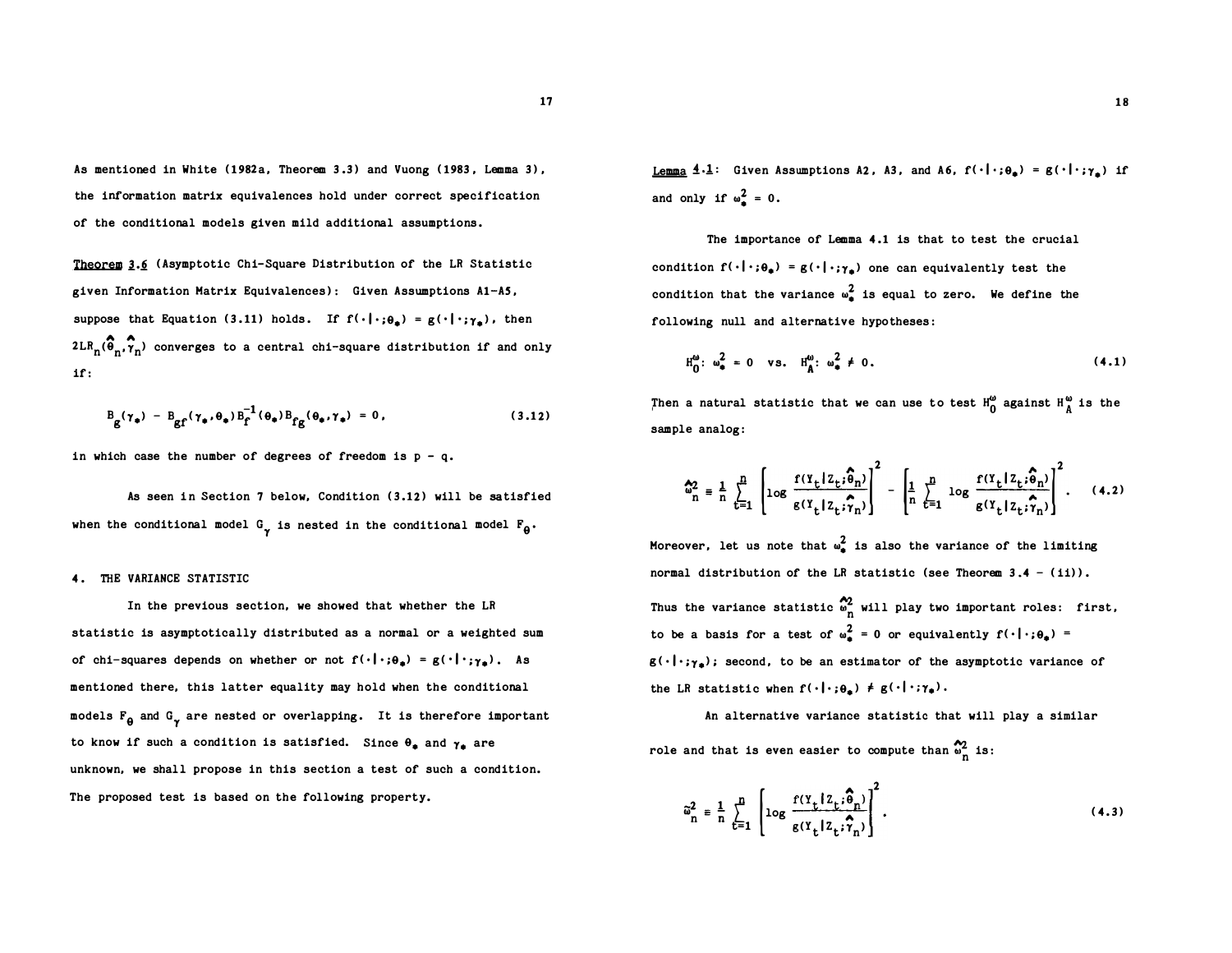Note that from Equations (3.1) and (4.2), we have:

$$
\tilde{\omega}_{n}^{2} = \omega_{n}^{2} + (\frac{1}{n}LR_{n}(\hat{\phi}_{n}, \hat{\gamma}_{n}))^{2} \geq \omega_{n}^{2}.
$$
\n(4.4)

The next lemma states that these variance statistics are strongly consistent estimators of their population analogs.

Lemma  $4.2$ : Given Assumptions A1-A3, and A6:

$$
(i) \quad \stackrel{\mathbf{A}_2}{\omega}_n^2 \stackrel{\mathbf{a}_1, \mathbf{S}_2}{\rightarrow} \quad \stackrel{\mathbf{a}_2}{\omega}_\#.
$$
\n
$$
(4.5)
$$

$$
(11) \quad \tilde{\omega}_n^2 \stackrel{a.s.}{\rightarrow} \omega_*^2 + \left[ E^0 \left[ \log \frac{f(Y_t | Z_t; \theta_*)}{g(Y_t | Z_t; \gamma_*)} \right] \right]^2.
$$
 (4.6)

To construct a test of  $H_0^{\omega}$  against  $H_A^{\omega}$ , it is necessary to derive the asymptotic distribution of the variance statistic  $\frac{\delta 2}{\omega_{\rm n}}$  or  $\tilde{\omega}_{\rm n}^2$ . We make the following assumption.

<u>Assumption A7</u>: For ( $H^0$ -almost) all (y,z) the functions  $\log[f(y|z; \cdot)/g(y|z; \cdot)]$  ·  $\partial^2 \log f(y|z; \cdot)/\partial \theta \partial \theta$ <sup>'</sup> | and  $\log [f(y|z; \cdot)/g(y|z; \cdot)]$  ·  $\partial^2 \log |g(y|z; \cdot)/\partial \gamma \partial \gamma^{'}|$  are dominated by  $\text{H}^0$ integrable functions idependent of  $\theta$  and  $\gamma$ .

Theorem 4.3 (Asymptotic Distribution of the Variance Statistics given  $\omega_{\bullet}^{2} = 0$ : Given Assumptions A1-A7, under  $H_0^{\omega}$ :  $\omega_{\bullet}^{2} = 0$ , we have:

$$
\mathbf{m}_{\mathbf{n}}^{\mathbf{A}_2} = \mathbf{n}\tilde{\mathbf{w}}_{\mathbf{n}}^2 + \mathbf{o}_{\mathbf{p}}(1) \rightarrow M_{\mathbf{p}+\mathbf{q}}(\cdot,\lambda_{\bullet}^2)
$$
 (4.7)

where  $\lambda_{\bullet}^2$  is the vector of squares of the p + q eigenvalues  $\lambda_{\bullet}$  of W.

Theorem 4.3 says that, under the null hypotheses  $H_0^{\omega}$ , the two statistics  $n\widetilde{\omega}_{\text{n}}^2$  and  $n\widetilde{\omega}_{\text{n}}^2$  are asymptotically equivalent, and have a limiting distribution which is again a weighted sum of chi-squares. The parameter  $\lambda^2$  are, as expected, all non-negative. This contrasts with the parameters  $\lambda_*$  of the limiting weighted sum of chi-squares for the LR statistic which may be negative (see footnote 3).

As for the LR statistic, it is of interest to know when the limiting wieghted sum of chi-squares distribution of the variance statistics reduce to the familiar central chi-square distribution. The next result characterizes this situation. As for Theorem 3.6, we assume that the information matrix equivalences (3 .11) hold.

Theorem 4.4 (Asymptotic Chi-Square Distribution of the Variance Statistics given Information Matrix Equivalences and  $\omega_{\bullet}^2 = 0$ : Given Assumptions A1-A7, suppose that Equation (3.11) holds. Then, under  $H_0^{\omega}$ :  $\omega_{\pm}^{2} = 0$ , the following are equivalent:

(i)  $n\omega_n^2$  converges in distribution to a chi-square, (11)  $n\tilde{\omega}_n^2$  converges in distribution to a chi-square, (iii)  $B_{fg}(\theta_*, \gamma_*)B_g^{-1}(\gamma_*)B_{gf}(\gamma_*, \theta_*)B_f^{-1}(\theta_*)$  is idempotent, (iv)  $B_{\text{gf}}(\gamma_{\bullet},\theta_{\bullet})B_{\text{f}}^{-1}(\theta_{\bullet})B_{\text{fg}}(\theta_{\bullet},\gamma_{\bullet})B_{\text{g}}^{-1}(\gamma_{\bullet})$  is idempotent,

in which case the number of degrees of freedom is  $p + q - 2$  rank  $B_{fg}(\theta_*, \gamma_*)$ .

As shown in Section 7 below, conditions (iii) or (iv) will be satisfied if  $G_{\gamma}$  is nested in  $F_{\theta}$  or if  $F_{\theta}$  is nested in  $G_{\gamma}$ . Conditions (iii) or (iv) can, however, be satisfied even when the models are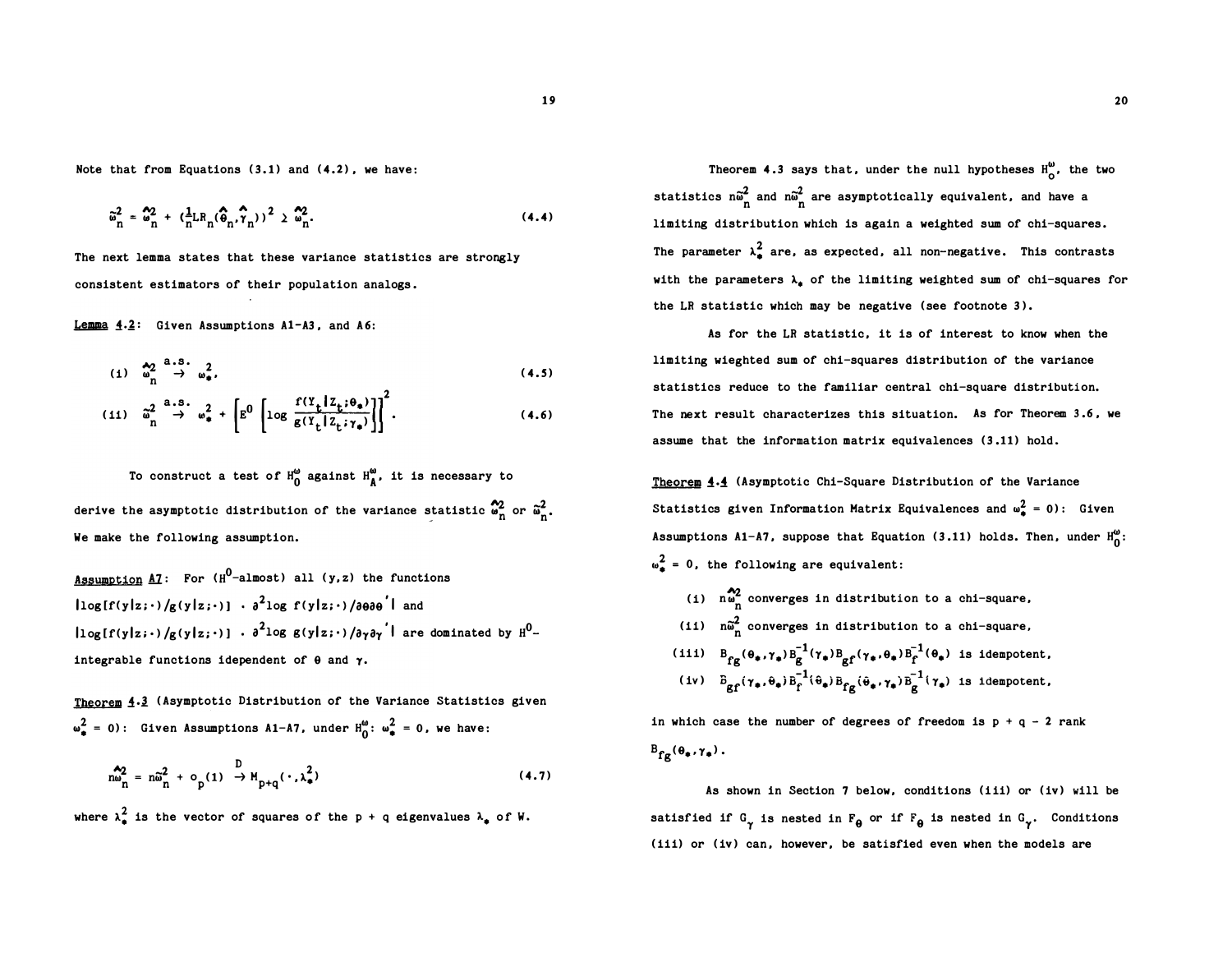21

non-nested or overlapping. In particular, it is easy to see that these conditions are satisfied when the conditional models  $F_{\theta}$  and  $G_{\gamma}$ are asymptotically orthogonal as defined by Gourieroux, Monfort and Trognon ( 1983), i.e., when:

$$
B_{fg}(\theta_{\bullet}, \gamma_{\bullet}) = 0. \qquad (4.8)
$$

in which case the number of degrees of freedom of the limiting chisquare distribution of  $\sum_{m=1}^{20}$  or  $n\tilde{\omega}_n^2$  is p + q.

#### S. STRICTLY NON-NESTED MODELS

In section 1, we suggested a classical approach for selecting among competing models. In this section, we shall discuss this approach in more detail. In particular, using the results of Section <sup>3</sup>and 4, we shall obtain a very simple test for selecting among two non-nested models. Then we shall discuss the fundamental differences between our model selection approach and the more familiar one introduced by Akaike (1973, 1974) .

Following Akaike (1973, 1974), Sawa (1978) and Chow (1981), our approach is based on the minimum KLIC which measures the distance between the true distribution and a specified model. For a conditional model  $F_{\theta}$ , this measure gives:

$$
\text{KLIC}(\text{H}_{\text{Y}}^{0} \mid \text{z}^{i} \text{F}_{\theta}) = \text{E}^{0} [\log \text{h}^{0}(\text{Y}_{\text{t}} \mid \text{Z}_{\text{t}})] - \text{E}^{0} [\log \text{f}(\text{Y}_{\text{t}} \mid \text{Z}_{\text{t}}; \theta_{\text{t}})], \qquad (5.1)
$$

where  $h^0(\cdot\,|\,\cdot)$  is the true conditional density of  $Y_t$  given  $Z_t$ , and  $\theta_\bullet$ are the pseudo-true values of  $\theta$  defined in Assumption 3.<sup>5</sup> From

Jensen's inequality, the measure (S.1) is always non-negative and is equal to zero if and only if  $h^0(\cdot\|\cdot) = f(\cdot\|\cdot;\theta_*)$   $H^0$ -almost surely, i.e., if and only if the conditional model  $F_{\theta}$  is correctly specified. Moreover, since the first term in the right-hand side of Equation (5.1) does not depend on the conditional model  $F_{\theta}$ , then an equivalent measure is  $E^0$ [log f(Y<sub>t</sub>[Z<sub>t</sub>; $\theta_*)$ ].

Given a collection of competing conditional models, it is natural to select the model that is closest to the true conditional distribution. Given the above measure of distance, we shall consider the following hypotheses and definitions:

$$
H_0: E^0\left[\log \frac{f(Y_t|Z_t;\theta_*)}{g(Y_t|Z_t;\gamma_*)}\right] = 0,
$$
\n(5.2)

meaning that  $F_{\theta}$  and  $G_{\gamma}$  are equivalent, against

$$
H_f: E^0\left[\log \frac{f(Y_t | Z_t; \theta_*)}{g(Y_t | Z_t; \gamma_*)}\right] \to 0,
$$
\n(5.3)

meaning that  $F_{\theta}$  is <u>better</u> than  $G_{\gamma}$ , or

$$
H_g: E^0\left[\log \frac{f(Y_t | Z_t; \theta_*)}{g(Y_t | Z_t; \gamma_*)}\right] \leftarrow 0,
$$
\n(5.4)

meaning that  $F_{\theta}$  is <u>worse</u> that  $G_{\gamma}$ . Tests of  $H_0$  against  $H_f$  or  $H_g$  will be called tests for model selection. There are, of course, alternative definitions, some of which will be discussed later in this section.

The indicator  $E^0$ [log  $f(Y_t | Z_t; \theta_*)$ ] -  $E^0$ [log  $g(Y_t | Z_t; \gamma_*)$ ] is unknown since  $\theta_*$ ,  $\gamma_*$ , and the joint distribution  $H^0$  of  $(Y_t, Z_t)$  with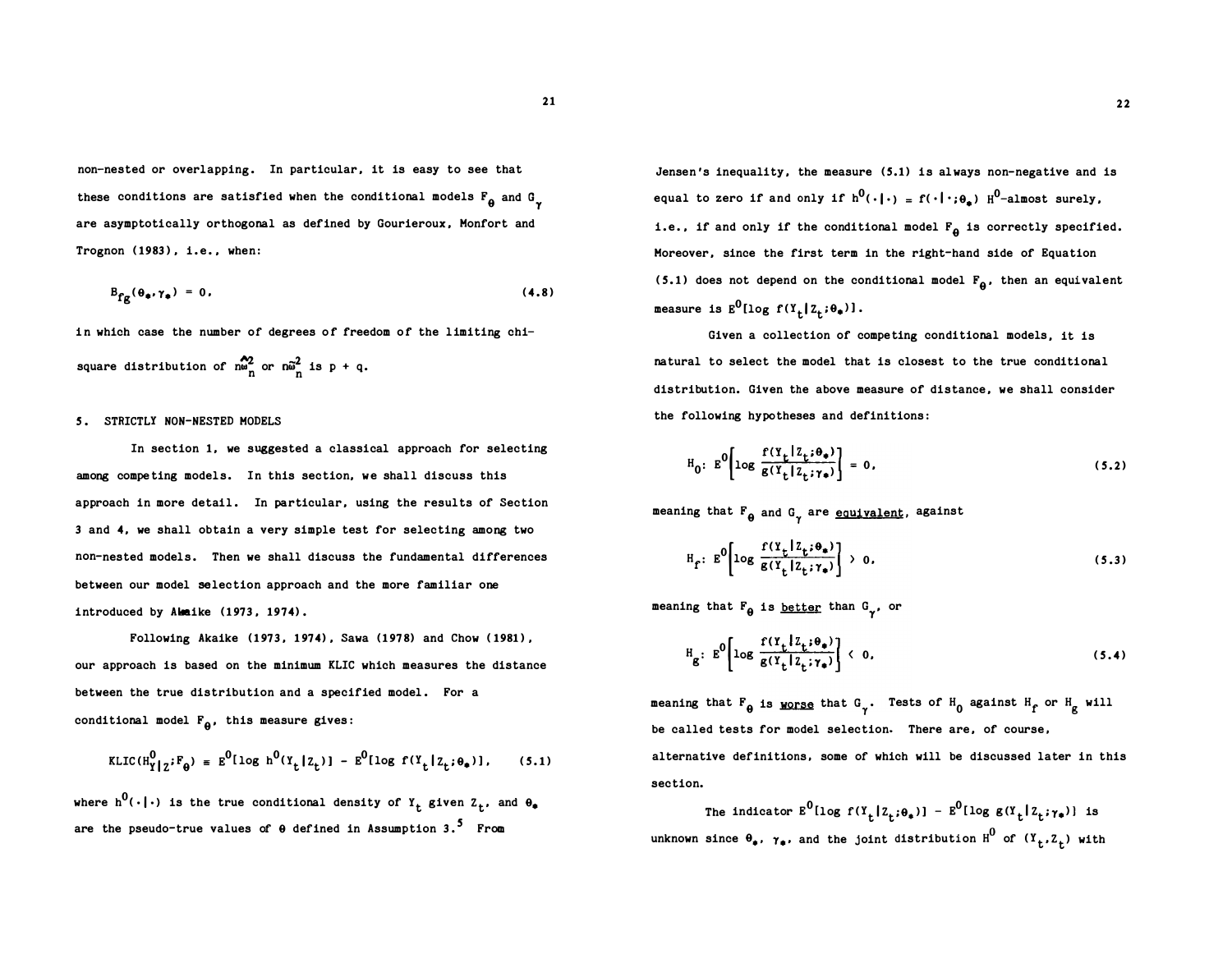23

respect to which the expectation  $E^0[\cdot]$  is evaluated are all unknown. But it is clear that we can consistently estimate this unknown indicator by  $(1/n)$  times the LR statistic (see Lemma 3.1). Thus the LR statistic is a natural statistic for discriminating between two models.

In this section, we shall consider the case where the models  $\mathbb{F}_{\Theta}$  and G<sub>Y</sub> are (strictly) non-nested. Since Cox (1961, 1962) initial work, non-nested models have attracted a lot of interest from econometricians (see, e.g., Mackinnon (1983) recent survey and the special issue of the Journal of Econometrics edited by White (1983) ). We shall first give a formal definition of strictly non-nested models.

Definition 5.1 (Strictly Non-Nested Models): Two conditional models  $F_{\theta}$  and  $G_{\gamma}$  are strictly non-nested if and only if:

$$
F_{\theta} \hspace{0.1cm} \mathbf{\Omega} \hspace{0.1cm} G_{\gamma} = d \hspace{0.1cm} . \hspace{0.1cm} (5.5)
$$

For instance, this is the case when  $F_{\theta}$  and  $G_{\gamma}$  are standard linear regression models with different distributional assumptions on the errors, say normally or logistic distributed. Alternatively, the competing regressions models may have the same distributional assumption on the errors but different functional forms such as the linear or the exponential form.

Since the conditional models  $F_{\theta}$  and  $G_{\gamma}$  do not have any conditional distribution in common, it must be the case that  $f(\cdot | \cdot; \theta_n) \neq g(\cdot | \cdot; \gamma_n)$ . It follows that the second part of Theorem 3.5 applies. Moreover, from Lemma 4.2, the asymptotic variance  $\omega_{\bf a}^2$  can be

consistently estimated by  $\frac{1}{\omega_n^2}$  or by  $\frac{1}{\omega_n^2}$  under the null hypothesis that the models  $F_{\theta}$  and  $G_{\gamma}$  are equivalent, i.e., under  $H_0$ . Thus we have the following straightforward model selection test. Let  $\overset{\bullet}{\bullet}_{n}$  and  $\overset{\bullet}{\bullet}_{n}$  be the positive square roots of  $\frac{\omega_2}{n}$  and  $\frac{\omega^2}{n}$  respectively.

Theorem 5.2 (Model Selection Tests for Strictly Non-Nested Models): Given Assumptions Al-A6,

$$
(i) under H0: n-1/2LRn(\hat{\theta}_{n}, \hat{\gamma}_{n})/\hat{\omega}_{n} \rightarrow N(0,1),
$$
 (5.6)

(11) under 
$$
H_f
$$
:  $n^{-1/2}LR_n(\hat{\theta}_n, \hat{\gamma}_n)/\hat{\omega}_n \to +\infty$ , (5.7)

(iii) under 
$$
H_g
$$
:  $n^{-1/2}LR_n(\hat{\theta}_n, \tilde{\gamma}_n)/\hat{\omega}_n \to -\infty$ , (5.8)

(iv) properties (i)-(iii) hold if 
$$
\hat{\omega}_n
$$
 is replaced by  $\tilde{\omega}_n$ .

Theorem S .2 provides a very simple directional test for model selection. Specifically, one chooses a critical value c from the standard normal distribution for some significance level. If the value of the statistic  $n^{-1/2} L R_n(\hat{\theta}_n, \hat{\tau}_n) / \hat{\omega}_n$  is higher than c then one rejects the null hypothesis that the models are equivalent in favor of  $F_{\theta}$  being better than  $G_{\gamma}$ . If  $n^{-1/2}$ LR $_{n}$ ( $\hat{\phi}_{n}$ , $\hat{\gamma}_{n}$ )/ $\hat{\omega}_{n}$  is smaller than -c then one rejects the null hypothesis in favor of  $G_{\gamma}$  being better than  $F_{\theta}$ . Finally if  $\ln^{-1/2}$ LR<sub>n</sub>( $\hat{\theta}_n$ , $\hat{\gamma}_n$ )/ $\hat{\omega}_n$  |  $\leq$  c then one cannot discriminate between the two competing models given the data. Similar inferences can of course be made based on the other statistic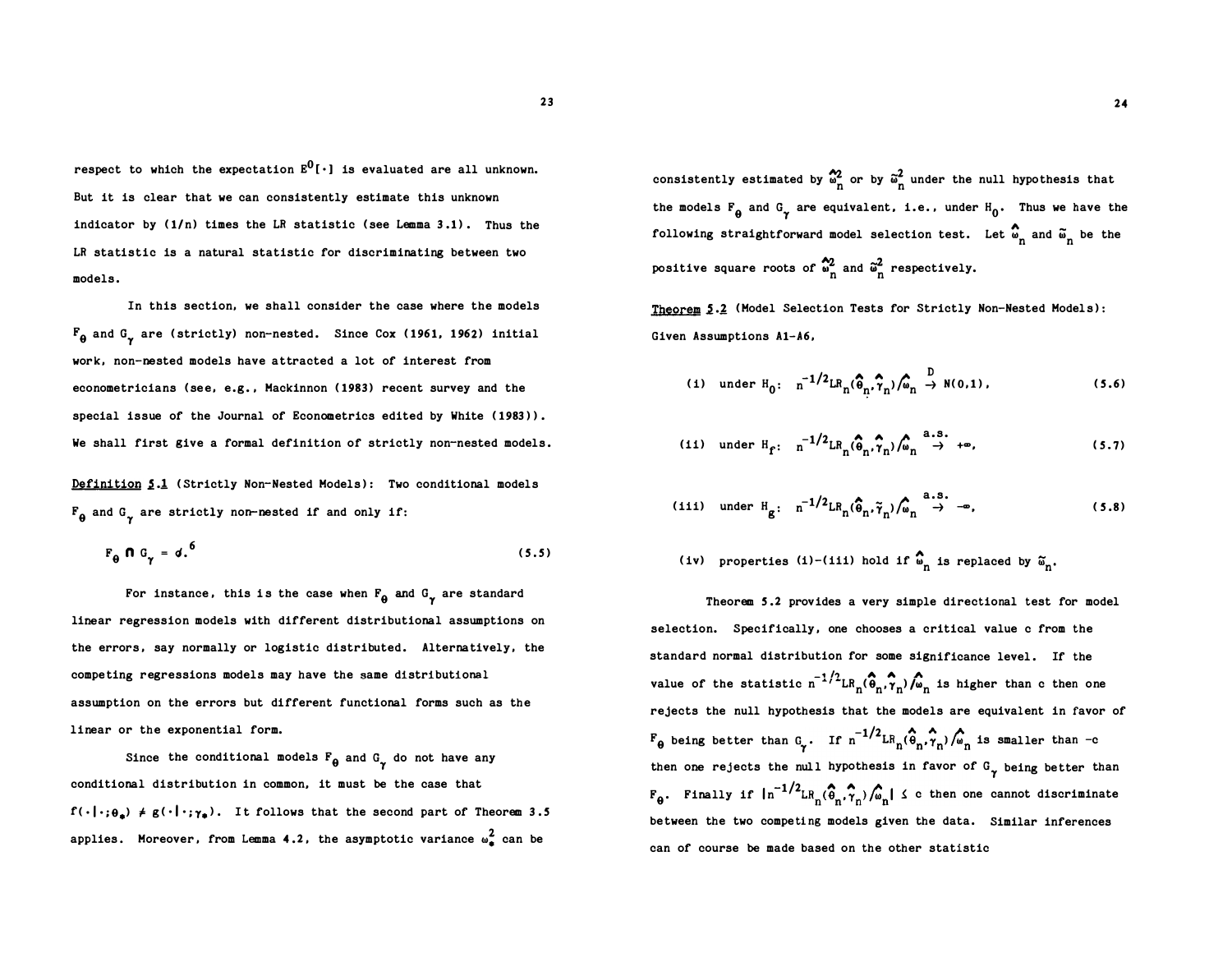$$
n^{-1/2} \text{LR}_{n}(\widehat{\theta}_n, \widehat{\gamma}_n) / \widetilde{\omega}_n.
$$
<sup>7</sup>

Let us note that these statistics are extremely easy to compute. Indeed from Equations (3.1) , (4.2) and (4.3) these statistics are:

$$
\frac{\mathbf{n}^{-1/2} \mathbf{LR}_{n}(\hat{\boldsymbol{\theta}}, \hat{\boldsymbol{\gamma}})}{\hat{\mathbf{c}}_{n}} = \frac{\mathbf{LR}_{n}(\hat{\boldsymbol{\theta}}_{n}, \hat{\boldsymbol{\gamma}}_{n})}{\left(\sum_{t=1}^{n} \left[\log \frac{f(Y_{t} | Z_{t} ; \hat{\boldsymbol{\theta}}_{n})}{g(Y_{t} | Z_{t} ; \hat{\boldsymbol{\gamma}}_{n})}\right]^{2} - \frac{1}{n} [\mathbf{LR}_{n}(\hat{\boldsymbol{\theta}}_{n}, \hat{\boldsymbol{\gamma}}_{n})]^{2}\right]^{1/2}}
$$
\n
$$
\frac{\mathbf{n}^{-1/2} \mathbf{LR}_{n}(\hat{\boldsymbol{\theta}}_{n}, \hat{\boldsymbol{\gamma}}_{n})}{\tilde{\mathbf{c}}_{n}} = \frac{\mathbf{LR}_{n}(\hat{\boldsymbol{\theta}}_{n}, \hat{\boldsymbol{\gamma}}_{n})}{\left(\sum_{t=1}^{n} \left[\log \frac{f(Y_{t} | Z_{t} ; \hat{\boldsymbol{\theta}}_{n})}{g(Y_{t} | Z_{t} ; \hat{\boldsymbol{\gamma}}_{n})}\right]^{2}\right]^{1/2}}.
$$
\n(5.10)

Hence both statistics are equal to the difference in the maximum loglikelihood values for the two models suitably normalized. The normalization in Equation (5.10) is directly obtained from the sum of squares of  $\mathbf{m}_t = \log[f(Y_t | Z_t; \widehat{\theta}_n) / g(Y_t | Z_t; \widehat{\gamma}_n)]$ , while the normalization in Equation (5.9) is obtained from the sum of squared deviations of  $m_{\tilde{L}}$ from its sample mean which is equal to  $\frac{1}{n}LR_n(\hat{\theta}_n, \hat{\gamma}_n)$ . Alternatively, these statistics can be readily obtained from an additional linear regression. For instance, it can be shown that the statistic (5.9) is numerically equal to  $\left[(n-1)/n\right]^{1/2}$  times either the usual t-statistic on the constant term in a linear regression of  $m_t$  on only the constant term, or the usual t- statistic on the coefficient of  $\mathbf{m}_{\mathbf{t}}$  in a linear regression of 1 on  $m_t$ .<sup>8</sup> .

We now contrast our approach to the more familiar approach initiated by Akaike (1973, 1974) . First, as in the model selection literature, our statistics (5.9) and (5.10) can be thought of as defining a criterion for selecting among competing models. Omitting the normalizing factors  $\hat{\omega}_n$  and  $\tilde{\omega}_n$ , our criterion is based on the uncorrected log-likelihood  $L_n^f(\hat{\theta}_n)$  of a model. Thus to decide which model is "best" one can directly compare the maximum values of the log-likelihoods of the competing models and choose the model with the highest log-likelihood. Our criterion is very intuitive. It contrasts with the previous model selection criteria that are based on the maximum log-likelihood corrected for the number of estimated parameters (Akaike (1973, 1974) , Sawa (1978) , Schwarz (1978) , Chow (1981) ). Such a difference arises for the reason that these latter model selection criteria were initially derived, not as estimates of  $E^0$ [log f(Y<sub>t</sub>,Z<sub>t</sub>; $\Theta_{\bullet}$ )], but as approximations to the alternative criterion  $\mathbf{E}_{\mathbf{A}}$  [E<sup>O</sup>[log f(Y<sub>t</sub>[Z<sub>t</sub>; $\hat{\theta}_n$ )]] where  $\mathbf{E}_{\mathbf{A}}$  [·] is the expectation  $\hat{\theta}_n$ with respect to the (asymptotic) distribution of the ML estimator  $\hat{\theta}_{n'}$ and  $E^0[\cdot]$  is the expectation with respect to the true (joint) distribution of  $(Y_t, Z_t)$  where  $\widehat{\theta}_n$  is treated as a constant (see Sawa  $(1978,$  Rule  $2.1 - (ii)$ , and Chow  $(1981)$ .<sup>9</sup>

Lien and Vuong (1986) pointed out, however, that each of these well- known model selection criteria can be thought of as a consistent estimate of  $E^0$ [log  $f(Y_t | Z_t; \theta_*)$ ]. In addition, each of these model selection criterion appropriately normalized is asymptotically equivalent to the LR-statistics (5.9) and (5.10) under the null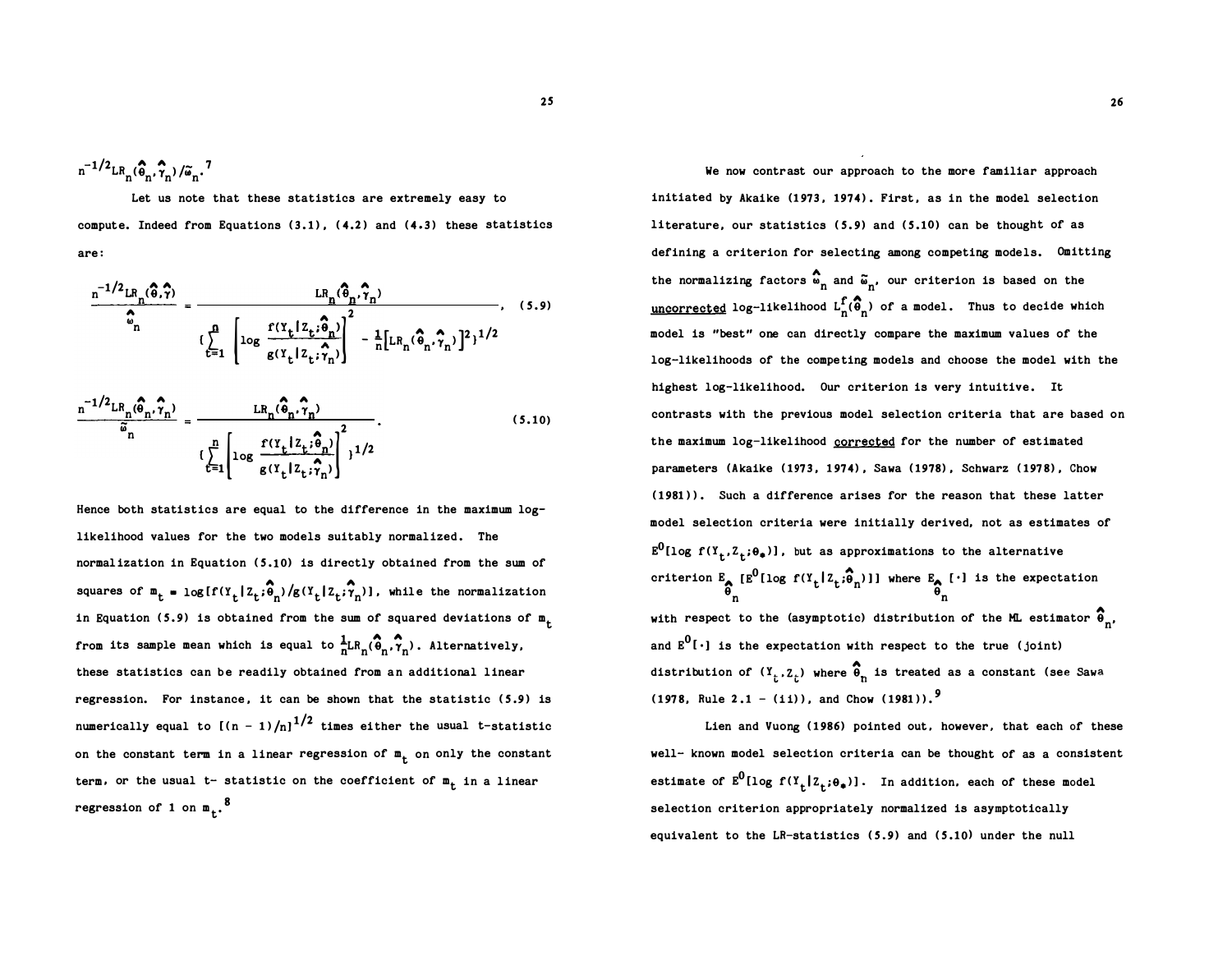hypothesis that the models are (KLIC) equivalent, i.e., under H<sub>o</sub>. Hore generally, let

$$
LR_{n}(\widehat{\theta}_{n}, \widehat{\gamma}_{n}) = LR_{n}(\widehat{\theta}_{n}, \widehat{\gamma}_{n}) - K_{n}(F_{\theta}, G_{\gamma})
$$
\n(5.11)

where  $K_n(F_{\theta}, G_{\gamma})$  is a correction factor depending on the characteristics of the competing models  $F_{\theta}$  and  $G_{\gamma}$ . We have:

Corollary 5.3 (Equivalent Model Selection Tests of Strictly Non-Nested Models): Given Assumptions A1-A6, suppose that

$$
n^{-1/2}K_{n}(F_{\theta}, G_{\gamma}) = o_{p}(1).
$$
 (5.12)

$$
(1) \quad \text{under } H_0: \quad n^{-1/2} L\widetilde{H}_n(\widehat{\theta}_n, \widehat{\gamma}_n) / \widehat{\omega}_n \stackrel{D}{\rightarrow} N(0, 1),
$$
\n
$$
(11) \quad \text{under } H_f: \quad n^{-1/2} L\widetilde{H}_n(\widehat{\theta}_n, \widehat{\gamma}_n) / \widehat{\omega}_n \stackrel{a.s.}{\rightarrow} +\infty,
$$
\n
$$
(111) \quad \text{under } H_g: \quad n^{-1/2} L\widetilde{H}_n(\widehat{\theta}_n, \widehat{\gamma}_n) / \widehat{\omega}_n \stackrel{a.s.}{\rightarrow} -\infty.
$$

This result follows by noticing that:

$$
n^{-1/2} L \tilde{R}_n(\hat{\phi}_n, \hat{\gamma}_n) / \hat{\phi}_n = n^{-1/2} L R_n(\hat{\phi}_n, \hat{\gamma}_n) / \hat{\phi}_n + o_p(1).
$$
 (5.13)

It also follows that  $\tilde{\omega}_n$  can equivalently replace  $\stackrel{\bullet}{\omega}_n$  in Corollary 5.3. Example of correction factors that satisfy (5.12) are  $K_n(F_{\theta}, G_{\gamma}) =$  $p - q$  and  $K_n(F_\theta, G_\gamma) = \frac{p_1}{2} \log n - \frac{q_1}{2} \log n$ , which correspond to Akaike (1973) and Schwarz (1978) information criteria.

Corollary 5.3 implies that one can also use the corrected  $log-$ 

likelihood ratio  $\mathsf{LR}_{\mathbf{n}}(\widehat{\mathbf{G}}_{\mathbf{n}},\widehat{\mathbf{Y}}_{\mathbf{n}})$  as a basis for a model selection test. Then, in terms of the uncorrected LR statistic, one would not reject  $H_0$  whenever  $-c + n^{-1/2} K_n(F_\theta, G_\gamma) / \hat{G}_n \leq n^{-1/2} L R_n(\hat{\theta}_n, \hat{\gamma}_n) / \hat{G}_n \leq$  $\int_0^{\infty}$  whenever  $-c + n$   $\int_0^{\infty} \frac{k_n (r_{\theta}, \theta_{\gamma'})/m_n \Delta}{k_n (r_{\theta}, \theta_{\gamma})/m_n}$  where c is obtained from the standard normal distribution. It is clear that the main effect of the correction factor  $K_n(F_{\theta}, G_{\gamma})$  is to translate the critical region (-c,+c) in the appropriate direction. Which correction factor is preferable depends on how well the exact small sample distribution of  $n^{-1/2} L \widetilde{R}_n(\widehat{\Phi}_n, \widehat{\gamma}_n) / \widehat{\omega}_n$ is approximated under  $H_0$  by the asymptotic N(0,1) distribution.

A second fundamental difference between our approach and the previous literature on model selection is that our approach is probabilistic. Though Amemiya (1980) and HcAleer and Bera (1983) have argued that an important difference between non-nested hypothesis testing and model selection is that the former framework allows "a probabilistic statement to be made regarding model selection," while the second does not, this criticism no longer applies to our approach which puts model selection in a significance testing situation. Indeed, by appropriately normalizing the LR statistic, we were able to construct a directional test of the hypothesis that the competing models are equivalent against the hypothesis that one of the two models is "better." As a consequence we do not necessarily have to choose a "best" model if the competing models turn out to be statistically equivalent.

Our definitions have the desirable property that a correctly specified model is necessarily at least as good as any other models.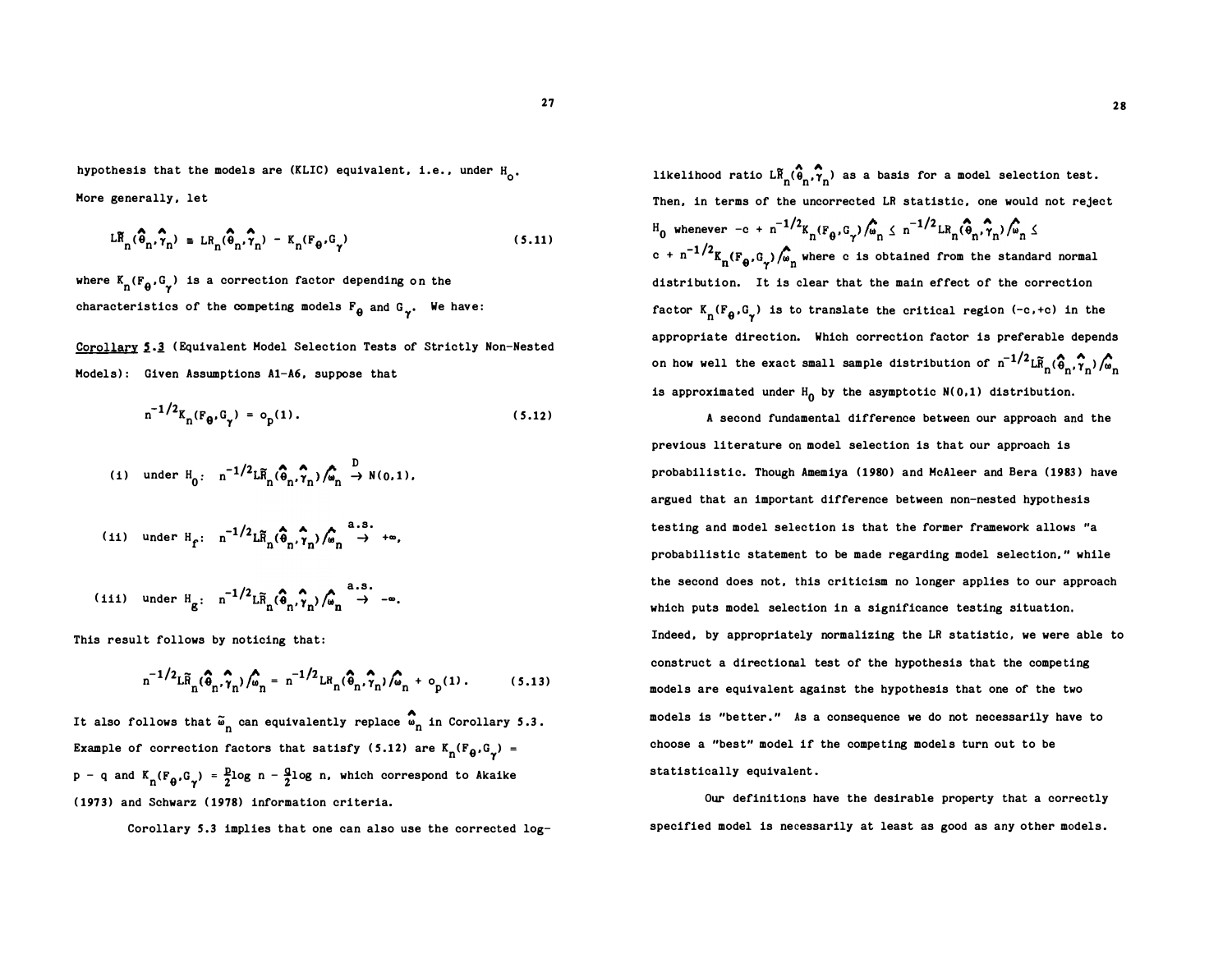They are nonetheless arbitrary. Indeed, there exist many criteria other than the KLIC that can be used to measure the distance between two distributions. Clearly, an analysis analogous to the one given here can be worked out for each of these other criteria. For instance, using the mean square error (MSE) of prediction, White and Olson (1979) obtained a symmetric and directional normal test for choosing between two non-linear regression models. When the errors are normally distributed, the KLIC and the MSE of prediction lead, however, to identical definitions of equivalence. Moreover, as Lien and Vuong (1986) showed, the White and Olson test and our LR-based test become asymptotically equivalent when the competing models are normal linear regressions.

Finally, one may not be so much interested in the truth of a model, but may be concerned by the number of parameters in a model. To take into account the parsimonious nature of a model, one may add to the criterion (5.1) a penalty  $k(\cdot)$  depending on the number of parameters in the model. In this case, the model  $F_{\theta}$  is said to be better than, equivalent to, or worse than the competing model  $G_{\gamma}$  if and only if

$$
\Delta \equiv E^{O}\left[log\frac{f(Y_{t}|Z_{t};\theta_{*})}{g(Y_{t}|Z_{t};\gamma_{*})}\right] - [k(p) - k(q)] \qquad (5.14)
$$

is positive, equal to zero, or negative respectively. $^{10}$  Let  $\widetilde{\mathtt{H}}_0$ ,  $\widetilde{\mathtt{H}}_{\mathbf{f}'}.$ and  $\frac{H}{g}$  denote the hypotheses  $\Delta = 0$ ,  $\Delta > 0$ , and  $\Delta < 0$  respectively. As before we can consider the statistic (S.11) where the correction factor is now:

$$
K_n(F_{\theta}, G_{\gamma}) = nk(p) - nk(q). \qquad (5.15)
$$

Theorem 5.4 (Alternative Model Selection Tests for Strictly Non-Nested Models): Let  $K_n(F_{\theta}, G_{\gamma})$  be as in (5.15). Given Assumptions Al-A6,

$$
(1) \quad \text{under } \tilde{H}_0: \quad n^{-1/2} L \tilde{R}_n(\hat{\theta}_n, \hat{\gamma}_n) / \hat{\omega}_n \stackrel{D}{\rightarrow} N(0, 1) .
$$

- (ii) under  $\mathbb{H}_{\mathbf{f}}$ :  $n^{-1/2} L \widetilde{\mathbb{H}}_n(\widehat{\Phi}_n, \widehat{\gamma}_n) / \widehat{\omega}_n \stackrel{\text{a.s}}{\rightarrow} +\infty$ ,
- (iii) under  $f{f}_{g}$ :  $n^{-1/2} L \tilde{F}_{n}(\hat{\theta}_{n}, \hat{\gamma}_{n}) / \hat{\omega}_{n} \stackrel{a.s.}{\rightarrow} -\infty$ .

Theorem 5.4 generalizes Theorem 5 .2 to allow for any kind of penalty function in the definition of equivalent models. As in corollary 5.3,  $\mathfrak{s}_{n}$  can replace  $\mathfrak{s}_{n}$  in that theorem. A fundamental difference is that the null and alternative hypotheses are now different from those considered up to now. Also, unlike Corollary S.3, the correction factor (5.15) does not have to satisfy Condition (5.12). The remarks following Corollary 5.3 nonetheless apply, and for instance, one cannot reject  $\tilde{H}_0$  whenever  $-c + n^{-1/2}K_n(F_\theta, G_\gamma) / \hat{G}_n \leq$  $n^{-1/2} L R_n(\hat{\theta}_n, \hat{\gamma}_n) / \hat{\omega}_n \leq c + n^{-1/2} K_n(F_{\theta}, G_{\gamma}) / \hat{\omega}_n.$ 

In the next sections on overlapping models and nested models, we shall not discuss the generalizations of Corollary S.3 and Theorem S.4. It is clear that similar results can be established.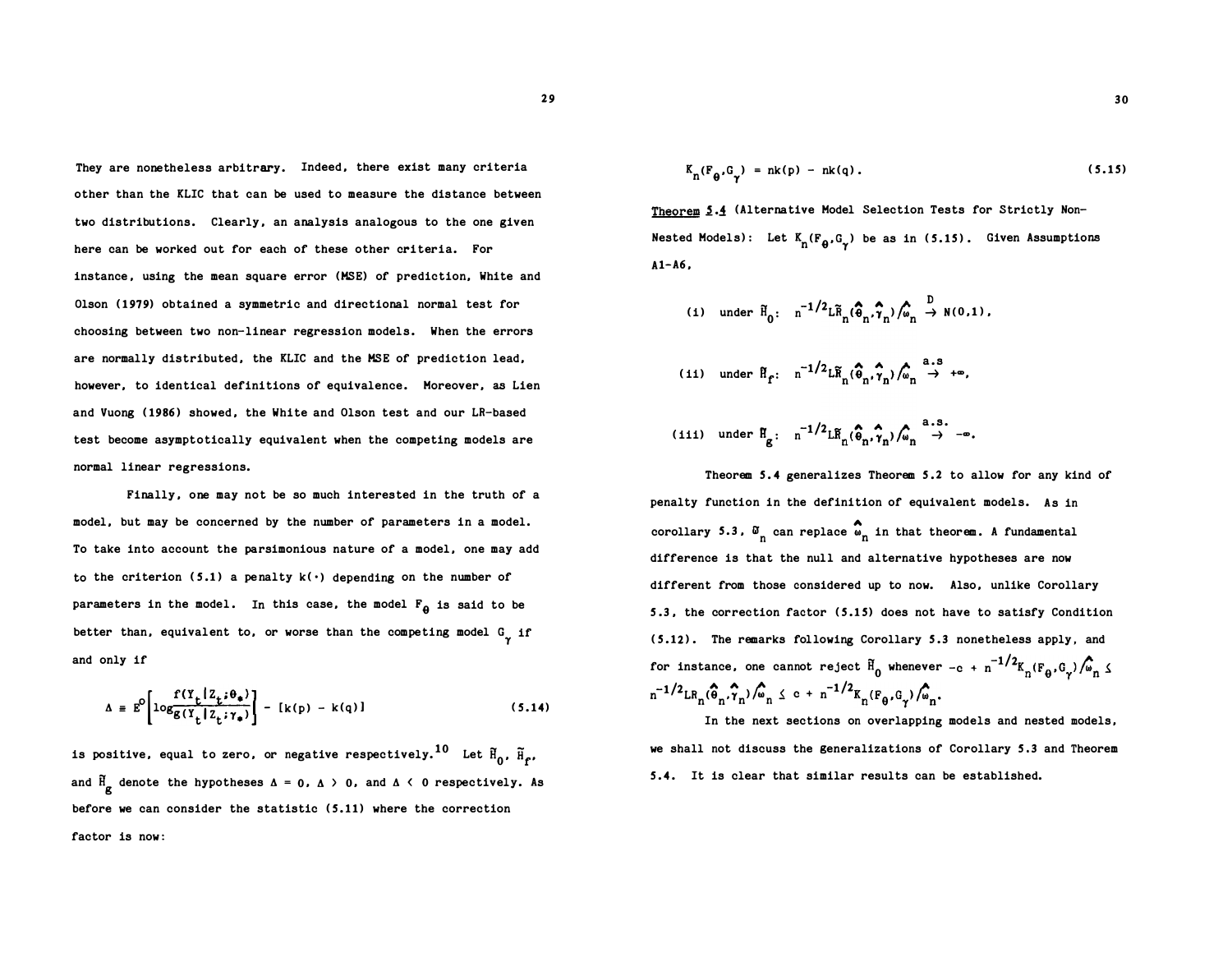### 6. OVERLAPPING MODELS

In this section, we shall apply our model selection approach to the case where the two competing models are overlapping. A simple example of two overlapping models is that of two standard linear regression models with some common explanatory variables. Another example is the dichotomous logit and probit models.<sup>11</sup> As in the previous section, we shall propose some significance tests for discriminating and choosing between two models. We first give a formal definition of overlapping models.

Definition 6.1 (Overlapping Models): Two conditional models  $F_{\theta}$  and  $G_{\gamma}$ are overlapping if and only if:

$$
(i) \tF_{\theta} \t\ \theta \tG_{\gamma} \neq d. \t\t(6.1)
$$

$$
(11) \tF_{\theta} \notin G_{\gamma} \t and G_{\gamma} \notin F_{\theta}.
$$

Condition (i) says that  $F_{\theta}$  and  $G_{\gamma}$  must have some common conditional distributions for  $Y_t$  given  $Z_t$ , while condition (ii) says that neither model must be nested in the other.

As in the previous section, our objective is to construct tests of  $H_0$  against  $H_f$  or  $H_g$ . Given the definitions (5.2)-(5.4) of these hypotheses, a natural test statistic is again the LR statistic. The overlapping case is, however, more difficult than the strictly non-nested case for the following reason. Contrary to the strictly non-nested case, the asymptotic distribution of the LR statistic and the speed at which it converges to the distribution is unknown under

the null hypothesis  $H_0$ . Indeed, since  $F_{\theta} \cap G_{\gamma} \neq d$ , then one may have  $f(\cdot|\cdot;\theta_{\bullet}) = g(\cdot|\cdot;\gamma_{\bullet})$ . From Theorem 3.5, it follows that, under  $H_0: E^0[log f(Y_t | Z_t; \theta_*)] = E^0[log g(Y_t | Z_t; \gamma^*)]:$ 

(i) if 
$$
f(\cdot|\cdot;\theta_*) = g(\cdot|\cdot;\gamma_*)
$$
,

$$
2LR_{n}(\widehat{\Theta}_{n}, \widehat{\gamma}_{n}) \stackrel{D}{\rightarrow} H_{p+q}(\cdot, \lambda_{\bullet}), \qquad (6.3)
$$

(ii) if 
$$
f(\cdot|\cdot;\theta_{\bullet}) \neq g(\cdot|\cdot;\gamma_{\bullet}),
$$
  

$$
n^{-1/2}LR_n(\hat{\theta}_n,\hat{\gamma}_n) \stackrel{D}{\rightarrow} N(0,\omega_{\bullet}^2),
$$
 (6.4)

Since one does not know a priori if  $f(\cdot|\cdot;\theta_n) = g(\cdot|\cdot;\gamma_n)$  holds, one does not know the form of the asymptotic distribution of the LR statistic under the null hypothesis  $H_0$ . We distinguish two cases: the general case and the case where one knows a priori that at least one model is correctly specified.

For the general case we propose a sequential procedure which consists in testing first whether  $f(\cdot|\cdot;\theta_{\bullet}) = g(\cdot|\cdot;\gamma_{\bullet})$  and then in using the appropriate null distribution of the LR statistic to construct a model selection test. From Lemma 4.1 , we know that  $f(\cdot | \cdot; \theta_{\bullet}) = g(\cdot | \cdot; \gamma_{\bullet})$  if and only if  $\omega_{\bullet}^2 = 0$ . Thus, for the first step, a natural test can be based on the variance statistics  $\frac{\alpha_2}{n}$  and  $\frac{\alpha^2}{n}$  of which the asymptotic properties are derived in Section 3. We call such a test, the variance test since it is used to test  $\mathbf{f}(\cdot|\cdot;\theta_{\pm}) =$  $g(\cdot|\cdot; \gamma_a)$  against  $f(\cdot|\cdot; \theta_a) \neq g(\cdot|\cdot; \gamma_a)$ , or equivalently:

$$
H_0^{\omega}
$$
:  $\omega_{\bullet}^2 = 0$  against  $H_A^{\omega}$ :  $\omega_{\bullet}^2 \neq 0$ .<sup>12</sup> (6.5)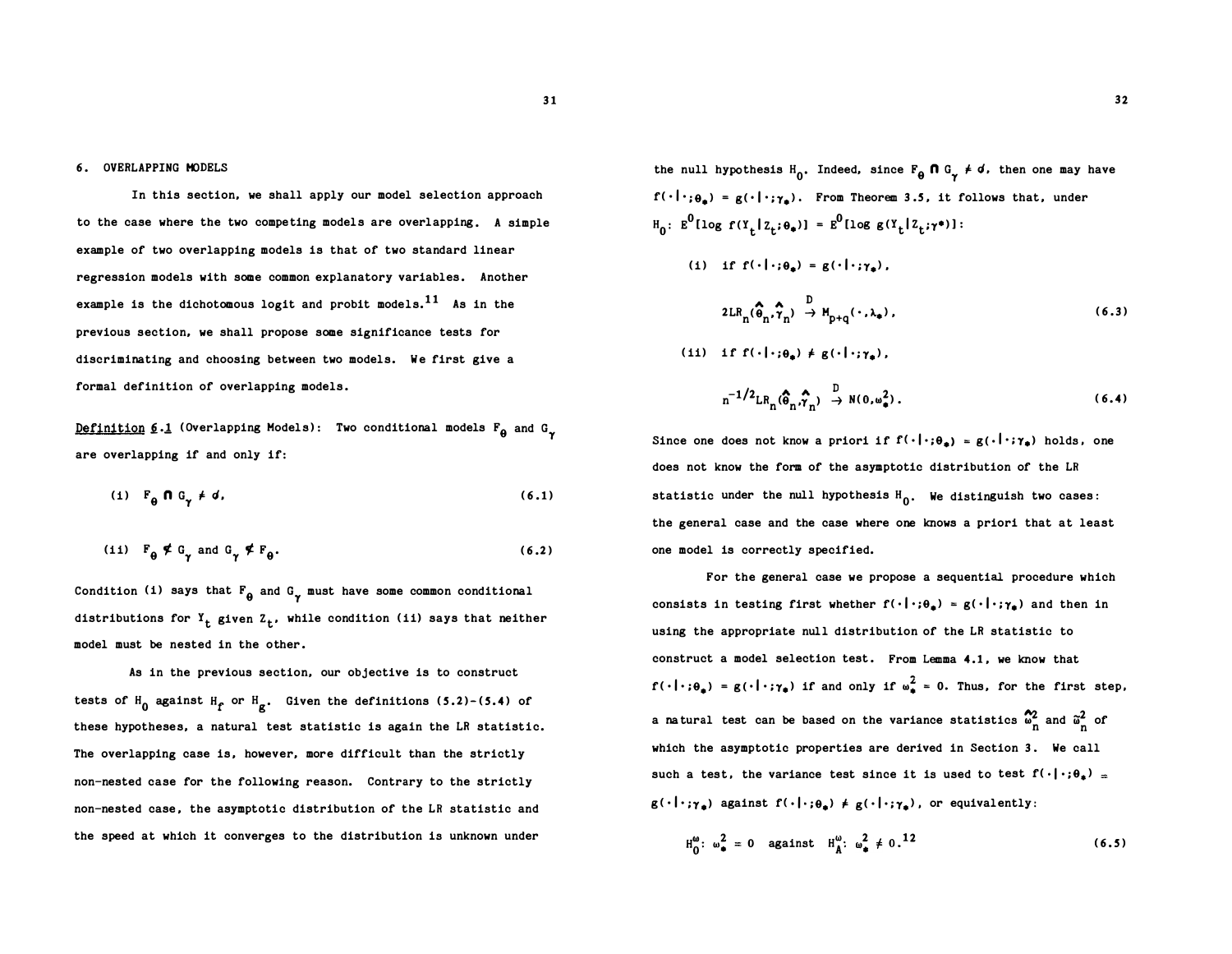Once it is known whether or not  $\omega_a^2 = 0$ , then one can use the appropriate null distribution of the LR statistic to test  $H_0$  against  $H_{\mathbf{f}}$  or  $H_{\mathbf{g}}$ . The second step simplifies since one need not in fact carry out a test of  $H_0$  against  $H_f$  or  $H_g$  when  $\omega_{\bullet}^2 = 0$ . Indeed  $H_0^{\omega}$  is included in  $H_0$  since if  $f(\cdot|\cdot;\theta_*) = g(\cdot|\cdot;\gamma_*)$  then the models  $F_\theta$  and  $G_\gamma$  must necessarily be equivalent. On the other hand, when  $\omega_{\bf a}^2 \neq 0$ , then one may have  $E^0[log f(Y_t | Z_t; \theta_*)] = E^0[log g(Y_t | Z_t; \gamma_*)]$  so that a test of  $H_0$  against  $H_f$  or  $H_g$  must still be carried out. However, when  $\omega^2_* \neq 0$ , then (6.4) holds so that the simple normal test based on  $n^{-1/2}$ LR<sub>n</sub>( $\hat{\Theta}_n$ , $\hat{\gamma}_n$ )/ $\hat{\omega}_n$  or  $n^{-1/2}$ LR<sub>n</sub>( $\hat{\Theta}$ , $\hat{\gamma}_n$ )/ $\tilde{\omega}_n$  discussed in the previous section can be applied.

To summarize, the sequential procedure is:

- (i) Test  $H_0^{\omega}$  against  $H_A^{\omega}$  using the variance test based on  $m_n^{\omega}$  or  $n\tilde{\omega}_n^2$ . If  $H_0^{\omega}$  cannot be rejected, then conclude that the models  $F_{\theta}$  and  $G_{\gamma}$  cannot be discriminated given the data. If  $H_0^{\omega}$  is rejected, then proceed to
- (ii) Test  $H_0$  against  $H_f$  or  $H_g$  using the normal model selection test based on the statistic  $n^{-1/2}$  LR<sub>n</sub>( $\hat{\theta}_n$ ,  $\hat{\gamma}_n$ )  $\hat{\omega}_n$  or  $n^{-1/2}$ LR<sub>n</sub>( $\hat{\theta}_n$ , $\hat{\gamma}_n$ )/ $\tilde{\omega}_n$  as discussed in Section 5.

As a test of the null hypothesis of interest  $H_0$  that the models are equivalent, this sequential procedure has an exact significance level which is asymptotically bounded above by the maximum of the asymptotic significance levels  $a_1$  and  $a_2$  used for the variance test (i) and the normal LR-test (ii). $^{13}$  For instance if  $a_1$  =  $a_2$  = 10%, than the exact significance level of this procedure, as a test of  $H_o$ , is asymptotically no larger than 10%.

We now consider in more detail the variance test to be used in the first step. Let  $\widehat{\lambda}_n$  be the vector of  $p + q$  eigenvalues of  $\widehat{\boldsymbol{W}}_n$  where  $\hat{W}_n$  is the sample analog of W as defined in Equation (3.9). For instance,  $\widehat{\mathbf{N}}_{n}$  is obtained by replacing in Equation (3.9) the matrix  $B_{fg}(\theta_*, \gamma_*)$ , say, by its sample analog  $B_{fgn}(\theta_n, \gamma_n)$  defined in Equation (2.9). Let  $\widehat{\lambda}_n^2$  be the vector of squares of  $\widehat{\lambda}_n$ .

Theorem 6.2 (Variance Tests for Discrimination): Given Assumptions  $A1 - A7$ .

(i) under 
$$
H_0^{\omega}
$$
, for any  $x \ge 0$ ,  

$$
Pr(n_{n_1}^{\omega_2} \le x) - M_{p+q}(x; \widehat{\lambda}_n^2) \stackrel{a.s.}{\rightarrow} 0,
$$
 (6.6)

(ii) under  $H_M^{\omega}$ ,  $m_n^{\omega_2} \stackrel{a.s.}{\rightarrow} +\infty$ , (iii) properties (i) and (ii) hold for  $n\tilde{\omega}_n^2$ .

The variance test consists first in choosing a critical value x so that  $M_{p+q}(x, \hat{\lambda}_n^2) = 1 - a^{\frac{q}{2}}$  for some significance level  $\alpha$ , and then in rejecting  $H_0^{\omega}$  if  $n\omega \over n$  > x.<sup>14</sup> Part (i) ensures that the asymptotic size is  $a$ , while Part (ii) says that the test is consistent. Similar conclusion applies to the test based on  $n\tilde{\omega}_n^2$ . Let us note that computation of the statistic  $\sum_{n=0}^{\infty}$  and  $\tilde{w}_n^2$  is straightforward given their definitions (4.2) and (4.3).

As mentioned in Section 4, computation of the eigenvalues  $\hat{\lambda}^{}_{n}$ somewhat simplifies if the information matrix equivalences (3 .11)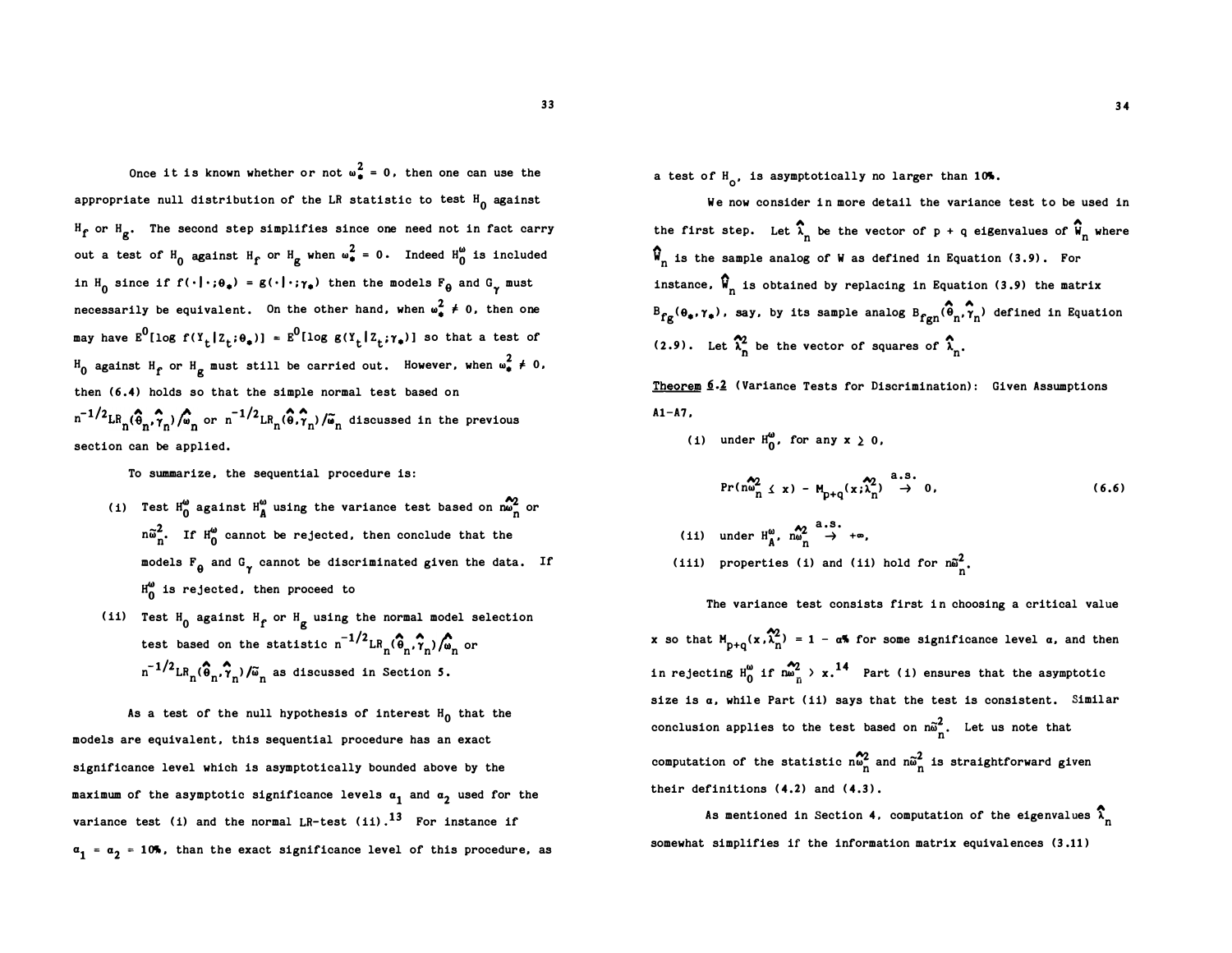hold. Moreover, the eigenvalues  $\hat{\lambda}_n$  need not be computed when condition (iii) or (iv) of Theorem 4.4 holds, in which case both  $\frac{100}{100}$ and  $n\widetilde{\omega}_{\rm n}^2$  converges, under  ${\rm H}^0_\omega$ , to a chi-square distribution with degrees of freedom equal to p + q - 2 rank  $B_{fgn}(\hat{\theta}_n, \hat{\tau}_n)$ . As mentioned in Section 4, condition (iii) - (iv) of Theorem 4.4 are satisfied when  $F_{\theta}$ and G are orthogonal models, in which case both  $\sum_{n=1}^{\infty}$  and  $n\tilde{\omega}_n^2$  converge to a chi-square distribution with  $p + q$  degrees of freedom under the null hypothesis  $H_0^{\omega}$ .

As pointed out earlier, the difficulty in selecting among overlapping models arises from the fact that  $f(\cdot|\cdot;\theta_{\star})$  may or may not be equal to  $g(\cdot | \cdot; \gamma_{\phi})$  under the null hypothesis  $H_0$ :  $E^0$ [log f(Y<sub>t</sub>[Z<sub>t</sub>; $\theta_*$ )] =  $E^0$ [log g(Y<sub>t</sub>[Z<sub>t</sub>; $\gamma_*$ )] so that the form of the asymptotic null distribution of the LR statistic is a priori unknown. This is not, however, the case if one knows a priori that at least one of the two overlapping models is correctly specified, as this is frequently assumed in the model selection literature. Let us note that we do not say whether it is  $F_{\theta}$  or  $G_{\gamma}$  that is correctly specified.

 $Lemma 6.3: Given Assumptions A2 and A3, suppose that$ </u>

$$
H^{0}(y|z) \cdot F_{\theta} U G_{\gamma'} \qquad (6.7)
$$

then the following statements are equivalent:

(i) 
$$
H^0(y|z) \ge F_\theta \cap G_\gamma
$$
,  
\n(ii)  $f(\cdot|\cdot,\theta_*) = g(\cdot|\cdot;\gamma_*)$ ,  
\n(iii)  $E^0[\log f(Y_t|Z_t;\theta_*)] = E^0[\log g(Y_t|Z_t;\gamma_*)]$ .

From (i) and (iii) it follows that, when at least one model is known to be correctly specified, then the models  $F_{\theta}$  and  $G_{\gamma}$  are (KLIC) equivalent if and only if the other model is correctly specified. That (i) implies (iii) is obvious. The intuition behind the reverse implication is based on the fact that when the model  $F_{\theta}$ , say, is correctly specified then  $E^0$ [log f(Y<sub>t</sub>[Z<sub>t</sub>;0<sub>\*</sub>)]=  $E^0$ [log h<sup>o</sup>(Y<sub>t</sub>[Z<sub>t</sub>)]. Thus, when condition (iii) holds,  $E^0[log g(Y_t|Z_t; \gamma_*)] =$  $E^{O}(\log h^{O}(Y_{t} | Z_{t}))$  and therefore  $G_{\gamma}$  must be correctly specified.

From (ii) and (iii) we have that the models  $F_{\theta}$  and  $G_{\gamma}$  are equivalent if and only if  $f(\cdot|\cdot;\theta_*) = g(\cdot|\cdot;\gamma_*)$ .<sup>15</sup> The importance of this second equivalence is that under the null hypothesis  $\texttt{H}_{_{\textbf{0}}}$ , we now always have  $f(\cdot|\cdot; \theta_a) = g(\cdot|\cdot; \gamma_a)$  so that the asymptotic distribution of the LR statistic is given by the weighted sum of chi-squares obtained in Theorem 3.5 - (i). Thus in this case we can bypass the above sequential procedure, and directly construct a model selection test based on the LR statistic.

Theorem  $6.4$  (Model Selection Test for Overlapping Models): In addition to Assumptions Al-AS, suppose that at least one model is correctly specified.  $^{16}$  Then:

(i) under  $H_0$ , for any  $x \geq 0$ , (11) under  $H_f: 2LR_n(\hat{\theta}_n, \hat{\gamma}_n) \rightarrow +\infty$ ,  $A \wedge \cdots \wedge A$ , a.s.  $Pr(2LR_n(\hat{\theta}_n, \hat{\gamma}_n) \leq x) - M_{p+q}(x; \hat{\lambda}_n) \stackrel{\text{a.s.}}{\rightarrow} 0,$  $\ddot{\bullet}$  A  $^{a.8}$ .  $(6.8)$ 

(iii) under 
$$
H_g
$$
:  $2LR_n(\hat{\theta}_n, \hat{\gamma}_n) \rightarrow -\infty$ .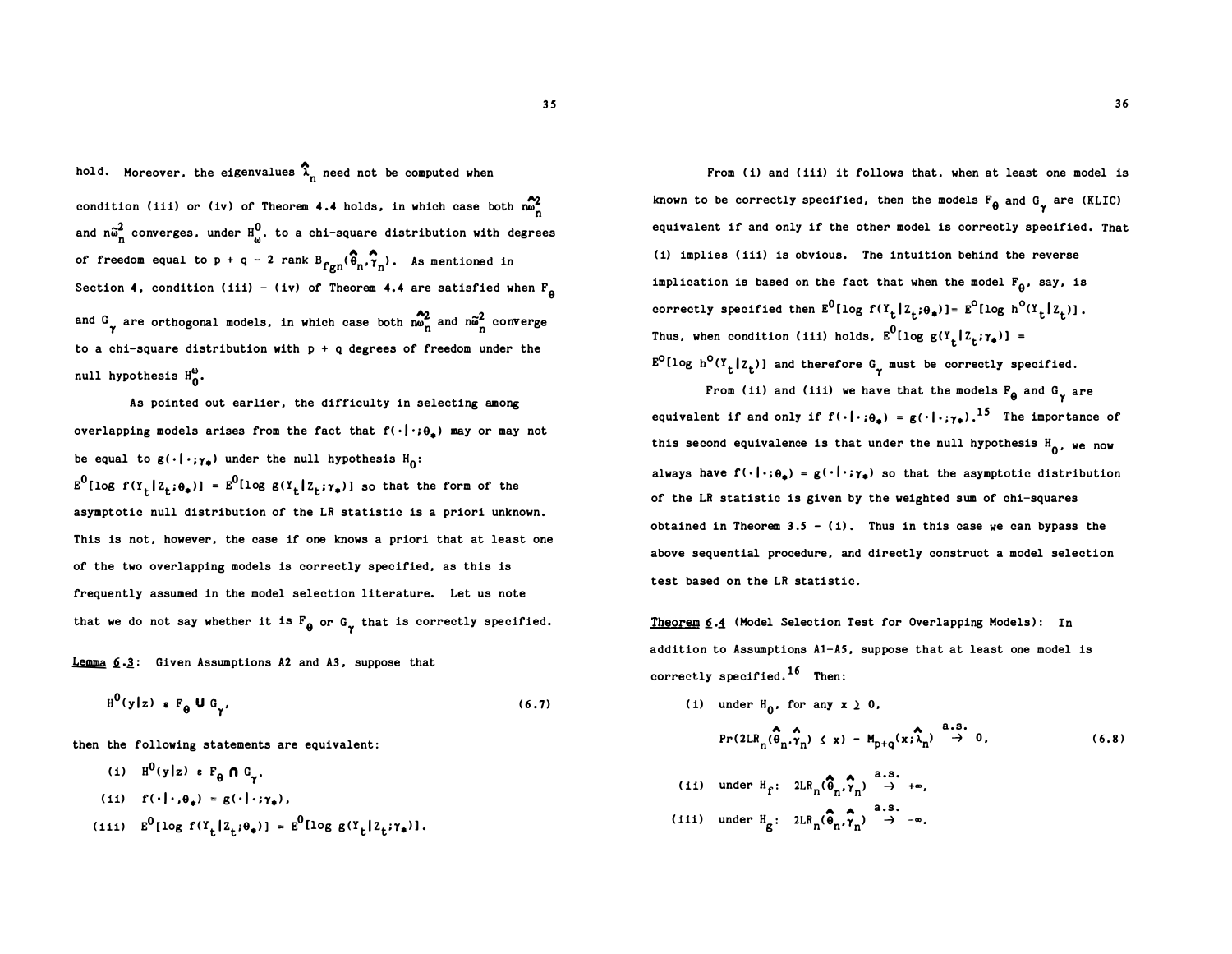The LR-based test is carried out by choosing critical values from the weighted sum of chi-squares  $M_{p+q}(\cdot;\overline{\lambda}_{n})$ . Since the LR-based test is two sided, two critical values  $c_1$  and  $c_2$  are chosen, one from the upper-tail and one from the lower tail of this distibution. As - for the normal LR-based test of Section S, the test is directional in the sense that  $H_0$  is rejected in favor of  $H_f$  or  $H_g$  according to whether  $2LR_n(\hat{\theta}_n, \hat{\tau}_n) > c_1$  or  $2LR_n(\hat{\theta}_n, \hat{\tau}_n) < c_2$  respectively.<sup>17</sup>

Let us also note that the burdensome computation of the eigenvalues  $\widehat{\lambda}^{}_{\!\!n}$  simplifies when one model is correctly specified. Indeed, under  ${\tt H}_{\tt 0}$ , when one model is correctly specified then the other must also be correctly specified (see Lemma 6.3) so that, from the information matrix equivalences (3.11), the matrix W reduces to:  $^{18}$ 

$$
\mathbf{W} = \begin{bmatrix} I_p & B_{fg}(\theta_* , \gamma_* ) B_g^{-1}(\gamma_* ) \\ -B_{gf}(\gamma_* , \theta_* ) B_f^{-1}(\theta_* ) & -I_q \end{bmatrix} .
$$
 (6.9)

In addition, the eigenvalues  $\widehat{\lambda}_{\text{n}}$  need not be computed when the two overlapping models are orthogonal in which case the off-diagonal blocks of W are identically null. The distribution then reduces to the distribution of a difference be tween two independent chi-squares with p and q degrees of freedom.

#### 7. NESTED MODELS

We now consider the more familiar case of nested models. We first relate our probabilistic model selection approach to the classical nested-hypothesis testing situation. Then we propose a LR-

based test for selecting between two nested models. This test reduces to the classical Neyman-Pearson ( 1928) LR test when the largest model is correctly specified. We also propose a new test for nested hypotheses based on the variance statistics of Section 3.

We first give a formal definition of nested models.

D<u>efinition</u> 1.1 (Nested Models): Two conditional models F<sub>e</sub> and G<sub>Y</sub> are<br>nested if and only if: nested if and only if:

$$
G_{\gamma} \subset F_{\theta} \text{ or } F_{\theta} \subset G_{\gamma}. \tag{7.1}
$$

We shall assume throughout this section that  $G_{\gamma}$  is nested in  $F_{\theta}$ , i.e., that  $G_{\gamma} \subseteq F_{\theta}$ . We make the following regularity assumption on the parameterizations  $\theta$  and  $\gamma$ .

Assumption A8: There exists a  $C^2$ -function  $d(\cdot)$  from  $\Gamma$  to  $\Theta$  such that:

$$
g(\cdot|\cdot;\gamma) = f(\cdot|\cdot;d(\gamma)) \text{ for any } \gamma \text{ in } \Gamma. \tag{7.2}
$$

Condition (7.2) states that any conditional density  $g(\cdot|\cdot;\gamma)$  is also a conditional density  $f(\cdot|\cdot;\theta)$  for some  $\theta$  in  $\theta$ . Since  $\phi(\Gamma)$  is included in  $\theta$ , then the conditional model  $G_{\gamma}$  is indeed nested in  $F_{\theta}$ .

Let us note that the pseudo-true parameter  $\theta_*$  is not necessarily equal to  $\phi(\gamma_a)$  since  $\theta_a$  may not even belong to  $\phi(\Gamma)$ . The next result relates the condition  $\theta_*$  s  $d(\Gamma)$  to the condition that  $F_{\theta}$ and  $G_{\gamma}$  are equivalent, and to the condition that  $f(\,\cdot\,|\,\cdot\,;\theta_*)$  =  $g(\cdot|\cdot;\gamma_{\bullet}).$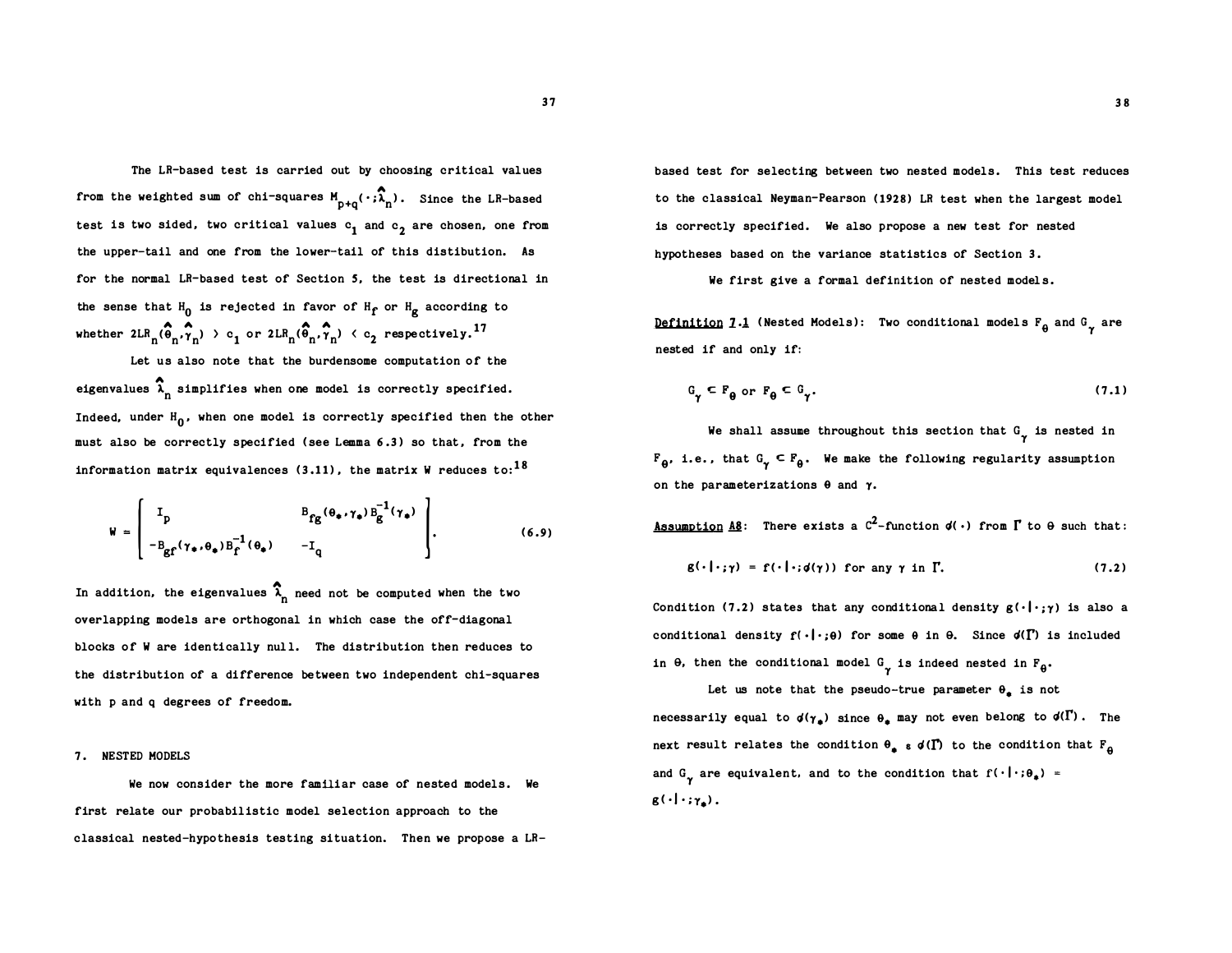Lemma  $7.2$ : Given Assumptions A2, A3, and A8, the following statements are equivalent:

- (i)  $\theta_n = d(\gamma_n)$ ,
- (ii)  $\theta$ ,  $\epsilon$  d( $\Gamma$ ).
- (iii)  $E^0[log f(Y_t | Z_t; \theta_*)] = E^0[log g(Y_t | Z_t; \gamma_*)],$
- (iv)  $f(\cdot|\cdot;\theta_*) = g(\cdot|\cdot;\gamma_*)$ .

Lemma 7 .2 is important since it shows that our model selection approach coincides with the classical testing approach when the models are nested. For, the condition  $\texttt{H}_{0}^{\pmb{\theta}}\colon \;\; \pmb{\theta_{\ast}}\;$   $\epsilon$   $\texttt{d}(\pmb{\Gamma})$  can be interpreted as the condition that  $\theta_{\bullet}$  satisfies some restrictions, and thus corresponds to the parametric null hypothesis of the classical testing framework in implicit form. On the other hand, the null hypothesis in our model selection approach is  $H_0$ . From (ii) and (iii), we have that  $H_0^0$  and  $H_0$ are equivalent, as must be their respective alternatives  $H_{\tt A}^{\Theta}$  :  $\Theta_{\bullet}$   $\ell$  d( $\Gamma$ ) and  $H_{\tt f}$  **U**  $H_{\tt g}$ . Thus testing  $H_{\tt 0}^{\Theta}$  against  $H_{\tt A}^{\Theta}$  is equivalent to testing  $H_0$  against  $H_f \cup H_g$ . In other words, testing whether or not  $\theta_{\pm}$  satisfies some restrictions is equivalent to testing whether or not the smaller model is equivalent to the larger model.<sup>19</sup>

As a matter of fact, the alternative to the null hypothesis  $_{\rm H_0}$ is  $H_f$ , i.e., that the model  $F_{\theta}$  is better than  $G_{\gamma}$ . Indeed  $F_{\theta}$  can never be worse that  $G_{\gamma}$  since we must have:

$$
\mathbf{E}^0[\log f(\mathbf{Y}_t|\mathbf{Z}_t;\boldsymbol{\theta}_\bullet)] \ge \mathbf{E}^0[\log g(\mathbf{Y}_t|\mathbf{Z}_t;\boldsymbol{\gamma}_\bullet)],\tag{7.3}
$$

so that H<sub>g</sub> can never occur. Thus, we in fact have the equivalence

between  $H_A^{\bullet}$  and  $H_f^{\bullet}$ .

As argued earlier, the LR statistic is a natural statistic for selecting among models. Thus, we shall consider a LR-based test of  $\mathtt{H}_{\mathbf{0}}$ against  $\text{H}_{\text{f}}$  or equivalently of  $\text{H}_{0}^{\Theta}$  against  $\text{H}_{\text{A}}^{\Theta}.$  From Lemma 7.2, we always have  $f(\cdot|\cdot;\theta_*) = g(\cdot|\cdot;\gamma_*)$  under the null hypothesis  $H_0$ . Thus, there is here no ambiguity as to the asymptotic distribution of the LR statistic which is the weighted sum of chi-squares obtained in Theorem 3.5 - (i). We need a preliminary result relating the matrices  $B_g$ ,  $A_g$ ,  $B_f$ ,  $A_f$  and  $B_{fg}$  under the null hypothesis  $H_0$ .

**<u>Lemma</u>**  $1 \cdot 3$ : Given Assumptions A2 - A5, and A8, then under  $H_0^0$ :

(i) 
$$
B_{g}(\gamma_{*}) = \frac{\partial d^{'}(\gamma_{*})}{\partial \gamma} B_{f}(\theta_{*}) \frac{\partial d(\gamma_{*})}{\partial \gamma}
$$
;  $A_{g}(\gamma_{*}) = \frac{\partial d^{'}(\gamma_{*})}{\partial \gamma} A_{f}(\theta_{*}) \frac{\partial d(\gamma_{*})}{\partial \gamma}$ ,  
\n(ii)  $B_{gf}(\gamma_{*}, \theta_{*}) = \frac{\partial d^{'}(\gamma_{*})}{\partial \gamma} B_{f}(\theta_{*})$ ,  
\n(iii)  $q \leq p$ , rank  $\frac{\partial d^{'}(\gamma_{*})}{\partial \gamma} = q$ .

Let us note that Lemma 7.3 says in particular that the dimension q of the parameters  $\gamma$  cannot be greater than the dimension p of the parameter  $\theta$ . This is expected since  $G_{\gamma}$  is nested in  $F_{\theta}$ .

It is convenient to define  $\widehat{\sigma}_n = d(\widehat{\gamma}_n)$ ;  $\widetilde{\theta}_n$  is nothing else than the constrained (quasi) maximum likelihood estimator of  $\theta_{\bullet}$  subject to the constraints that  $\theta$  belongs to  $d(\Gamma)$ . Then the usual LR statistic of the unconstrained vs. the constrained model is: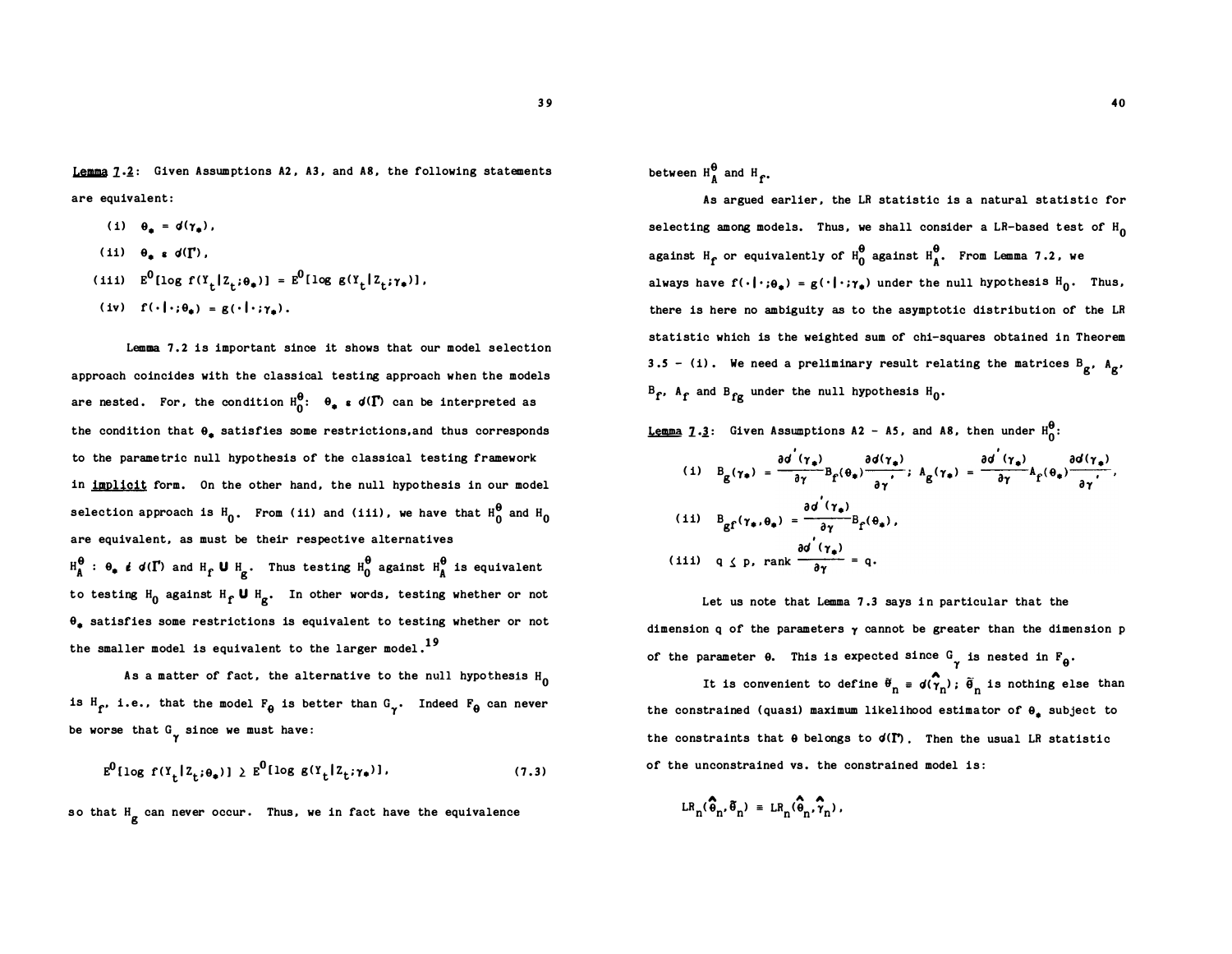$$
= \sum_{t=1}^{n} \log \frac{f(Y_t | Z_t; \widehat{\boldsymbol{\theta}}_n)}{f(Y_t | Z_t; \widehat{\boldsymbol{\theta}}_n)},
$$
 (7.4)

where the second equality follows from Assumption AB and the definition of  $\boldsymbol{\theta}_{\text{n}}$ .

The next result is similar to Kent (1982) Theorem 3.1, and gives the properties of the model selection or nested hypothesis test based on the LR statistic. In particular, it greatly simplifies the computation of the non-zero eigenvalues of the general matrix W in Theorem 3.5 by replacing W by a matrix W of lower dimension. Specifically, let:

$$
\underline{\Psi} = B_{\underline{f}}(\theta_{\bullet}) \left[ \frac{\partial d(\gamma_{\bullet})}{\partial \gamma} A_{\underline{g}}^{-1}(\gamma_{\bullet}) \frac{\partial d^{'}(\gamma_{\bullet})}{\partial \gamma} - A_{\underline{f}}^{-1}(\theta_{\bullet}) \right], \qquad (7.5)
$$

and let  $\frac{\Omega}{\Lambda}$  be the vector of p eigenvalues of the sample analog  $\mathbf{H}_\mathbf{n}$  of Ji.

Theorem 7.4 (LR Tests for Nested Models): Given Assumptions A1-A5 and A8, the eigenvalues  $\frac{1}{\lambda}$  are almost surely all real non-negative and: (i) under  $H_0^{\theta}$ , for any  $x \geq 0$ ,

$$
\Pr(2LR_n(\hat{\theta}_n, \tilde{\theta}_n) \le x) - M_p(x; \hat{\lambda}_n) \stackrel{a.s.}{\to} 0,
$$
 (7.6)

(ii) under 
$$
H_{\hat{A}}^{\theta}
$$
,  $2LR_n(\hat{\theta}_n, \hat{\theta}_n) \rightarrow +\infty$ .

The test is one sided. It is carried out by choosing a critical value from  $M_p(\,\cdot\,; \widehat{\lambda}_n)$  and by rejecting the hypothesis that the

models are equivalent or that  $\theta$  belongs to  $d(\Gamma)$  if twice the LR statistic is greater than this critical value. The test applies whether or not the larger model is correctly specified.

As noted by White (1982a), if the information matrix holds for the larger model then one obtains from Lemma 7.3 and Theorem  $3.6$ :

Corollary 7.5 (LR Tests for Nested Models given Information Matrix Equivalence): Given Assumptions A1-A5, A8 suppose that  $A_f(\theta_*)$  +  $B_{\rho}(\theta_{\bullet}) = 0$ :

(i) under  $H_0^{\theta}$ ,  $2LR_n(\hat{\theta}_n, \tilde{\theta}_n) \rightarrow \chi^2_{p-q}$ , (ii) under  $H_{\hat{A}}^{\theta}$ ,  $2LR_n(\hat{\hat{\theta}}_n, \hat{\theta}_n) \rightarrow +\infty$ .

The well-known Wilks (1938) result follows since the information matrix equivalence  $A_f(\theta_a) + B_f(\theta_a) = 0$  holds if the larger model is correctly specified (see footnote 18).

Using the equivalence between  $H_0^0$  and  $H_0$ , we have motivated the LR statistic as a basis for constructing a test of  $H_0^{\theta}$  against  $H_A^{\theta}$  under general conditions. But from Lemmas 7 .2 and 4.1 , we also have the equivalence between  $H_0^{\theta}$  and  $H_0^{\omega}$  :  $\omega_{\bullet}^2 = 0$ . This suggests that, to test the parametric hypothesis  $H_0^{\theta}$  against  $H_A^{\theta}$  we can equivalently test  $H_0^{\omega}$ against  $H_{\bullet}^{\omega}$ .

Thus, we have a new test for nested hypothesis based on the variance statistics  $\tilde{\omega}_n^2$  and  $\tilde{\omega}_n^2$  as defined in Equations (4.2) and (4.3).  $\hat{\gamma}_2$  by the course of the stress line  $\hat{\gamma}$ Let  $\lambda_n^2$  be the squares of the eigenvalues  $\lambda_n$ .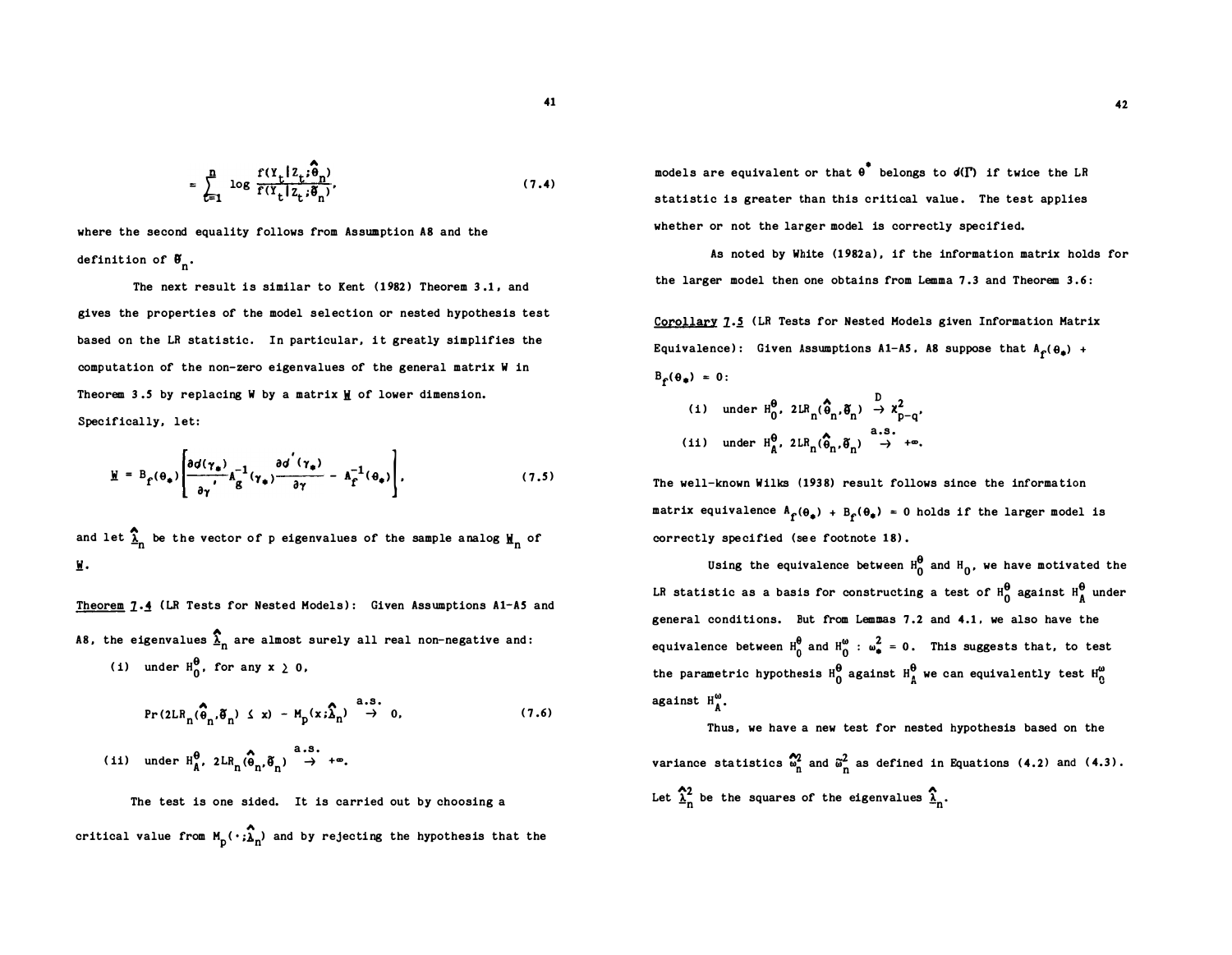Theorem 7.6 (Variance Tests for Nested Models): Given Assumptions  $A1 - A8$ :

(i) under 
$$
H_0^{\theta}
$$
, for any  $x \ge 0$ ,  
\n
$$
\Pr(m_m^{\theta_2} \le x) - M_p(x;\lambda_n^{\theta_2}) \to 0,
$$
\n(iii) under  $H_{\theta}^{\theta}$ ,  $m_m^{\theta_2} \to +\infty$ ,  
\n(iii) properties (i) and (ii) hold for  $m_m^{\theta_2}$ .  
\n(7.7)

As for the LR test of Theorem 7.4, variance tests are onesided. They are carried out by choosing a critical value from  $M_{\rm p}(\cdot;\frac{\Lambda_2}{\Lambda_{\rm n}})$  and by rejecting the hypothesis that  $\theta_*$  belongs to  $d(\Gamma)$  if  $\hat{\mathsf{n}}_{\text{n}}^2$  or  $\hat{\mathsf{n}}_{\text{n}}^2$  is larger than this critical value. These statistics  $\hat{\mathsf{n}}_{\text{n}}^2$ and  $n\tilde{\omega}_{\text{n}}^2$  are readily computed. Indeed from Equation (4.2) and (4.3) we have using Assumption A8:

$$
n\omega_n^2 = \sum_{t=1}^n \left[ \log \frac{f(Y_t | Z_t; \hat{\theta}_n)}{f(Y_t | Z_t; \tilde{\theta}_n)} \right]^2 - \frac{1}{n}LR_n^2(\hat{\theta}_n, \tilde{\theta}_n) ,
$$
 (7.8)

$$
\hat{\omega}_n^2 = \sum_{t=1}^n \left[ \log \frac{f(Y_t | Z_t; \hat{\theta}_n)}{f(Y_t | Z_t; \tilde{\theta}_n)} \right]^2,
$$
\n(7.9)

where  $\theta_n$  is the constrained ML estimator. For instance,  $n\theta_n^2$  is the sum of square residuals in a linear regression of  $\mathbf{m}_t = \log[f(Y_t | Z_t; \widehat{\boldsymbol{\theta}}_n) / f(Y_t | Z_t; \widetilde{\boldsymbol{\theta}}_n)]$  on the constant term.<sup>20</sup>

If, however , the larger model is correctly specified, then the

eigenvalues  $\sum_{n=1}^{\infty}$  need not be computed since in this case the limiting distribution reduces to the central chi-square distribution with  $p - q$ degrees of freedom, as other classical statistics .

Corollary 7.7 (Variance Tests for Nested Models given Information Matrix Equivalence): Given Assumptions  $A1 - AB$ , suppose that

$$
A_{f}(\theta_{*}) + B_{f}(\theta_{*}) = 0:
$$
\n(i) under  $H_{0}^{\theta}$ ,  $n_{m}^{\alpha/2} \rightarrow \chi_{p-q}^{2}$ ,\n  
\n(ii) under  $H_{A}^{\theta}$ ,  $n_{m}^{\alpha/2} \rightarrow +\infty$ ,\n  
\n(iii) properties (i) and (ii) hold for  $n_{m}^{\alpha/2}$ ,

As mentioned earlier, the information matrix equivalence  $A_{\rho}(\theta_{\phi}) + B_{\rho}(\theta_{\phi}) = 0$  holds if the larger model is correctly specified.

#### 8. CONCLUSION

In this paper, we have proposed a new and general approach to model selection whether the competing models are nested, overlapping or non-nested, and whether the models are correctly specified. This approach has the desirable property that it coincides with the usual classical testing approach when the models are nested. It is probabilistic and is based on testing if the competing models are as close to the true distribution against the hypothesis that one model is closer than the other. Since the maximum log-likelihood of a model is a natural estimator of the distance between the model and the true distribution as measured by the Kullback-Leibler information criterion, all our model selection tests , with the exception of the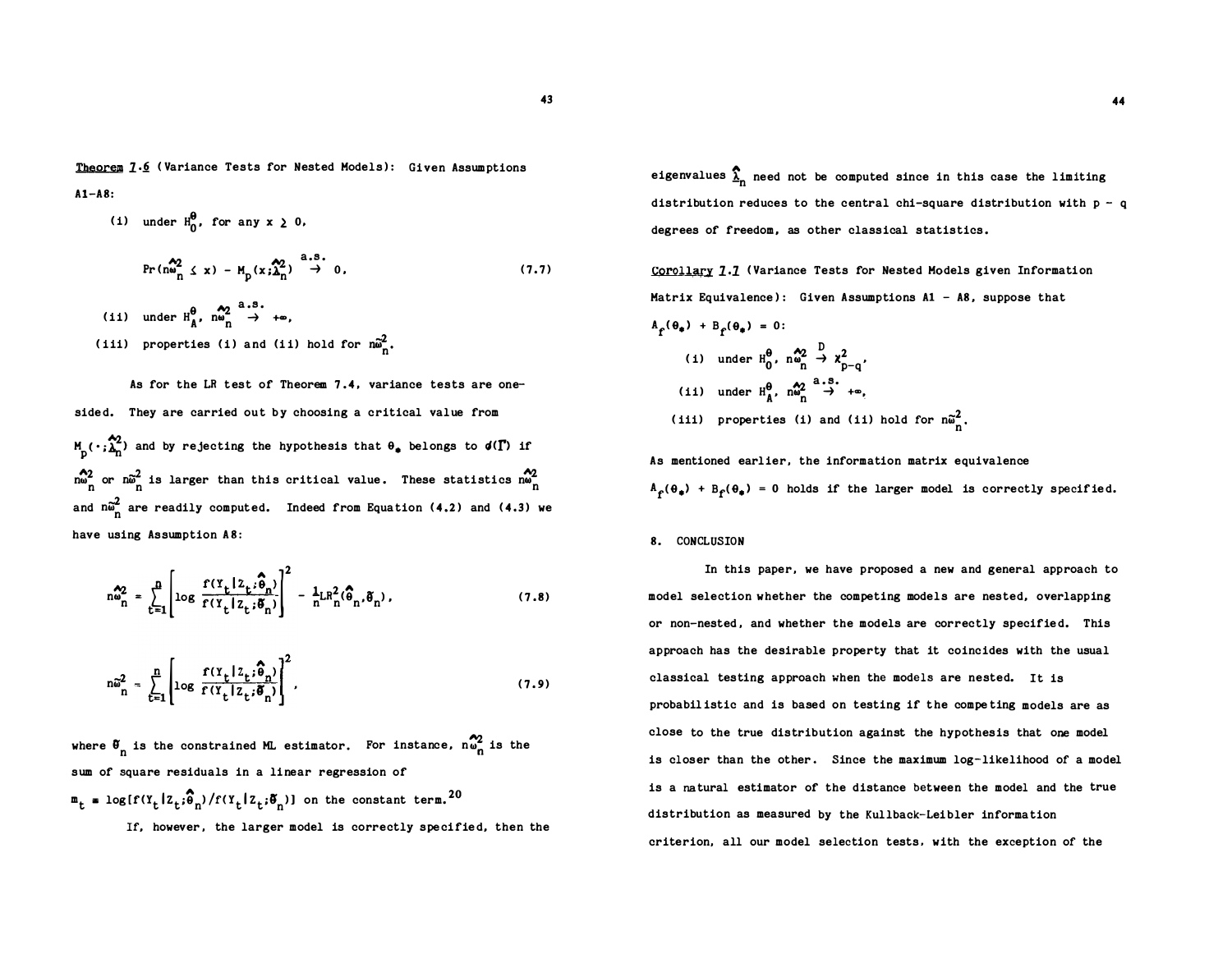variance tests discussed above, are LR-based tests. As a prerequisite, we have therefore fully characterized the asymptotic distribution of the LR statistic under the most general conditions .

In Section S on non-nested models, we have contrasted our model selection approach to the more familiar one originated by Akaike ( 1973, 1 974) . In Section 7 on nested models, we have shown that classical nested hypothesis tests are in fact model selection tests. We now express our view on the general purpose of model selection, specification testing, and non-nested hypothesis testing in econometric modelling.

First, it is important to note that model selection tests, as we have defined, can be thought of as specification tests. Indeed , given a statistical model, it is natural to question its validity. If one has in mind some reasons for possible misspecification of the initial model , one has in fact a list of competing models. To simplify, suppose that there is only one competing model. Then, by carrying out the model selection tests proposed in this paper, one may be able to conclude that the initial model is misspecified. Specifically, if one rejects the equivalence between these two models in favor of the competing model being better, then the initial model must be misspecified. Moreover, rejection suggests in which direction the initial model must be modified since the test indicates that the alternative model is closer to the truth.<sup>21</sup> On the other hand, in the other two situations where the equivalence cannot be rejected or the equivalence is rejected in favor of the initial model being better,

one cannot infer that the initial model is correctly specified. This is usual in specification testing where acceptance of the null hypothesis does not in general imply correct specification of the model under test.

The previous paragragh does not imply that specification tests as originated by Hausman (1978) and White (1982a) are unimportant.<sup>22</sup> First, as we have seen in the overlapping case, our model selection tests simplify if the information matrix equivalence holds or if at least one model is correctly specified. Second, and more importantly, specification tests are useful when one does not have any precise alternative models in mind. There is, however, a difference between model specification testing and our approach to model selection. Indeed, in model specification testing, one first performs various available specification tests, and then investigates the power of the tests so as to interpret the implicit alternatives to the initial model specification. On the other hand, in model selection, one must first have some ideas about possible form of misspecification to formulate alternative models. Then one carries out some model selection tests to decide if the initial model is correctly specified.<sup>23</sup>

We now turn to the important comparison between our model selection approach and the non-nested hypotheses approach as originated by Cox ( 1961, 1 962) . In the conditional framework of Section 2, the Cox statistic for testing the model  $F_{\theta}$  using the evidence provided by  $G_{\mathbf{y}}$  is based on the modified LR statistic: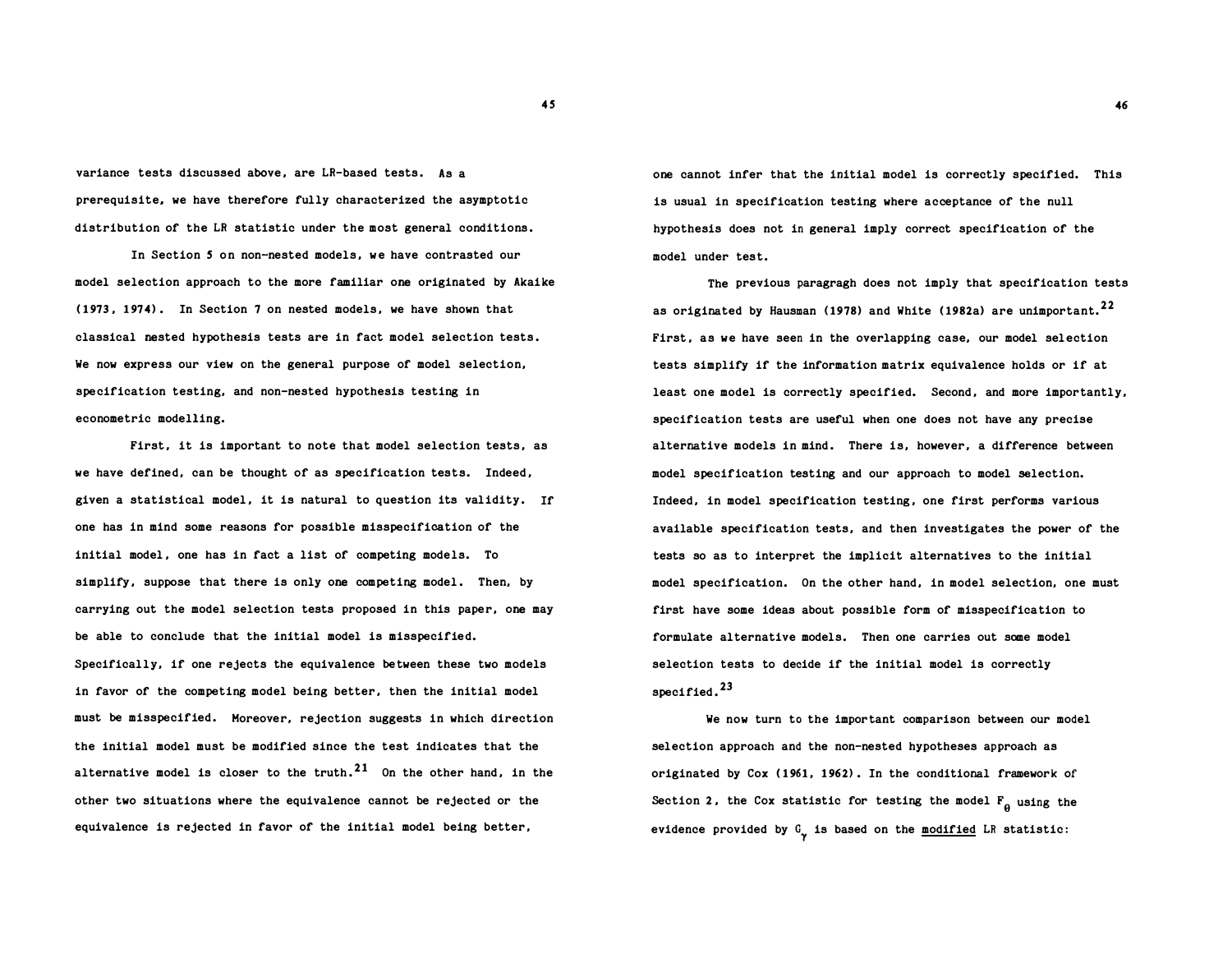$$
T_n^{\mathbf{f}} = \frac{1}{n}LR_n(\widehat{\boldsymbol{\theta}}_n, \widehat{\boldsymbol{\gamma}}_n) - \frac{1}{n}\sum_{t=1}^n \int_Y \log \frac{f(y|z_t; \widehat{\boldsymbol{\theta}}_n)}{g(y|z_t; \widehat{\boldsymbol{\gamma}}_n)} f(y|z_t; \widehat{\boldsymbol{\theta}}_n) dy. \tag{8.1}
$$

It is easy to see that the implicit null and alternative hypotheses of the Cox test are :

$$
H_0^f : \int_{Z} \{ \int_{Y} \log \frac{f(y|z;\theta_*)}{g(y|z;\gamma_*)} \left[ h^0(y|z) - f(y|z;\theta_*) \right] dy \} h^0(z) dz = 0, \qquad (8.2)
$$

where h<sup>o</sup>(z) is the true marginal density of  $z_t$ , and  $H^4_A$  is the negation of  $H_0^f$ . It is clear that if  $F_a$  is correctly specified so that  $h^0(y|z) = f(y|z;\theta_a)$ , then Equation (8.2) is satisfied. On the other hand, the null hypothesis  $H_0^f$  may hold even though the model  $F_q$  is misspecified so that the Cox-test does not have power against this type of misspecification. Along the same lines, let us note that when  $G_{\gamma}$  is nested in  $F_{\theta}$ , the parametric hypothesis  $H_0^{\theta}$ :  $\theta_{\bullet} = \phi(\gamma_{\bullet})$  is included but not necessarily equal to  $H_{\alpha}^{\prime}$ . Hence, contrary to our approach , Cox 's approach does not coincide with the classical hypothesis approach when the models are nested. This is so because Cox's null hypothesis  $H_0^+$  is different from our null hypothesis  $H_0$ .

Though HacKinnon (1983) has argued that non-nested hypothesis tests should be interpreted as "model specification tests using the evidence provided by non-nested alternative hypotheses," it is wellknown that Cox-type tests have also been used as discrimination or model selection tests. This is done by reversing the role of  $\mathbb{F}_{\Theta}^+$  and G<sub>raph</sub> in which case one has nine possible outcomes (see, e.g., Fisher and McAleer (1979)) according to whether  $H_$ f.  $H_0^f$ , or  $H_+^f$  holds on the one

hand, and  $H_2^g$ ,  $H_0^g$ , or  $H_+^g$  holds on the other hand. The hypotheses  $H_-.^f$ ,  $H_{n'}^{\hat{\Gamma}}$  and  $H_{+}^{\hat{\Gamma}}$  corresponds to whether the left-hand side of (8.2) is negative, zero, or positive. Similar definitions apply to  $H_2^g$ ,  $H_0^g$ , and  $H^{\mathbf{g}}_{+}$  when  $F_{\theta}$  is replaced by  $G_{\gamma}$ . Given our definitions of equivalent and better models, we can provide in the following table the conclusion associated with each of these nine possibilities :

|         | H,                           |                                                                                        | H,                          |
|---------|------------------------------|----------------------------------------------------------------------------------------|-----------------------------|
| нβ      | indecisive                   | $F_{\theta} \geq G_{\gamma}$                                                           | $F_{\theta}$ > $G_{\gamma}$ |
| $H_0^g$ | $G_{\gamma} \geq F_{\theta}$ | $f(\cdot \cdot;\theta_*) = g(\cdot \cdot;\gamma_*)$<br>(=> $F_{\theta} = G_{\gamma}$ ) | impossible                  |
| $H_8^T$ | $G_{\gamma}$ > $F_{\theta}$  | impossible                                                                             | impossible                  |

where, for instance,  $G_{\gamma} \geq F_{\theta}$  indicates that  $G_{\gamma}$  is at least as good as  $F_{\theta}$ , and  $G_{\gamma}$  >  $F_{\theta}$  indicates that  $G_{\gamma}$  is (strictly) better than  $F_{\theta}$ .

We now explain such a table which relies on the remark that the hypotheses  $H_1^f$ ,  $H_0^f$ , and  $H_+^f$  can be rewritten respectively as:

$$
\mathbf{E}^0[\log f(\mathbf{Y}_t|\mathbf{Z}_t;\boldsymbol{\theta}_*)] \overset{\zeta}{\underset{\gamma}{\sum}} \mathbf{E}^0[\log g(\mathbf{Y}_t|\mathbf{Z}_t;\boldsymbol{\gamma}_*)]
$$

$$
+ \int_{Z} \int_{Y} \log \frac{f(y|z;\theta_{*})}{g(y|z;\gamma_{*})} f(y|z;\theta_{*}) h^{0}(z) dy dz.
$$
 (8.3)

Similarly,  $H_2^g$ ,  $H_0^g$  $\frac{g}{g}$ ,  $H_0^g$ , and  $H_+^g$  can be rewritten as:

$$
\mathbf{E}^0[\log \mathbf{g}(\mathbf{Y}_t|\mathbf{Z}_t;\boldsymbol{\gamma}_\bullet)] \stackrel{\zeta}{\underset{\gamma}{\xi}} \mathbf{E}^0[\log \mathbf{f}(\mathbf{Y}_t|\mathbf{Z}_t;\boldsymbol{\gamma}_\bullet)]
$$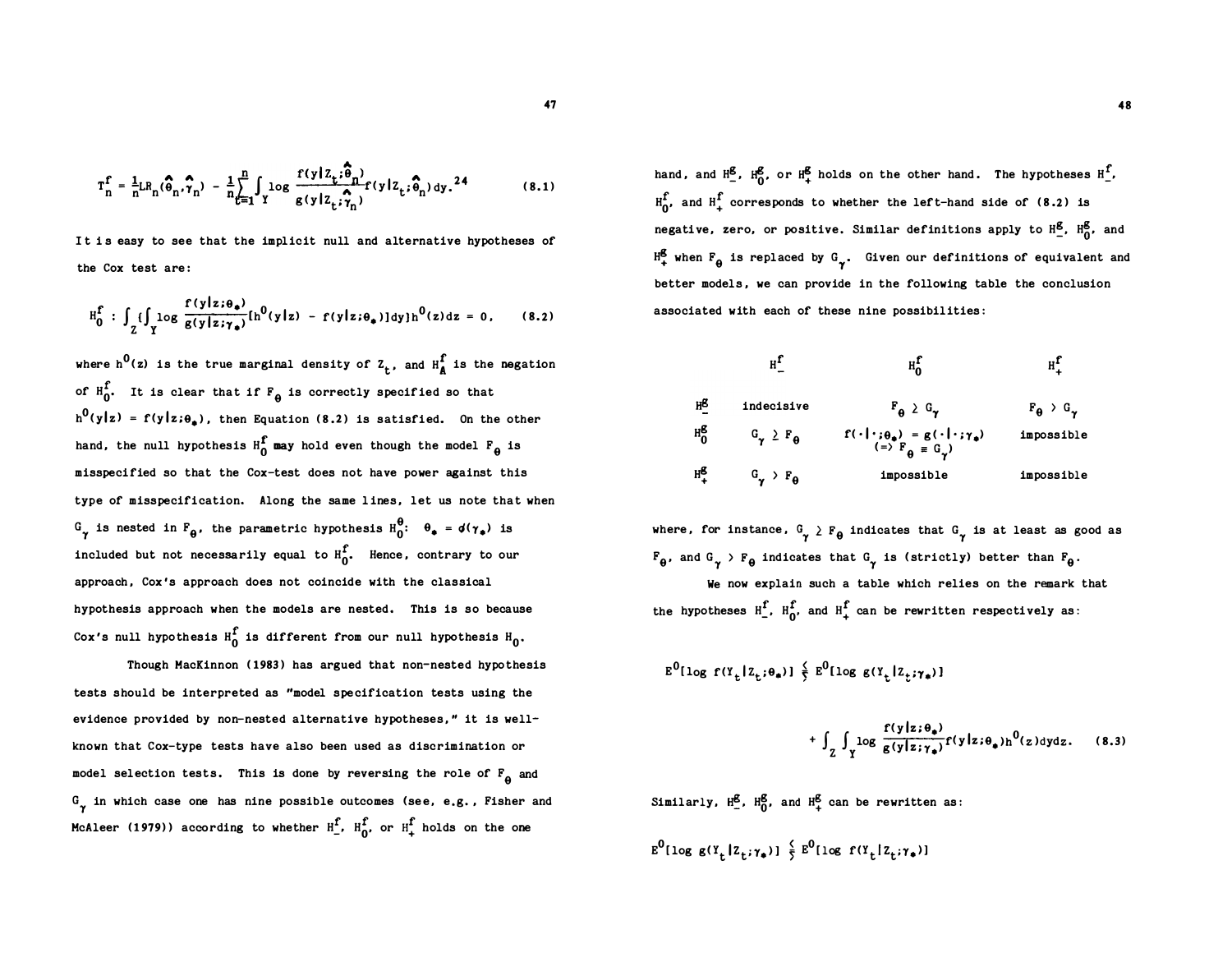$$
+ \int_{Z} \int_{Y} \log \frac{g(y|z;\gamma_{*})}{f(y|z;\theta_{*})} g(y|z;\gamma_{*}) h^{0}(z) dy dz.
$$
 (8.4)

By Jensen's inequality, the second terms in Equations  $(8.3)$  and  $(8.4)$ are both non-negative, and equal to zero if and only if  $f(\cdot|\cdot;\theta_{\bf a})$  =  $g(\cdot|\cdot;\gamma_{\bullet})$ . This explains why the three possibilities  $(H_0^{\bullet}, H_+^{\bullet})$ ,  $(H^g, H^1)$ , and  $(H^g, H^1)$  cannot occur (asymptotically).<sup>25</sup> As a consequence, when one rejects, say,  $H_0^f$  in favor of  $H_+^f$  in a Cox test, one need not reverse the hypotheses since one already knows that  $F_{\theta}$  is better than  $G_{\gamma}$ . Moreover, from the second column of the table, one need not either reverse the hypotheses when  $H_0^f$  cannot be rejected since  $F_{\theta}$  is at least as good as  $G_{\gamma}$ . This follows by noticing from Equations (8.3) and (8.4) that (i)  $(H_2^g, H_0^f)$  implies that  $F_q$  is at least as good as  $G_{\gamma}$ , (ii)  $(H_0^{\sigma}, H_0^{\bullet})$  implies that  $f(\cdot | \cdot; \theta_{\bullet}) = g(\cdot | \cdot; \gamma_{\bullet})$  and hence that  $F_{\theta}$  and  $G_{\gamma}$  are equivalent, and (iii) that  $(H^{\beta}_{+}, H^{\alpha}_{0})$  cannot occur. But let us note that if one cannot reject  $\texttt{H}^\star_\mathbf{0}$  so that  $\texttt{F}_\mathbf{\theta} \geq \texttt{G}_{\pmb{\gamma^\star}}$ there is no way using the Cox test to determine if  $F_{\theta}$  is (strictly) better than  $G_{\gamma}$ . The situation becomes worse if  $H_0^{\Gamma}$  is rejected in favor of  $H_$ . Indeed, as the first column of the table indicates, even if one reverse the hypotheses, one may conclude that the combination  $(H^g, H^f)$  holds, but this combination is indecisive since all we know is that  $E^0$ [log f(Y<sub>t</sub>|Z<sub>t</sub>; $\theta_*)$ ] -  $E^0$ [log g(Y<sub>t</sub>|Z<sub>t</sub>; $\gamma_*)$ ] is less than the second term in Equation  $(8.3)$ , but larger than minus the second term in Equation  $(8.4)$ .

Though non-nested hypothesis tests have sometimes been advocated by the fact than "an economic researcher would be more

interested in the truth of a particular model than in choosing from among a given set of models" ( Datsoor (1981)), we believe that this leads to a non-optimal strategy in econometric modeling.<sup>26</sup> Indeed, instead of testing the specification of each model in a list of competing models using the evidence provided by the alternative models, as this is done in non-nested hypothesis testing, it is more economical to choose the best model among this list and then, if one is still interested in the truth, to perform either some specification tests on the best model or to expand the list of competing models so as to perform some further model selection tests. That this latter strategy is internally consistent is ensured by the fact that our definition of a "best" model is compatible with that of a model being correctly specified .

Much work remains to be done. First, an important task is to apply the proposed tests for model selection to some special cases such as the linear and non-linear regression models. Comparison between the resulting tests and the available Cox-type tests would be useful. Second, asymptotic power comparison between our model selection tests, when treated as model specification tests, and current specification tests would be interesting. Third, it would be useful to compare our approach to the comprehensive approach advocated by Atkinson (1969, 1970) which requires to nest the competing models in a larger model. An interesting case is that of a linear as a  $log$ linear functional form as considered by Box and Cox (1964) . Fourth , it would be interesting to compare the performance of our model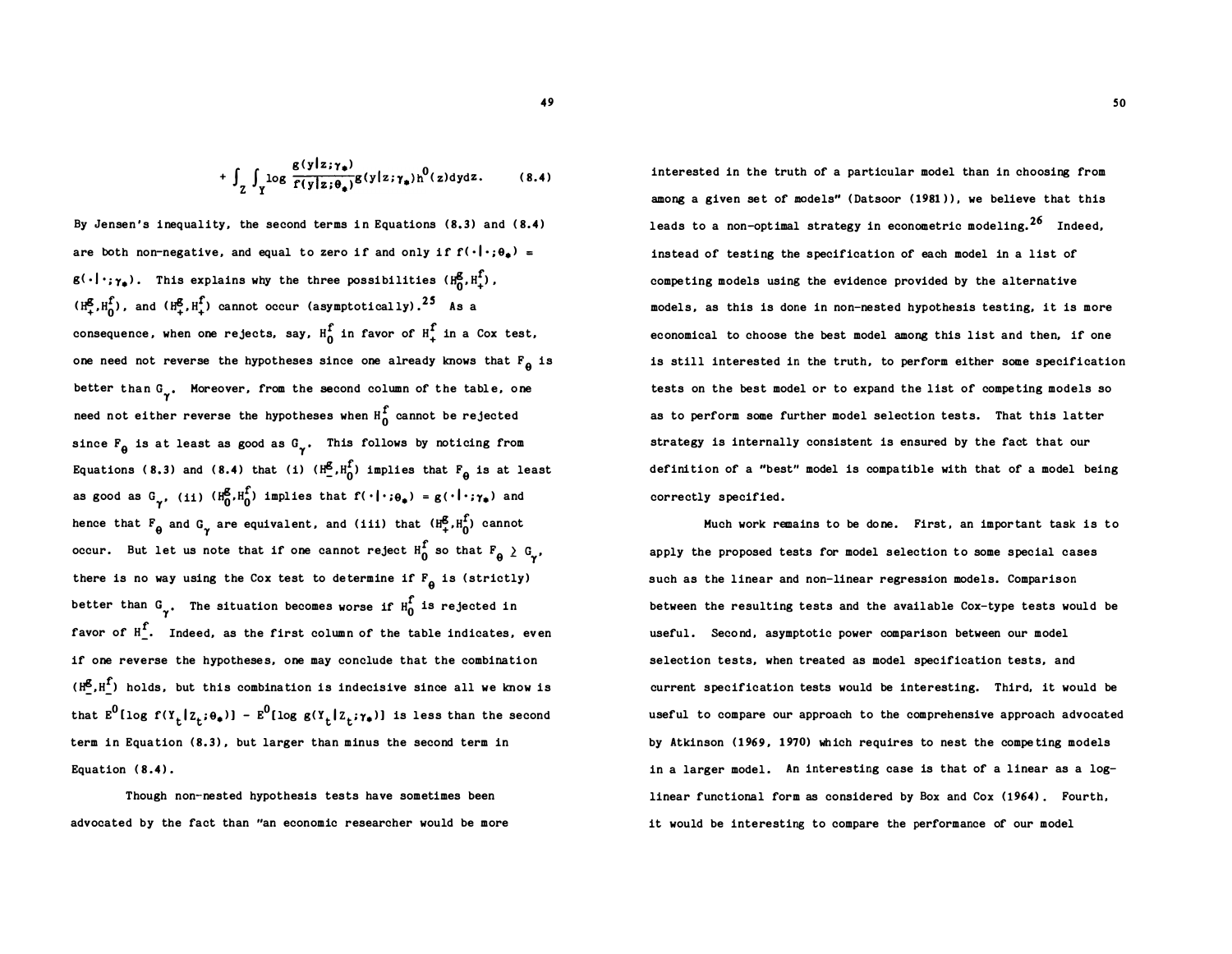selection tests to the tests using the encompassing principle as advocated by Hendry (1983), and Mizon and Richard (1982). Fifth, the above model selection tests have been obtained under the assumption that there are only two competing models. It is therefore important to generalize our procedures to the case where there are many competing models. It appears that the likelihood ratio principle can still be invoked by taking the supremum of the log-likelihood over all the alternative models.

#### APPENDIX

Except when explicitly mentioned, all the matrices  $A_f$ ,  $B_f$ ,  $A_g$ ,  $B_{\bf g}$ , and  $B_{\bf fg}$  are evaluated at the pseudo-true values  $\theta_{\bf g}$  and  $\gamma_{\bf g}$ .

Proof of Lemma  $2.1$ : Given Assumptions A1-A5, we obtain using the Taylor expansions of the normal equations :

$$
0 = n^{-1/2} \frac{\partial L_n^{\Gamma}(\theta_*)}{\partial \theta} + A_{\hat{\Gamma}} \cdot n^{1/2}(\hat{\theta}_n - \theta_*) + o_p(1), \qquad (A.1)
$$

$$
0 = n^{-1/2} \frac{\partial L_n^B(\gamma_*)}{\partial \gamma} + A_g \cdot n^{1/2}(\hat{\gamma}_n - \gamma_*) + o_p(1), \qquad (A.2)
$$

(see, e.g., Vuong (1983), proof of Theorem 3)). On the other hand from the multivariate Central Limit Theorem (see, e.g. Rao (1973)):

$$
n^{-1/2}\left[\begin{array}{c}\n\partial L_n^{\mathbf{f}}(\theta_\bullet)/\partial \theta \\
\partial L_n^{\mathbf{g}}(\gamma_\bullet)/\partial \gamma\n\end{array}\right] \xrightarrow{D} N(0, \left[\begin{array}{ccc} B_f & ; & B_{fg} \\ B_{gf} & ; & B_{g} \end{array}\right]),
$$
\n(A.3)

The desired result follows from  $(A.1)$  -  $(A.3)$  by noticing that  $A_f$  and  $A_g$  are non-singular (see, White (1982a, Theorem 3.1)).

Proof of Lemma  $3.1$ : Obvious from, e.g., Vuong (1983, Theorem 1).

<u>Proof of Lemma</u> 3.2: Taking a Taylor expansion of  $L_n^f(\theta_*)$  around  $\hat{\theta}_n$ , we have for some  $\overline{\Theta}_n$  in the segment  $\overline{\Theta}_*$ ,  $\overline{\Theta}_n$ ]:

$$
L_n^f(\theta_*) = L_n^f(\widehat{\theta}_n) + \frac{\partial L_n^f(\widehat{\theta}_n)}{\partial \theta'}(\theta_* - \widehat{\theta}_n) + \frac{1}{2}(\widehat{\theta}_n - \theta_*) \cdot \frac{\partial^2 L_n^f(\widehat{\theta}_n)}{\partial \theta \partial \theta'}(\widehat{\theta}_n - \theta_*).
$$
\n(A.4)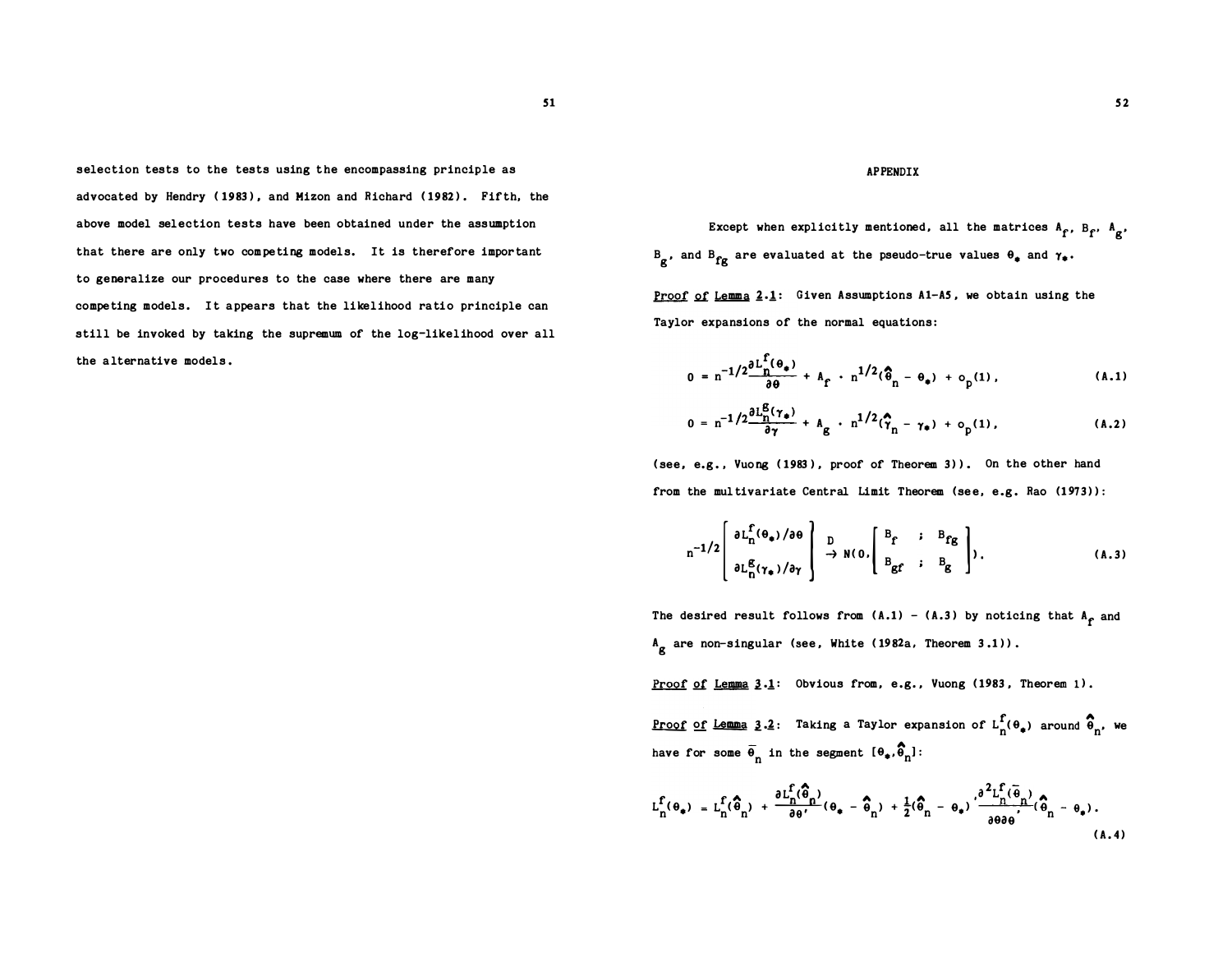But the second term is null by definition of  $\widehat{\Phi}_{n}$ . Since  $n^{-1} \partial^2 L_n^f(\overline{\Theta}_*) / \partial \theta \partial \theta' = A_f + o_p$  $\mathbf{p}^{(1)}$ , if follows that:  $L_n^f(\theta_a) = L_n^f(\hat{\theta}_n) + \frac{n}{2}(\hat{\theta}_n - \theta_a)' A_f(\hat{\theta}_n - \theta_a) + o$ (1).  $(A.5)$ 

Similarly, we have:

$$
L_{n}^{g}(\gamma_{\bullet}) = L_{n}^{g}(\widehat{\gamma}_{n}) + \frac{n}{2}(\widehat{\gamma}_{n} - \gamma_{\bullet})' A_{g}(\widehat{\gamma}_{n} - \gamma_{\bullet}) + o_{p}(1).
$$
 (A.6)

p

Since  $LR_n(\theta_* , \gamma_*) = L_n^f(\theta_*) - L_n^g(\gamma_*)$ , we obtain:

$$
LR_{n}(\widehat{\theta}_{n}, \widehat{\gamma}_{n}) = LR_{n}(\theta_{\ast}, \gamma_{\ast}) - \frac{n}{2}(\widehat{\theta}_{n} - \theta_{\ast})'A_{f}(\widehat{\theta}_{n} - \theta_{\ast})
$$

$$
+ \frac{n}{2}(\widehat{\gamma}_{n} - \gamma_{\ast})'A_{g}(\widehat{\gamma}_{n} - \gamma_{\ast}) + o_{p}(1). \qquad (A.7)
$$

Part (i) follows from the fact that  $LR_n(\theta_*,\gamma_*) = 0$  if  $f(\cdot|\cdot;\theta_*) =$  $g(\cdot|\cdot; \gamma_{\bullet})$ . On the other hand, if  $f(\cdot|\cdot; \theta_{\bullet}) \neq g(\cdot|\cdot; \gamma_{\bullet})$ , then<br>LR<sub>-</sub>( $\theta_{\bullet}, \gamma_{\bullet}$ ) is not zero. But we always have  $n^{1/2}(\hat{\theta}_{\bullet} - \theta_{\bullet})$  and  $g(\cdot|\cdot;\gamma_a)$ . On the other hand, if  $f(\cdot|\cdot;\theta_a) \neq g(\cdot|\cdot;\gamma_a)$ , then  $LR_n(\theta_*, \gamma_*)$  is not zero. But we always have  $n^{1/2}(\hat{\theta}_n - \theta_*)$  and  $n^{1/2}(\hat{\gamma}_n - \gamma_*)$  being 0 (1). This establishes Part (ii).  $n^{1/2}(\gamma_n - \gamma_*)$  being 0 p(1). This establishes Part (ii).

Proof of Lemma 3.4: From Moore (1978, Theorem 1), we know that<br>Y<sup>'</sup>QY ~ M (...) where a are the eigenvalues of  $9^{1/2}00^{1/2}$  where 9  $\frac{y_1 y_2 y_3}{x_1 y_1 y_2 y_3}$  where  $\lambda$  are the eigenvalues of  $\Omega^{1/2}$   $\Omega^{1/2}$  where  $\Omega^{1/2}$  =<br> $\frac{p' D^{1/2} P}{x_1 y_1 y_2 y_3}$ , and P is an orthogonal matrix that diagonalizes 0 into D.  $p'D^{1/2}P$ , and P is an orthogonal matrix that diagonalizes 0 into D,<br>i.e., POP' = D and PP' = P'P = I, It remains to show that the i.e., PQP' = D and PP' = P'P =  $I_m$ . It remains to show that the eigenvalues of  $a^{1/2}$  $a^{1/2}$  are the eigenvalues of QQ. Let us order the eigenvalues and eigenvectors so that:  $\overline{\mathbf{1}}$ eigenvalues and eigenvectors so that:

$$
D = \begin{bmatrix} D_1 & 0 \\ 0 & 0 \end{bmatrix}, P' = [P'_1; P'_0],
$$
 (A.8)

where  $D_1$  is an r X r diagonal matrix of which all the diagonal<br>elements are strictly positive (since 0 is p.s.d.). Then, using the elements are strictly positive (since **Q** is p.s.d.). Then, using the<br>orthogonality of P and the properties of determinants, the eigenval orthogonality of P and the properties of determinants, the eigenvalues<br>of  $a^{1/2}$  $\omega^{1/2}$  solve: of  $a^{1/2}$ q $a^{1/2}$  solve: 1

$$
0 = |D^{1/2}PQP'D^{1/2} - \lambda I_m|
$$
  
=  $|D_1^{1/2}P_1QP'_1D_1^{1/2} - \lambda I_r|\lambda^{m-r}$ . (A.9)

Similarly the eigenvalues of QQ solve:

$$
0 = |PQP'D - \lambda I_m|
$$
  
=  $|P_1QP'_1D_1 - \lambda I_r|\lambda^{m-r}$ , (A.10)  
is equivalent to (A.9) by pre and post multiplying by  $D^{1/2}$  and

which is equivalent to (A.9) by pre and post multiplying by  $D_1^{1/2}$  and  $D_1^{-1/2}$ .  $D_1^{-1/2}$ .  $\frac{1}{2}$ .<br>roof

<u>Proof of Theorem 3.5</u>: Part (i) follows from Lemma 2.1, Lemma 3.2 -<br>(i) and Lemma 3.4 by considering the quadratic form associated with (i) and Lemma 3.4 by considering the quadratic form associated with the block-diagonal matrix :

$$
Q = \begin{bmatrix} -A_f & 0 \\ 0 & A_g \end{bmatrix}
$$
 (A.11)

Then, one can check that  $\mathbb{Q}$  is equal to W as given in Equation (3.9). From Lemma  $3.2 - (ii)$ , we have:

$$
n^{-1/2}LR_n(\hat{\theta}_n, \hat{\gamma}_n) - n^{1/2}E^0 \left[ \log \frac{f(\Upsilon_t | Z_t; \theta_*)}{g(\Upsilon_t | Z_t; \gamma_*)} \right]
$$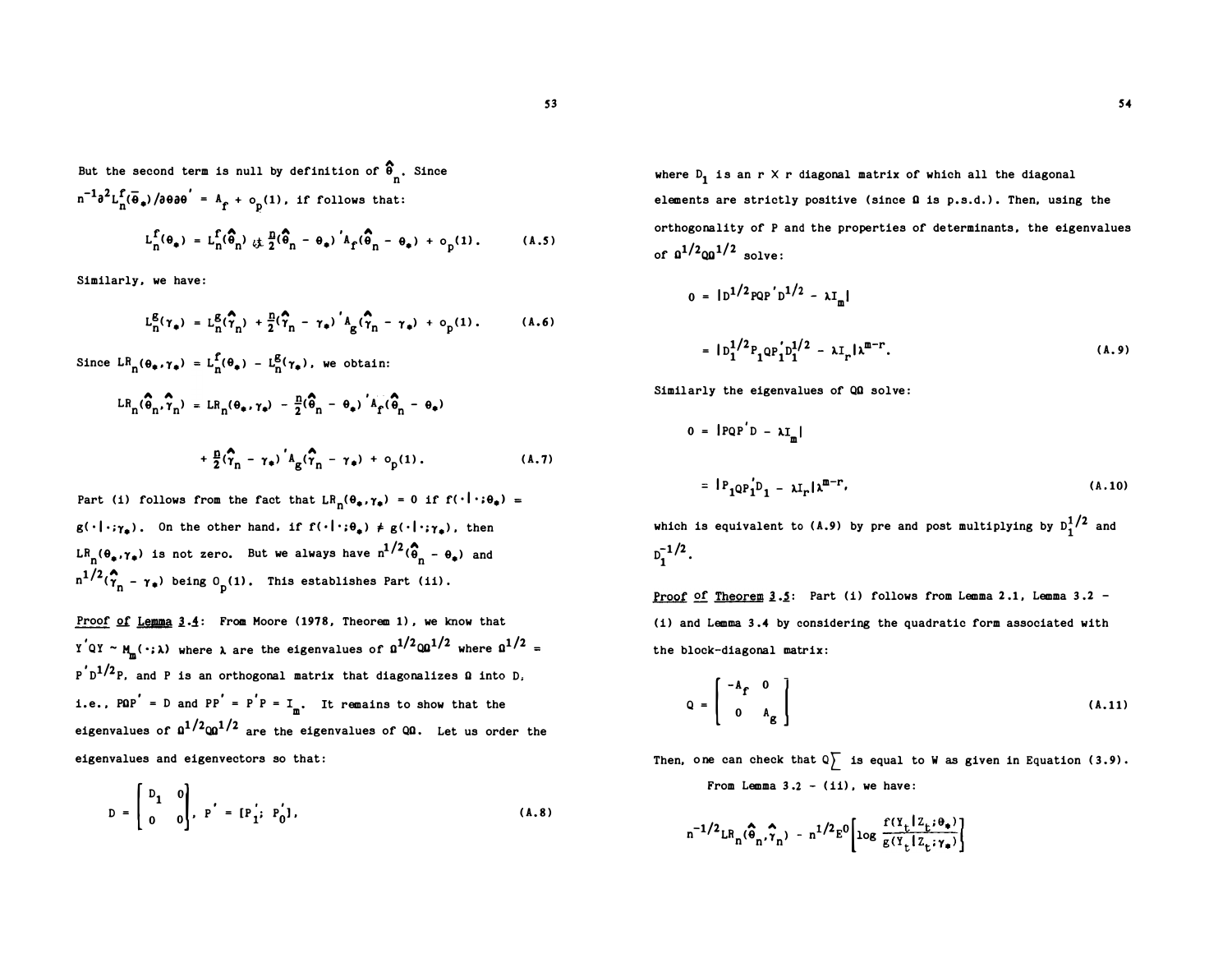$$
= n^{1/2} \left[ \frac{1}{n}LR_n(\theta_{\bullet}, \gamma_{\bullet}) - E^0 \left[ log \frac{f(Y_t|Z_t; \theta_{\bullet})}{g(Y_t|Z_t; \gamma_{\bullet})} \right] \right] + o_p(1).
$$

But from the multivariate Central Limit Theorem, the first term in the right hand side converges in distribution to  $N(0,\omega_{\frac{1}{2}}^2)$  where  $\omega_{\frac{1}{2}}^2$  is the variance defined in Equation (3.6). This variance  $\omega_{\pm}^2$  is finite given Assumption A6 and the Cauchy-Shwartz inequality. Part (ii) follows.

<u>Proof of Theorem 3.6</u>: From Lemma 3.2 - (i),  $2LR_n(\hat{\theta}_n, \hat{\gamma}_n)$  is asymptotically distributed as a quadratic form in

 $n^{1/2}(\hat{\theta}'_n - \theta'_*, \hat{\theta}'_n - \gamma'_*)$  which is asymptotically normal  $N(0, \sum)$  (Lemma 2.1). Thus, from Rao and Mitra (1971, Theorem 9.2.1),  $2LR_n(\hat{\theta}_n, \hat{\gamma}_n)$  is asymptotically distributed as a (central) chi-square if and only if:

$$
\sum Q \sum Q \sum = \sum Q \sum , \qquad (A.12)
$$

where  $Q$  is given in  $(A.11)$ , in which case the number of degrees of freedom is tr  $\mathbb{Q}$ .

We now use the fact that:

$$
\sum = A^{-1}BA^{-1},
$$
 (A.13)

where

$$
B = \begin{bmatrix} B_f & B_{fg} \\ B_{gf} & B_g \end{bmatrix}; \quad A = \begin{bmatrix} A_f & 0 \\ 0 & A_g \end{bmatrix}.
$$
\n(A.14)

Noticing that  $A^{-1}QA^{-1} = Q^{-1}$ , Condition (A.14) becomes:

$$
BQ^{-1}BQ^{-1}B = BQ^{-1}B.
$$
 (A.15)

Using now the information matrix equivalences (3 .11) , we obtain after some matrix multiplications that (A.15) is equivalent to:

$$
\begin{bmatrix}\nB_f - B_{fg}B_g^{-1}B_{gf} & ; & B_{fg}B_g^{-1}(B_g - B_{gf}B_f^{-1}B_{fg}) \\
(B_g - B_{gf}B_f^{-1}B_{fg})B_g^{-1}B_{gf} & ; & B_g - B_{gf}B_f^{-1}B_{fg} \\
\end{bmatrix}
$$
\n
$$
= \begin{bmatrix}\nB_f - B_{fg}B_g^{-1}B_{gf} & ; & 0 \\
0 & ; & -B_g + B_{gf}B_f^{-1}B_{fg}\n\end{bmatrix}
$$
\n(A.16)\n  
\n2LR<sub>n</sub>( $\hat{\theta}_n, \hat{\gamma}_n$ ) has a limiting (central) chi-square distribution if  
\nnhy if (3.12) holds. Its number of degrees of freedom is then:

Hence  $2LR_{n}(\hat{\theta}_{n}, \hat{\gamma}_{n})$  has a limiting (central) chi-square distribution if and only if (3.12) holds. Its number of degrees of freedom is then:

$$
\text{tr } Q \Big[ = \text{tr} \left[ \begin{array}{cc} I_p & B_{fg} B_g^{-1} \\ -B_{gf} B_f^{-1} & -I_q \end{array} \right] = p - q. \tag{A.17}
$$

Proof of Lemma 4.1: From Definition (3.7) of  $\omega_{\bullet}^2$ , it follows that  $\omega_{\bullet}^{2}$  = 0 if and only if:

$$
\log \frac{f(Y_t | Z_t; \theta_*)}{g(Y_t | Z_t; \gamma_*)} \stackrel{\text{a.s.}}{=} E^0 \left[ \log \frac{f(Y_t | Z_t; \theta_*)}{g(Y_t | Z_t; \gamma_*)} \right] = \text{constant},
$$

i.e., if and only if:  $f(\cdot|\cdot;\theta_*) = Kg(\cdot|\cdot;\gamma_*)$  for some constant K. Since  $f(\cdot|\cdot;\theta_{\bullet})$  and  $g(\cdot|\cdot;\gamma_{\bullet})$  are densities, then  $K = 1.$ <sup>27</sup>

Proof of Lemma 4.2: Given Assumptions A1-A3, and A6, it follows from the Cauchy-Scwartz inequality and Jennrich's uniform Strong Law of Large Numbers (1969, Theorem 2) that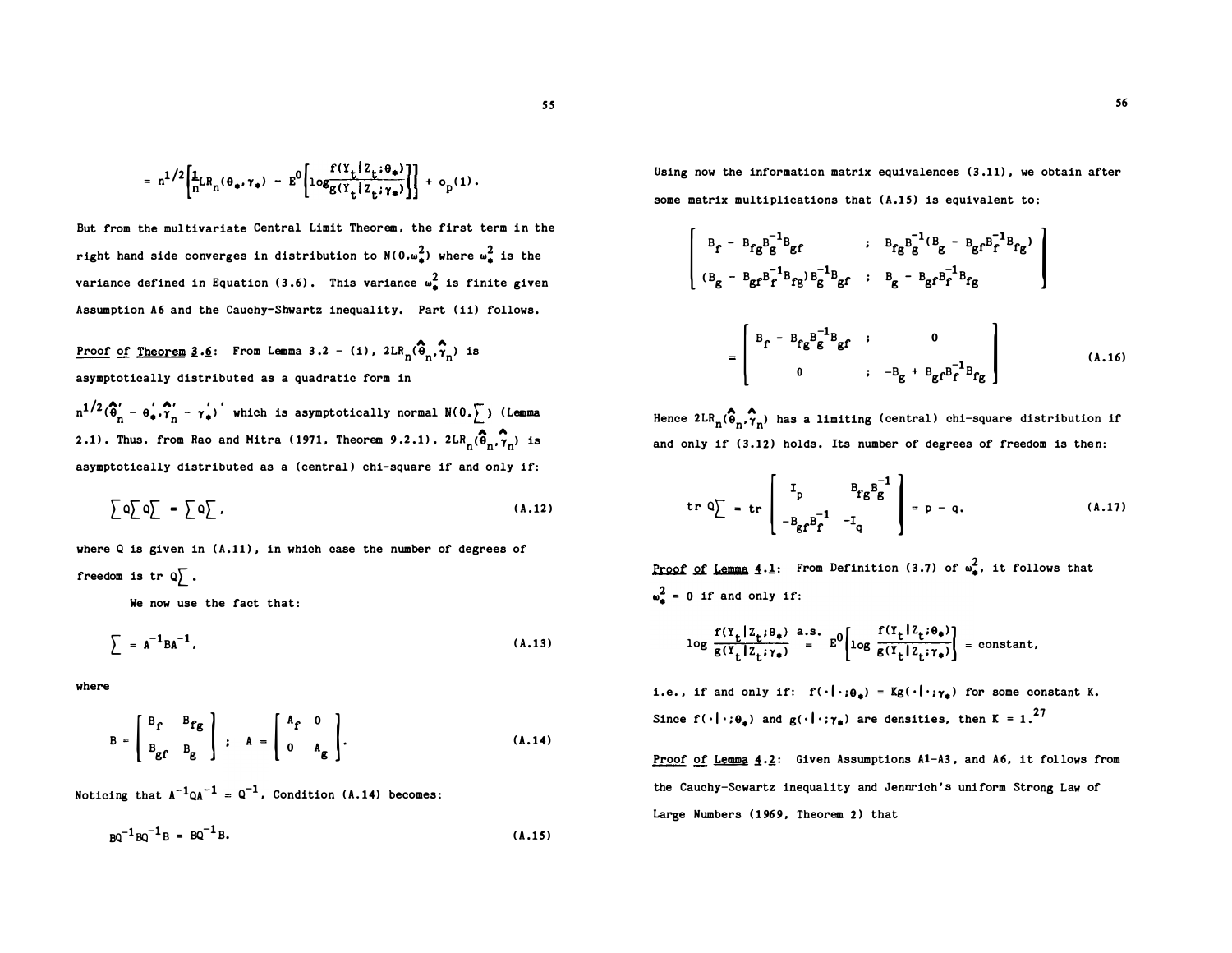$$
\frac{1}{n} \sum_{t=1}^{n} \left[ \log \frac{f(Y_t | Z_t; \theta)}{g(Y_t | Z_t; \gamma)} \right]^2 \xrightarrow{a.s.} E^0 \left[ \log \frac{f(Y_t | Z_t; \theta)}{g(Y_t | Z_t; \gamma)} \right]^2,
$$
\n(A.18)

uniformly in  $\theta$  on  $\theta$ . The result follows from Lemma 3.1 and the strong consistency of  $\widehat{\Theta}_n$  and  $\widehat{\gamma}_n$  to  $\Theta_{\bullet}$  and  $\gamma_{\bullet}$ .

<u>Proof of Theorem 4.3</u>: Since  $\omega_{\bullet}^2 = 0$  is equivalent to  $f(\cdot | \cdot; \theta_{\bullet}) =$  $g(\cdot | \cdot; \gamma_*)$  (Lemma 4.1), it follows from Theorem 3.5 - (i) that:  $LR_{n}(\hat{\theta}_{n}, \hat{\theta}_{n}) = 0$  (1). Thus, from Equation (4.4), we have:

$$
n\tilde{\omega}_n^2 = n\omega_n^2 + n^{-1}0 p(1) = n\omega_n^2 + o_p(1).
$$

Hence, we need only to study the null asymptotic distribution of  $n\tilde{\omega}_n^2$ . Using a Taylor expansion around  $(\theta_*, \gamma_*)$ , we obtain:

$$
\tilde{\omega}_{n}^{2} = \frac{1}{n} \sum_{t=1}^{n} \left[ \log \frac{f_{t}(\theta_{*})}{g_{t}(\gamma_{*})} \right]^{2} + 2 \left[ \frac{1}{n} \sum_{t=1}^{n} \left[ \log \frac{f_{t}(\theta_{*})}{g_{t}(\gamma_{*})} \right] \frac{\partial \log f_{t}(\theta_{*})}{\partial \theta} \right] (\hat{\theta}_{n} - \theta_{*})
$$

$$
- 2 \left[ \frac{1}{n} \sum_{t=1}^{n} \left[ \log \frac{f_{t}(\theta_{*})}{g_{t}(\gamma_{*})} \right] \frac{\partial \log g_{t}(\gamma_{*})}{\partial \gamma'} \right] (\hat{\gamma}_{n} - \gamma_{*})
$$

$$
+ (\hat{\theta}_{n} - \theta_{*}, \hat{\gamma}_{n} - \gamma_{*}) \bar{v}_{n} (\hat{\theta}_{n} - \theta_{n}^{'} , \hat{\gamma}_{n} - \gamma_{*})' \qquad (A.19)
$$

where, to simplify the notation, we have used  $f_t(\theta_*)$  and  $g_t(\gamma_*)$  for  $f(Y_t | Z_t; \theta_*)$  and  $g(Y_t | Z_t; \gamma_*)$  respectively, and where:

$$
\overline{v}_n = \begin{bmatrix} \overline{v}_{\theta \theta n} & ; & \overline{v}_{\theta \gamma n} \\ \overline{v}_{\gamma \theta n} & ; & \overline{v}_{\gamma \gamma n} \end{bmatrix},
$$

$$
\overline{V}_{\theta\theta n} = \frac{1}{n} \sum_{t=1}^{n} \frac{\partial \log f_t(\overline{\theta}_n)}{\partial \theta} \cdot \frac{\partial \log f_t(\overline{\theta}_n)}{\partial \theta'} + \frac{1}{n} \sum_{t=1}^{n} \left[ \log \frac{f_t(\overline{\theta}_n)}{g_t(\overline{\gamma}_n)} \right] \frac{\partial^2 \log f_t(\overline{\theta}_n)}{\partial \theta \partial \theta'},
$$
\n
$$
\overline{V}_{\theta\gamma n} = \overline{V}_{\gamma\theta n} = -\frac{1}{n} \sum_{t=1}^{n} \frac{\partial \log f_t(\overline{\gamma}_n)}{\partial \theta} \cdot \frac{\partial \log g_t(\overline{\gamma}_n)}{\partial \gamma'},
$$
\n
$$
\overline{V}_{\gamma\gamma n} = \frac{1}{n} \sum_{t=1}^{n} \frac{\partial \log g_t(\overline{\gamma}_n)}{\partial \gamma} \cdot \frac{\partial \log g_t(\overline{\gamma}_n)}{\partial \gamma'} - \frac{1}{n} \sum_{t=1}^{n} \left[ \log \frac{f_t(\overline{\theta}_n)}{g_t(\overline{\gamma}_n)} \right] \frac{\partial^2 \log g_t(\overline{\gamma}_n)}{\partial \gamma \partial \gamma'},
$$
\nfor some  $\overline{\theta}_n$  and  $\overline{\gamma}_n$  in the segments  $[0_*, \theta_n]$  and  $[ \gamma_*, \gamma_n]$  respectively.  
\nBut,  $f(\cdot | \cdot; \theta_0) = g(\cdot | \cdot; \gamma_0)$  under  $H_0^{\omega}$  (Lemma 4.1) so that the first three terms in (A.19) are null. Moreover, given Assumption A1-  
\nA7, Jennifer's uniform strong Law of Large Numbers, the second term in  $\overline{V}_{\theta\theta n}$  (or  $\overline{V}_{\gamma\gamma n}$ ) goes almost surely to zero since  $f(\cdot | \cdot; \theta_0) = g(\cdot | \cdot; \gamma_0)$   
\nunder  $H_0^{\omega}$ . Hence  $\overline{V}_{\theta\theta n} = B_f + o_p(1)$ ,  $\overline{V}_{\gamma\gamma n} = B_g + o_p(1)$ ,  $\overline{V}_{\theta\gamma n} = \overline{V}_{\gamma\theta n} = -B_{fg} + o_p(1)$ . Since  $n^{1/2}(\theta_n - \theta_$ 

 $n\omega_n^2 = n\widetilde{\omega}_n^2 + o_p(1)$ =  $n(\hat{\theta}_n' - \theta_{\bullet}', \hat{\tau}_n - \tau_{\bullet}') V(\hat{\theta}_n' - \theta_{\bullet}', \hat{\tau}_n' - \tau_{\bullet}')' + o_p(1)$ 

where

$$
V = \begin{bmatrix} B_f & -B_{fg} \\ -B_{gf} & B_g \end{bmatrix}.
$$
 (A.21)

 $(A.20)$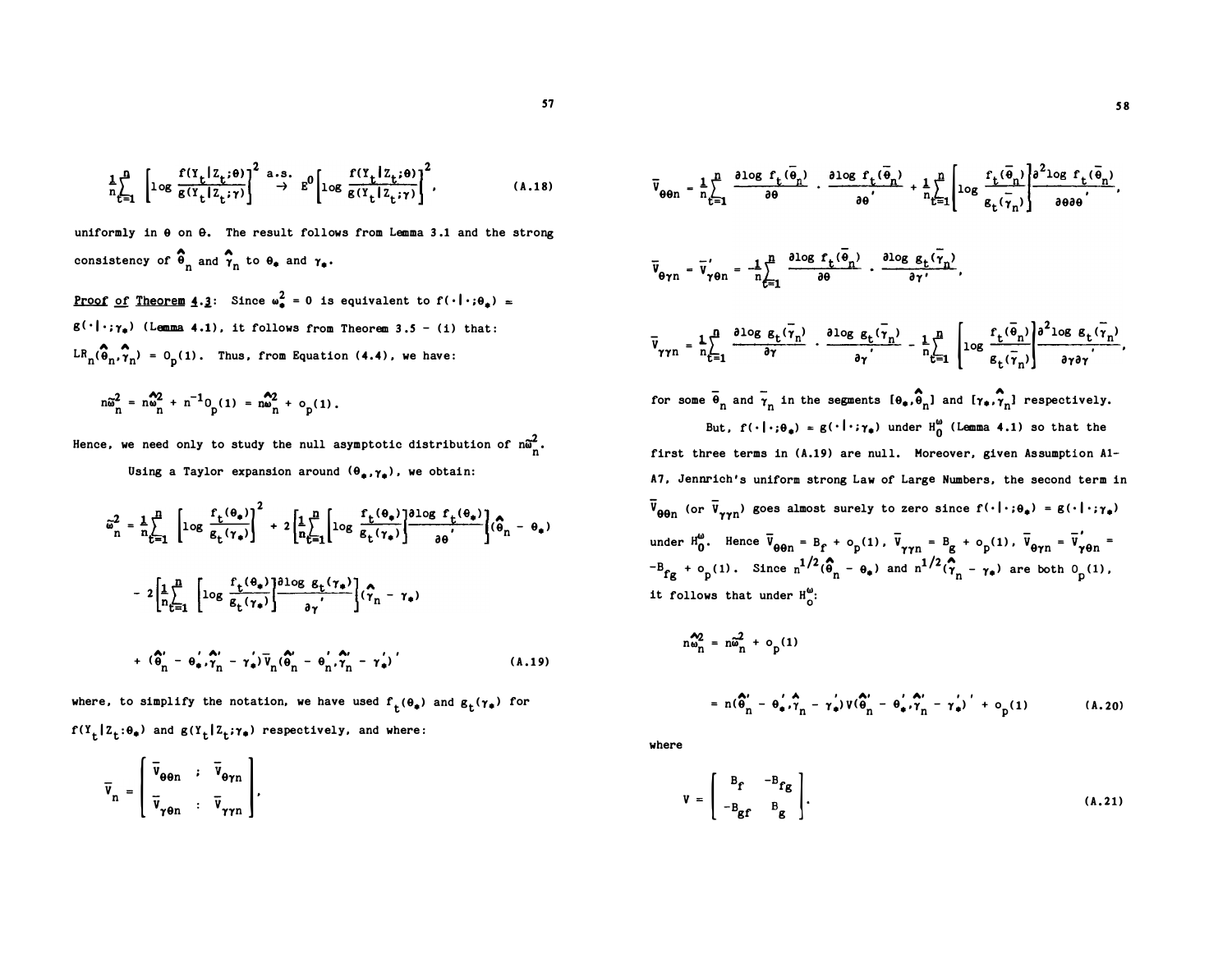From Lemmae 2 .1 and 3 .4. it remains to show that the eigenvalues of  $V \left[ \right.$  (or  $\sum 1/2V \left[ \right. ^{-1/2} \right)$  are equal to the squares of the eigenvalues of  $W = Q \left[\begin{array}{cc} 1/2 & 1/2 \\ 0 & \end{array}\right]$  where Q is defined in Equation (A.11). It is easy to check that  $V = Q \bigcap Q$ . Hence if R is the matrix that orthogonalizes  $\sum_{i=1}^{n} 1/2 \sqrt{n} \sum_{i=1}^{n} 1/2 \sqrt{n} = \sqrt{n} \cdot \frac{1}{2}$  then  $\Lambda_e^2 = R \sum^{1/2} Q \sum^{1/2} R' = R \sum^{1/2} V \sum^{1/2} R'.$  This completes the proof.

Proof of Theorem 4.4: From Lemma 2.1, Equation (A.20), and Rao and Mitra (1971, Theorem 9.2.1), it follows that  $\sum_{n=0}^{N/2}$  (or  $n\tilde{\omega}_n^2$ ) has a limiting (central) chi- square distribution if and only if  $\int V \overline{V} = \int V \overline{V}$  in which case the number of degrees of freedom is tr  $V\left\{ \right.$  Using the information matrix equivalences (3.11), we have:

$$
V_{\perp} = \begin{bmatrix} I_{p} - B_{fg} B_{g}^{-1} B_{gf} B_{f}^{-1} & 0 \\ 0 & 0 & I_{q} - B_{gf} B_{f}^{-1} B_{fg} B_{g}^{-1} \end{bmatrix} . \tag{A.22}
$$

$$
\sum v \sum = \left[\begin{array}{cccc} B_{f}^{-1}(I_{p} - B_{fg}B_{g}^{-1}B_{gf}B_{f}^{-1}) & ; & B_{f}^{-1}B_{fg}B_{g}^{-1}(I_{q} - B_{gf}B_{f}^{-1}B_{fg}B_{g}^{-1}) \\ B_{g}^{-1}B_{gf}B_{f}^{-1}(I_{p} - B_{fg}B_{g}^{-1}B_{gf}B_{f}^{-1}) & ; & B_{g}^{-1}(I_{q} - B_{gf}B_{f}^{-1}B_{fg}B_{g}^{-1}) \end{array}\right],
$$

$$
\sum v \sum v = \begin{bmatrix} B_f^{-1}(I_p - B_{fg}B_g^{-1}B_{gf}P_f^{-1})^2 & ; & B_f^{-1}B_{fg}B_g^{-1}(I_q - B_{gf}P_f^{-1}B_{fg}B_g^{-1})^2 \\ B_g^{-1}B_{gf}B_f^{-1}(I_p - B_{fg}B_g^{-1}B_{gf}P_f^{-1})^2 & ; & B_g^{-1}(I_q - B_{gf}B_f^{-1}B_{fg}B_g^{-1})^2 \end{bmatrix}.
$$

Hence  $\sum v \sum v \sum = \sum v \sum$  if and only if  $I_p - B_{fg}B_g^{-1}B_{gf}B_f^{-1}$  and  $I_q$  -  $B_g r B_f^{-1} B_{fg} B_g^{-1}$  are <u>both</u> idempotent. Or equivalently  $\big[ V \big] V \big[$  $\begin{bmatrix} v \end{bmatrix}$  if and only if  $B_{fg}B_g^{-1}B_{gf}B_f^{-1}$  and  $B_{gf}B_f^{-1}B_{fg}B_g^{-1}$  are <u>both</u>

idempotent.

But,  $B_{fg}B_g^{-1}B_{gf}B_f^{-1}$  is idempotent if and only if  $B_{gf}B_f^{-1}B_{fg}B_g^{-1}$  is idempotent. Indeed, rank  $(B_{fg}g_g^{-1})(B_{gf}g_f^{-1})$  = rank  $B_{fg}g_g^{-1}g_f$  = rank  $B_{fg}$  = rank  $B_{fg}B_g^{-1}$ . Thus, from Rao and Mitra (1971, Lemma 2.2.7), it follows that if  $(B_{\varepsilon}B_{\varepsilon}^{-1})(B_{\varepsilon}B_{\varepsilon}^{-1})$  is idempotent then  $(B_{\varepsilon}B_{\varepsilon}^{-1})(B_{\varepsilon}B_{\varepsilon}^{-1})$ is also idempotent. By the same argument, if  $B_{\text{gf}}B_{\text{f}}^{-1}B_{\text{fg}}B_{\text{g}}^{-1}$  is idempotent then  $B_{fg}B_{gf}^{-1}B_{f}^{-1}$  is also idempotent. This establishes the equivalence between  $(i)$ ,  $(ii)$ ,  $(iii)$ , and  $(iv)$ . Finally, from  $(A.22)$ :

$$
\begin{aligned} \text{tr } \mathbf{V} \Big| &= \mathbf{p} + \mathbf{q} - \text{tr}(\mathbf{B}_{\mathbf{f}\mathbf{g}} \mathbf{B}_{\mathbf{g}}^{-1} \mathbf{B}_{\mathbf{g}} \mathbf{f}^{\mathbf{B}_{\mathbf{f}}^{-1}}) - \text{tr}(\mathbf{B}_{\mathbf{g}\mathbf{f}} \mathbf{B}_{\mathbf{f}}^{-1} \mathbf{B}_{\mathbf{f}\mathbf{g}} \mathbf{B}_{\mathbf{g}}^{-1}), \\ &= \mathbf{p} + \mathbf{q} - 2 \text{tr}(\mathbf{B}_{\mathbf{f}\mathbf{g}} \mathbf{B}_{\mathbf{g}}^{-1} \mathbf{B}_{\mathbf{g}\mathbf{f}} \mathbf{B}_{\mathbf{f}}^{-1}). \end{aligned}
$$

Since  $B_{fg}B_g^{-1}B_{gf}B_f^{-1}$  must be idempotent for  $n\omega_n^2$  to be chi-square distributed asymptotically, then  $tr(B_{fg}B_g^{-1}B_{gf}B_f^{-1})$  = rank  $(B_{fg}B_g^{-1}B_{gf}B_f^{-1})$  = rank  $B_{gf}$ . This establishes that the number of degrees of freedom is  $p + q - 2$  rank  $B_{\text{gf}}$ .

Proof of Theorem  $5.2$ : Straightforward from Theorem 3.5 - (ii), and Lemma 4.2 since  $f(\cdot|\cdot;\theta_*) \neq g(\cdot|\cdot;\gamma_*)$  and  $\omega_*^2 \to 0$ .

Proof of Corollary 5.3: Obvious from Equation (5.13) and Theorem 5.2.

<u>Proof of Theorem</u> 5.4: To prove Part (1), note that under  $F_0$ :  $\Delta = 0$ so that by subtractiving nA from  $\mathbb{L}_{n}^{\alpha}(\widehat{\Theta}_{n}, \gamma_{n})$  we obtain after multiplication by  $n^{-1/2}\hat{f}_{\omega_{n}}$ :

$$
\frac{n^{-1/2}}{\hat{\omega}_n} \text{L}_{n}^{\hat{\omega}}(\hat{\theta}_n, \hat{\gamma}_n) = \frac{1}{\hat{\omega}_n} \text{In}^{-1/2} \text{L}_{R_n}(\hat{\theta}_n, \hat{\gamma}_n) - n^{1/2} \text{E}^{\text{O}} \text{Log}_{g(\Upsilon_t | \mathcal{Z}_t; \gamma_\bullet)} f(\Upsilon_t | \mathcal{Z}_t; \gamma_\bullet).
$$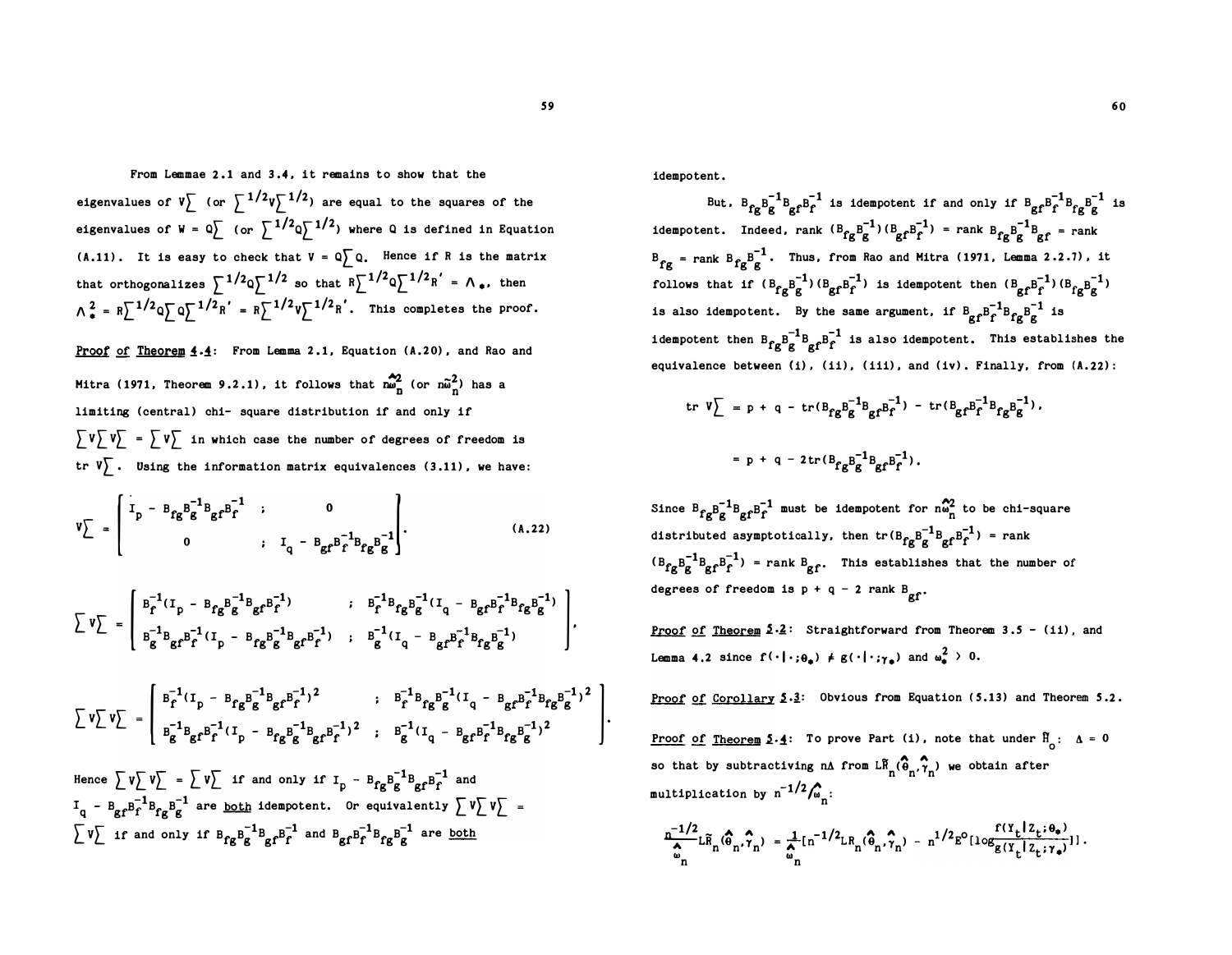Since  $f(\cdot|\cdot;\theta_{\bullet}) \neq g(\cdot|\cdot;\gamma_{\bullet})$  because the models are strictly nonnested, Part (i) follows from Theorem  $3.5 - (ii)$  and Lemma  $4.2 - (i)$ .

To prove Parts (ii) and (iii) , note that

$$
\frac{n^{-1/2}}{\hat{\omega}_n} \mathbb{L} \widetilde{R}_n(\hat{\theta}_n, \hat{\gamma}_n) = \frac{1}{\hat{\omega}_n} \Bigg[ n^{-1/2} \mathbb{L} R_n(\hat{\theta}_n, \hat{\gamma}_n) - n^{1/2} \mathbb{E}^{\circ} \Bigg[ \log \frac{f(\Upsilon_t \mid \mathbb{Z}_t; \theta_*)}{g(\Upsilon_t \mid \mathbb{Z}_t; \gamma_*)} \Bigg] \Bigg] + \frac{n^{1/2}}{\hat{\omega}_n} \Delta.
$$

The first term is  $0<sub>p</sub>(1)$  from Theorem 3.5 - (ii), and the second term goes almost surely to  $+\infty$  under  $\widetilde{H}_{\widehat{f}}$  and to  $-\infty$  under  $\widetilde{H}_{\widehat{g}}$ .

Proof of Theorem  $6.2$ : Part (i) follows from Theorem 4.3, since the c.d.f.  $M_{p+q}(\cdot;\lambda)$  is continuous in  $\lambda$ , and since  $\widehat{W}_n$  converges almost  $p+q$ .<br>
surely to W so that the eigenvalues  $\hat{\lambda}_n$  converge also almost surely to  $\lambda_a$ . Part (ii) follows from Lemma 4.2 - (i). Part (iii) follows by the same argument.

Proof of Lemma  $6.3$ : We shall prove that (ii)  $\Rightarrow$  (i)  $\Rightarrow$  (iii)  $\Rightarrow$  (ii). Without loss of generality, we assume that  $H^0(\cdot\,|\,\cdot\,)$   $_{e}$  F<sub>0</sub>, i.e., that  $h^0(\cdot|\cdot) = f(\cdot|\cdot;\theta_0)$  for some  $\theta_0$  in  $\theta$ . Then, as is well known, it follows from the uniqueness of  $\theta_a$  (Assumption A3 - (b)) and Jensen's inequality that  $\theta_* = \theta_0$ . Thus  $h^0(\cdot | \cdot) = f(\cdot | \cdot; \theta_*)$ 

(ii)  $\Rightarrow$  (i): Since h<sup>0</sup>(·|·) = f(·|·; $\theta$ <sub>r</sub>), then  $h^0(\cdot|\cdot) = g(\cdot|\cdot; \gamma_*)$  using (ii), so that  $H^0(\cdot|\cdot)$   $\epsilon$   $G_{\gamma}$ , and hence  $H^0(\cdot | \cdot)$  e  $F_{\theta}$  n  $G_{\gamma}$ .

(i)  $\Rightarrow$  (iii): Since  $H^0(\cdot | \cdot)$  e G<sub> $\gamma$ </sub>, then  $h^0(\cdot | \cdot) = g(\cdot | \cdot; \gamma_*)$  as above. Since  $h^0(\cdot | \cdot) = f(\cdot | \cdot; \theta_*)$ , then  $f(\cdot | \cdot; \theta_*) = g(\cdot | \cdot; \gamma_*)$ , which implies (iii) .

(iii)  $\Rightarrow$  (ii): Since  $h^0(\cdot|\cdot) = f(\cdot|\cdot;\theta_*)$ , then (iii) implies that:

$$
\int_{Z} \{\int_{\Upsilon} \log \frac{f(y|z;\theta_{\bullet})}{g(y|z;\theta_{\bullet})} f(y|z;\theta_{\bullet}) dy\} dz = 0.
$$

Then (ii) follows from Jensen's inequality.

Proof of Theorem  $6.4$ : Under  $H_0$ , it follows from Lemma 6.3 that  $f(\cdot | \cdot; \theta_*) = g(\cdot | \cdot; \gamma_*)$ . Then, Part (i) follows from Theorem 3.4 - (i), the continuity of the c.d.f.  $M_{p+q}(\cdot; \lambda)$  in  $\lambda$ , and the strong convergence of  $\hat{\lambda}_n$  to the eigenvalues  $\lambda_*$  of W. Parts (ii) and (iii) follow from Lemma 3 .1.

Proof of Lemma 1.2: We shall prove that (ii)  $\Rightarrow$  (i)  $\Rightarrow$  (iv)  $\Rightarrow$  $(iii) \Rightarrow (ii)$ .

(ii)  $\Rightarrow$  (i): Since  $\theta_* \circ d(\Gamma)$ ,  $\overline{\theta} \circ \Gamma$  such that  $\theta_* = d(\tilde{\gamma})$ . Thus, from Assumption A8, log  $g(\cdot|\cdot;\tilde{\gamma}) = \log f(\cdot|\cdot;\theta_{\pm})$  which implies  $E^0$ [log g(Y<sub>t</sub>[Z<sub>t</sub>; $\tilde{\gamma}$ )] =  $E^0$ [log f(Y<sub>t</sub>[Z<sub>t</sub>; $\theta_*)$ ]  $\geq E^0$ [log f(Y<sub>t</sub>[Z<sub>t</sub>; $\theta$ )] for any  $\theta$  in  $\theta$  and, in particular for any  $\theta$  in  $d(\Gamma)$ , i.e., for any  $\theta = d(\gamma)$ for  $\gamma$   $\epsilon$   $\Gamma$ . Then, using again Assumption A8, we have  $E^0$ [log g(Y<sub>t</sub>[Z<sub>t</sub>; $\tilde{\gamma}$ )]  $\geq E^0$ [log g(Y<sub>t</sub>[Z<sub>t</sub>; $\gamma$ )] for any  $\gamma$   $\epsilon$   $\Gamma$ , which implies that  $\tilde{\gamma} = \gamma_{\phi}$  from Assumption A3 - (b), and hence that  $\theta_{\phi} = d(\gamma_{\phi})$ .  $(i) \Rightarrow (iv)$ : Obvious given Assumption A8.  $(iv) \Rightarrow (iii)$ : Obvious. (iii)  $\Rightarrow$  (ii): Suppose that  $\theta_*$  i d( $\Gamma$ ), then  $\theta_* \neq \tilde{\theta} = d(\gamma_*)$ .

But from (iii) and Assumption A8, we have  $E^0$ [log f(Y<sub>t</sub>[Z<sub>t</sub>; $\theta_*$ )] =  $E^0$ [log f(Y<sub>t</sub>[Z<sub>t</sub>; $\delta$ )], which contradicts the uniqueness of  $\theta_*$  (Assumption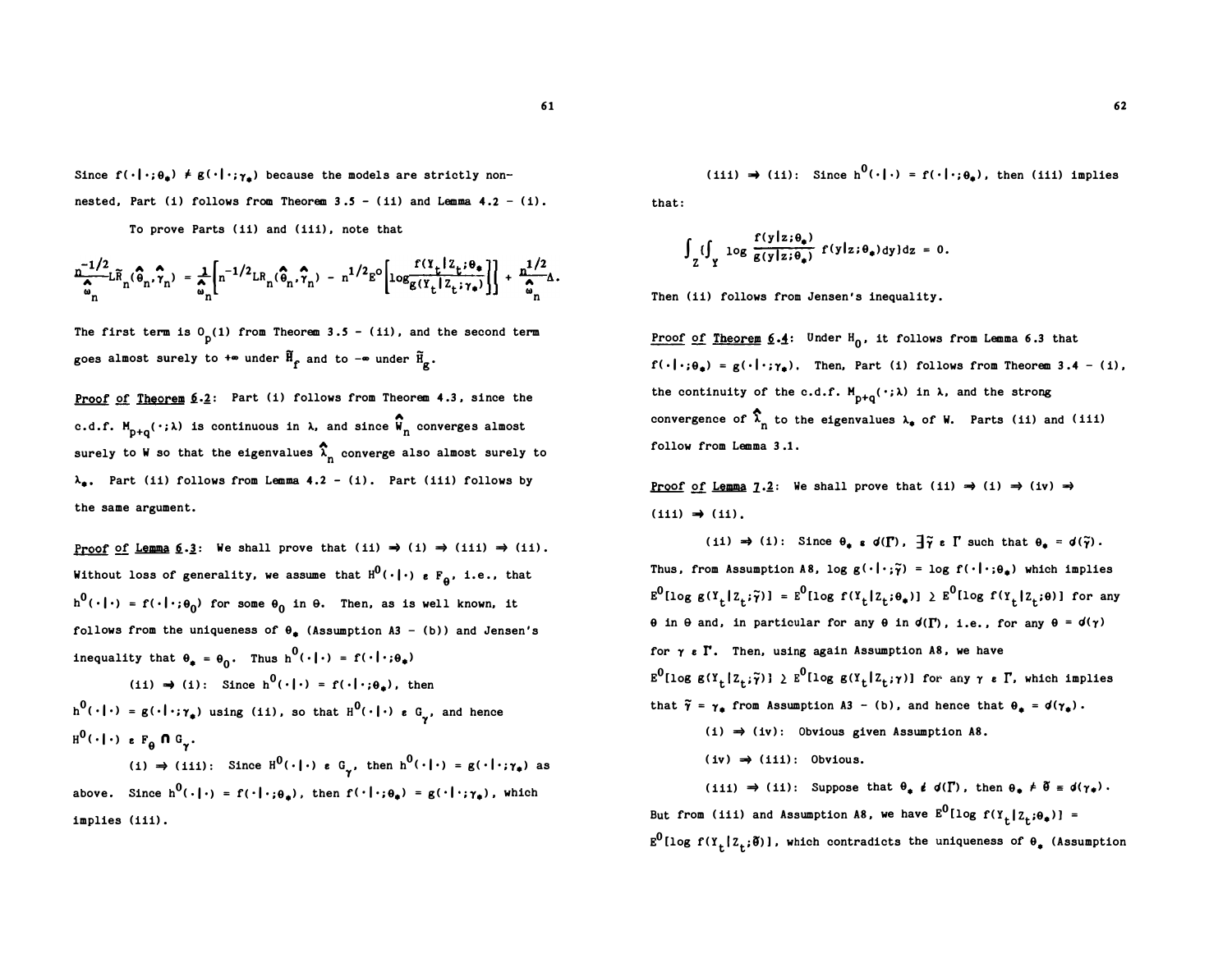Proof of Lemma 7.3: First, we note that, under Assumption A8,  $\partial \log\, g\, (\cdot\,|\cdot\,; \gamma\,) / \partial \gamma\,=\, \partial \sigma^{'}/ \partial \gamma\, \&\,\, \partial \log\, f\, (\cdot\,|\cdot\,; \sigma(\gamma)\,) \, / \partial \theta\,.$  But under  ${\rm H}^{\theta}_0$ , we have  $\theta_a = d(\gamma_a)$  (Lemma 7.2), which establishes Part (ii) and the first equality of Part (i) using the definitions of  $B_g$ ,  $B_f$ , and  $B_{gf}$ . In addition:

$$
\frac{\partial^2 \text{log } \mathcal{E}}{\partial \gamma \partial \gamma} = \frac{\partial a^2}{\partial \gamma} \cdot \frac{\partial^2 \text{log } \mathcal{E}}{\partial \theta \partial \theta} \cdot \frac{\partial d}{\partial \gamma'} + \sum_{k} \frac{\partial d_k}{\partial \gamma \partial \gamma'} \frac{\partial \text{log } \mathcal{E}}{\partial \theta_k}.
$$

where we have omitted the arguments of the functions, and where  $\phi_{\mathbf{k}}^{\phantom{\dag}}$  is the k-th component of **d**. Since  $E^0[\partial \log f(Y_t | Z_t; \theta_*)/\partial \theta] = 0$  and since  $\theta_* = d(\gamma_*)$ , then the second equality of Part (i) follows. Finally, Part (iii) follows from this equality and the fact that  $A_f(\theta_*)$  and  $A_{g}(\gamma_{\phi})$  are non- singular matrices (see, White (1982a), Theorem 3.1)).

<u>Proof of Theorem</u> 1.4: Since under  $H_0^{\theta}$ , we have  $f(\cdot|\cdot;\theta_{\phi}) = g(\cdot|\cdot;\gamma_{\phi})$ (Lemma 7.2), then Part (i) follows from Theorem  $3.5 - (i)$  if we show that the non-zero eigenvalues  $\lambda_{\bullet}$  of W are the non-zero eigenvalues of  $W$ . But, using Lemma 7.3, the eigenvalues of W solve:</u>

$$
0 = \det \begin{bmatrix} -B_f A_f^{-1} - \lambda I_p & ; & -B_f \frac{\partial d}{\partial \gamma} A_g^{-1} \\ \frac{\partial d}{\partial \gamma} B_f A_f^{-1} & ; & \frac{\partial d}{\partial \gamma} B_f \frac{\partial d}{\partial \gamma} A_g^{-1} - \lambda I_q \\ & ; & \frac{\partial d}{\partial \gamma} B_f \frac{\partial d}{\partial \gamma} A_g^{-1} - \lambda I_q \end{bmatrix}.
$$
  
= det 
$$
\begin{bmatrix} -B_f A_f^{-1} - \lambda I_p & ; & -B_f \frac{\partial d}{\partial \gamma} A_g^{-1} \\ -\lambda \frac{\partial d}{\partial \gamma} & ; & -\lambda I_q \end{bmatrix}.
$$

$$
= det \begin{bmatrix} -B_{f}A_{f}^{-1} - \lambda I_{p} + B_{f}\frac{\partial d}{\partial \gamma}A_{g}^{-1}\frac{\partial d}{\partial \gamma} & ; & -B_{f}\frac{\partial d}{\partial \gamma}A_{g}^{-1} \\ 0 & ; & -\lambda I_{q} \end{bmatrix}
$$

where the second equation follows from the first equation by adding to the second-row matrices the first-row matrices premultiplied by the full row-rank matrix  $\partial \boldsymbol{\sigma}' / \partial \boldsymbol{\gamma}$  (Lemma 7.3 - (iii)), and where the third equation follows from the second equation by adding to the firstcolumn matrices the second-column matrices postmultiplied by  $-\partial \sigma' / \partial \gamma$ . Hence, the eigenvalues of W solve:

$$
0 = \lambda^{\mathsf{q}} \det \left\{ -B_{\mathsf{f}} A_{\mathsf{f}}^{-1} + B_{\mathsf{f}} \frac{\partial \mathsf{d}}{\partial \gamma'} A_{\mathsf{g}}^{-1} \frac{\partial \mathsf{d}'}{\partial \gamma} - \lambda \mathsf{I}_{\mathsf{p}} \right\},\tag{A.23}
$$

which establishes that the non-zero eigenvalues of W are the non-zero eigenvalues of W as defined by Equation  $(7.5)$ . Equation  $(A.23)$  also shows that the eigenvalues of  $M$  are all real and non-negative since  $A_{\hat{f}}^{-1}$  - [ad/a $\gamma'$ ] $A_{\hat{g}}^{-1}$ [ad $'$ /a $\gamma$ ] =  $A_{\hat{f}}^{-1}$  - [ad/a $\gamma'$ ]([ad $'$ /a $\gamma$ ] $A_{\hat{f}}$ [ad/a $\gamma'$ ])<sup>-1</sup> [ $\partial$ o'/ $\partial$  $\gamma$ ] which is n.s.d.

Part (ii) follows from Lemma 3.1 and  $H_A^{\theta} = H_f$ .

<u>Proof of Corollary</u>  $1 \cdot 2$ : If  $A_f + B_f = 0$ , then it follows from Lemma 7.3 - (i) that under  $H_0^{\theta}$ ,  $A_g + B_g = 0$ . Part (i) follows from Theorem 3 .6 and Lemma 7.3 since Condition (3.12) is satisfied. Part (ii) is identical to Theorem  $7.4 - (11)$ .

<u>Proof of Theorem</u> 1.<u>6</u>: Since  $H_0^0 = H_0^{\omega}$ , Part (i) follows from Theorem 4.3 since the non-zero eigenvalues of W are the eigenvalues of  $\mathbf{M}$  (see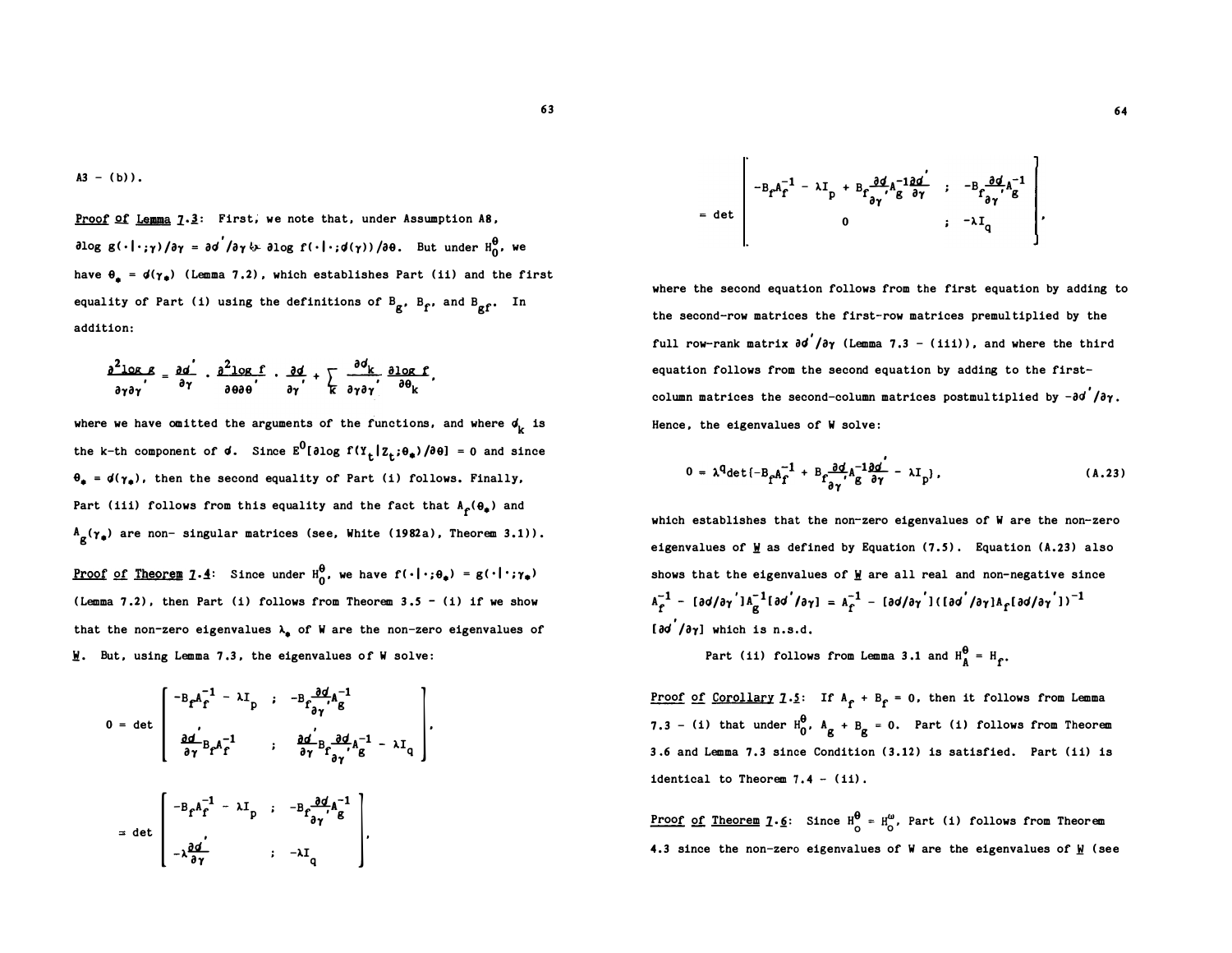the proof of Theorem 7.4). Parts (ii) follows from Lemma 4.2 since  $H_A^{\theta}$ is equivalent to  $H_{\text{A}}^{\omega}$ . Part (iii) is proved similarly.

Proof of Corollary 7.7: As noticed in the proof of Corollary 7.5, given the assumptions of Corollary 7 .7, we have both information matrix equivalences (3.11) under  $H_0^0$ . Then Part (i) follows from Theorem 4.4 - (iv) by noticing that the matrix  $B_{gf}B_f^{-1}B_{fg}B_g^{-1}$  is equal to I<sub>q</sub> (using Lemma 7.3) and hence is idempotent. Parts (ii) and (iii) are identical to Parts (ii) and (iii) of Theorem 7.6.

#### FOOTNOTES

- This research was supported by National Science Foundation Grant SES-8410593 . I am indebted to P. Bjorn, D. Lien, D. Rivers for helpful discussions, and to J. M. Dufour for some references on weighted sums of chi-square distributions. I would like to thank especially H. White whose comments much improved this paper. I am also grateful to C. R. Jackson without whom this paper would not have been written and to L. Donnelly for stimulating thoughts. Remaining errors are mine.
- 1. The notation  $\mathfrak{o}_{\mathbf{p}}(1)$  indicates a quantity that converges in probability to zero, while the notation  $0<sub>p</sub>(1)$  indicates a quantity that is bounded in probability as n goes to infinity (see, e.g., Mann and Wald (1943)). As a matter of fact, Equation (3.4) holds whether or not  $f(\cdot|\cdot; \theta_{\pm}) = g(\cdot|\cdot; \gamma_{\pm})$ . The point is that, if  $f(\cdot|\cdot;\theta_*) = g(\cdot|\cdot;\gamma_*)$ , then the asymptotic distribution of the LR statistic will be given by Equation (3 .3) .
- 2. As noticed earlier, only the  $\underline{m}$  non-zero eigenvalues  $\underline{\lambda}$  are relevant, i.e.,  $M_{\underline{m}}(\,\cdot\,;\lambda) = M_{\underline{m}}(\,\cdot\,;\lambda)$ . Moreover, these eigenvalues are all real, and that they are all non-negative if Q is positive semi-definite.
- 3. Since rank  $W = rank \sum$  **e** r, then the limiting distribution in (3.8) is equal to  $M_{p}(\,\cdot\,;\underline{\lambda}_{\phi})$  where  $\underline{\lambda}_{\phi}$  is the vector of non-zero eigenvalues of W. Let us also note that some eigenvalues  $\lambda_{\perp}$  may be negative since the matrix defining the quadratic form in Equation (3.3) is not p.s.d. (see footnote 2) .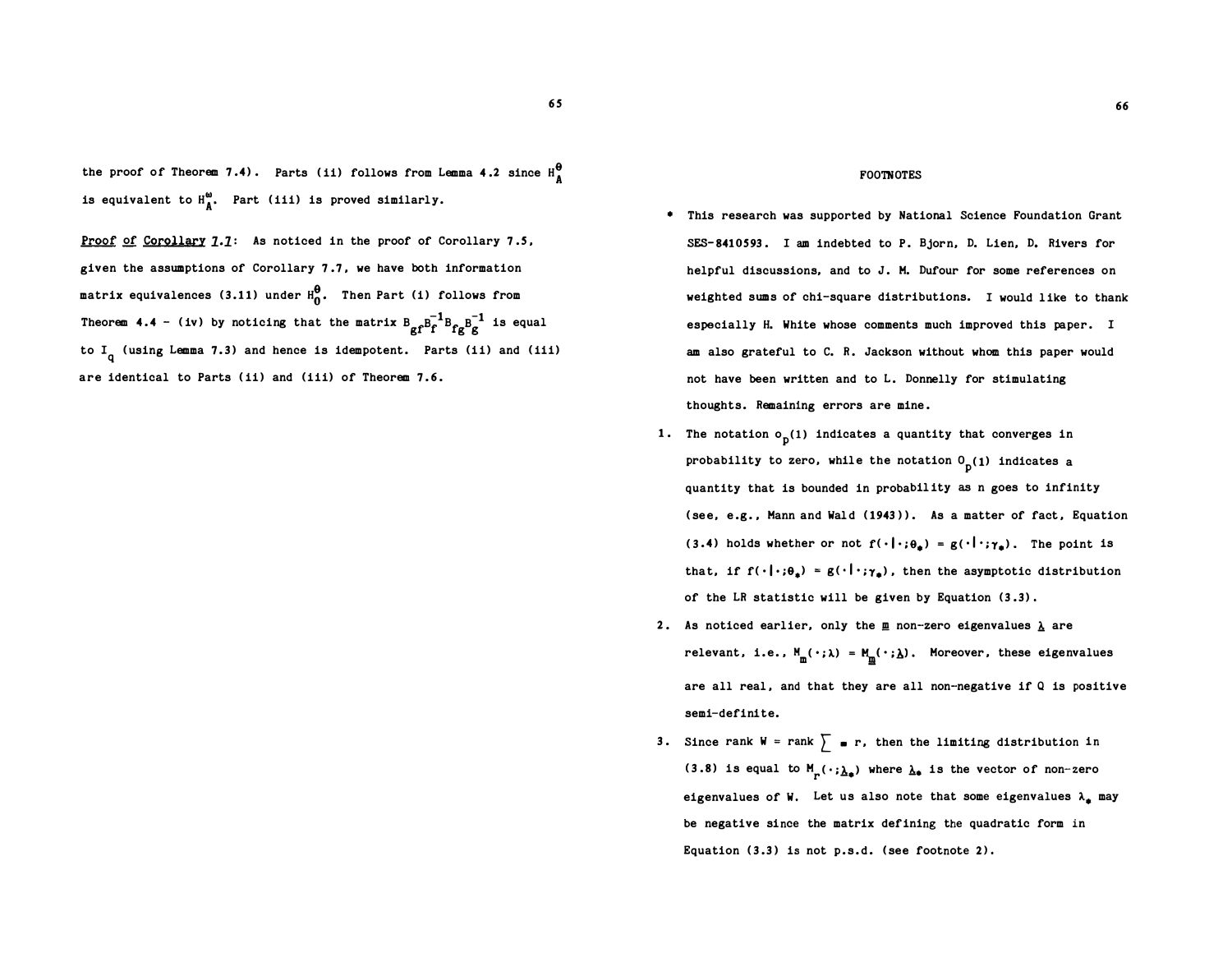- 4. In fact, Property (3.10) holds whether or not  $f(\cdot|\cdot;\theta_{\bullet})$  =  $g(\cdot|\cdot;\gamma_a)$  (see also footnote 1). However,  $\omega_a^2 = 0$  if and only if  $f(\cdot|\cdot;\theta_{\phi}) = g(\cdot|\cdot;\gamma_{\phi})$  (see Lemma 4.1 below). Thus, one must instead rely on the asymptotic approximation  $(3.8)$ .
- 5. Given the definition of  $\theta_{\phi}$ , it is clear that  $KLIC(H_Y^0|z^jF_{\theta})$  is the minimum distance between the true conditional distribution  $H^0(\cdot | \cdot)$  and any conditional distribution  $F(\cdot | \cdot; \theta)$  in  $F_{\theta}$ .
- 6. The case when  $F_{\theta}$  and  $G_{\gamma}$  are not nested but do have a non-empty intersection is treated in the next section on overlapping models. for a long time, non-nested hypotheses were defined as hypotheses that cannot be obtained from the other by a suitable limiting approximation (Cox ( 1961, 1 962) ). Noting that there were no satisfactory definitions of this concept. Pesaran (1985) recently proposed formal definitions of globally non-nested , partially non-nested, and nested hypotheses baaed on the KLIC. It can be shown that Pesaran 's definitions are equivalent to our Definitions S.1. 6.1. and 7.1. Our definitions appear to be more intuitive and natural .
- 7. Note that, from Equation (4.4), it follows that:

$$
n^{-1/2}LR_n(\widehat{\theta}_n,\widehat{\gamma}_n)/\widetilde{\omega}_n \leq n^{-1/2}LR_n(\widehat{\theta}_n,\widehat{\gamma}_n)/\widehat{\omega}_n.
$$

Thus, even though under the Pittman approach the tests will have the same asymptotic power, this inequality suggests that the test based on  $\overset{\bullet}{\bullet}_{\text{n}}$  will be asymptotically more powerful than the test based on  $\tilde{\bm{\omega}}_{\bm{n}}$  according to other definitions of asymptotic power

such as Bahadur (1960)'s definition.

- 8. I owe this point to Hal White.
- 9. The reason for this multitude of criteria is that Sawa (1978) and Chow (1981) question the validity of Akaike's initial derivation.
- 10. Note that a correctly specified model is no longer necessarily best. More generally,  $k(p)$  may depend on n.
- 11. In the univariate dichotomous case, Cox (1970) points out that the logit and probit models are approximations of each other. If the explanatory variables are all discrete, Lee (1981) points out that in the bivariate dichotomous case the probit and logit models are either identical or nested. Morimune (1979) proposes some Cox-type tests for discriminating between the logit and the probit models. As argued in Section 8, these tests are conceptually different from the ones proposed here.
- 12. The variance test can be avoided by testing only some implications of the hypothesis  $f(\cdot|\cdot;\theta_{\bullet}) = g(\cdot|\cdot;\gamma_{\bullet})$ . This is done by first characterizing the conditions that  $\theta$  and  $\gamma$  must satisfy for  $f(\cdot|\cdot;\theta)$  to be equal to  $g(\cdot|\cdot;\gamma)$ . (See Lien and Vuong (1986) for an illustration.) In general, tests of some appropriately selected conditions are easier to perform than the variance test, and can be done using only  $\hat{\theta}_n$  or  $\hat{\gamma}_n$ . The difficul ty is to derive these conditions.
- 13. To see this, Note that  $H_0$  is a composite of  $H_0^{\omega}$  and  $H_0 H_0^{\omega}$ . Let  $A = \{n\omega_n^2 > c_1\}$  and  $B = \{\ln^{-1/2}LR(\hat{\theta}_n, \hat{\tau}_n)/\hat{\omega}_n | > c_2\}$ . Then Pr [reject  $H_o H_o$ ] = Pr [A  $\bigcap B H_o$ ] =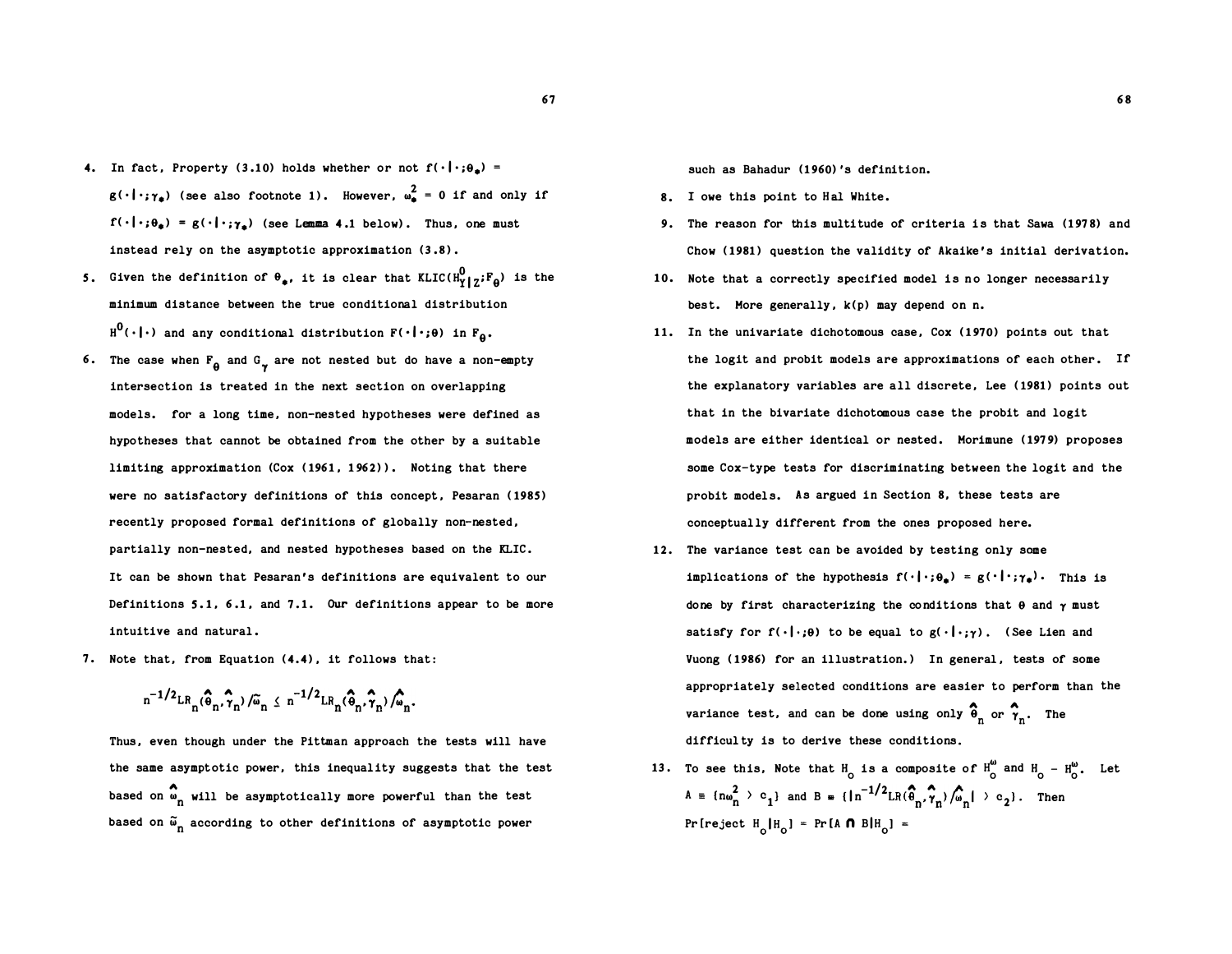$max\{Pr(A \cap B|H_{\rho}^{\omega}), Pr(A \cap B|H_{\rho} - H_{\rho}^{\omega})\}$ max  $\{Pr(A|H_0^{\omega})$ ,  $Pr(B|H_0 - H_0^{\omega})\}$ . But from Theorems 5.2 and 6.2,  $Pr(A|H_0^{\omega}) \rightarrow \alpha_1$  and  $Pr(B|H_0 - H_0^{\omega}) \rightarrow \alpha_2$ .

- 14. Johnson and Kotz (1969) give values of  $M_m(x;\lambda)$  for  $m = 4$  and some values of x and A with a Fortran IV program for calculating  $M_m(x;\lambda)$  which can also be used to compute the upper-tail probability  $1 - M_{p+q}(\hat{n}\omega_n^2;\hat{\lambda}_n^2)$ . Paul Bjorn told me, however, that there are some problems with this Fortran program.
- 15. It follows that  $H_0^{\omega} = H_0$  and  $H_A^{\omega} = H_f U H_g$ . The variance test of Theorem 6.2 can therefore be thought of as a discrimination test since the null and alternative hypotheses correspond respectively to the equivalence and non-equivalence of the models. Contrary to the LR- based test proposed below, the variance test is not directional in the sense that when one rejects  $H_0$ , one does not know if it is in favor of  $H_f$  or  $H_g$ .
- 16. It is worth noting that if one rejects  $H_0$  using the LR-based test, then one knows if it is in favor of  $H_f$  or  $H_g$ . Since it is assumed that at least one model is correctly specified, then rejection in favor of  $H_f$  will imply that  $F_{\theta}$  is correctly specified and  $G_{\gamma}$  is incorrectly specified. A similar research applies in case of rejection in favor of  $H_{g}$ .
- 17. In fact, the computation of both  $c_1$  and  $c_2$  can be replaced by the computation of only the upper-tail probability of  $2LRn_{}(\widehat{\boldsymbol{\theta}}_n,\widehat{\boldsymbol{\gamma}}_n)$ from the distribution  $M_{p+q}(\cdot;\widehat{\lambda}_{n})$ .
- 18. It is assumed throughout this and the next sections that the

information matrix equivalence holds whenever the model is correctly specified. This actually requires a mild additional assumption (see, e.g. White (1982, Assumption A7), Vuong (1983, Assumption A6)).

- 19. Classical nested hypothesis testing actually assumes that the larger model is correctly specified. Only recently this framework has been extended to the misspecified case (see, e.g., White (1982a) ). Let us also note that the equivalence between model selection tests and nested hypothesis tests does not hold if one introduces a correction factor as in the criterion (5.14).
- 20. Though the variance tests are asymptotically equivalent, they are not asymptotically equivalent to the LR test under  $H^0_{\sim}$ . In addition, these tests are not asymptotically equivalent under  $H^0$ to the robust Wald and LM tests proposed by White ( 1982a) for testing the parametric restrictions  $H_0^{\theta}$ . The relative asymptotic power properties of all these tests of  $H_0^\theta$  in the misspecified case is left for future research .
- 21 . Rejection of the equivalence in favor of the competing model being better does not, of course, imply that the alternative model is correctly specified. Note also that rejection of the equivalence in favor of the initial model being better implies that the al ternative model is misspecified.
- 22 . For subsequent work on specification tests, see Newey ( 1983), Ruud ( 1984) , Vuong (1983 , 1 984) , among others .
- 23 . Another important difference is that most specification tests use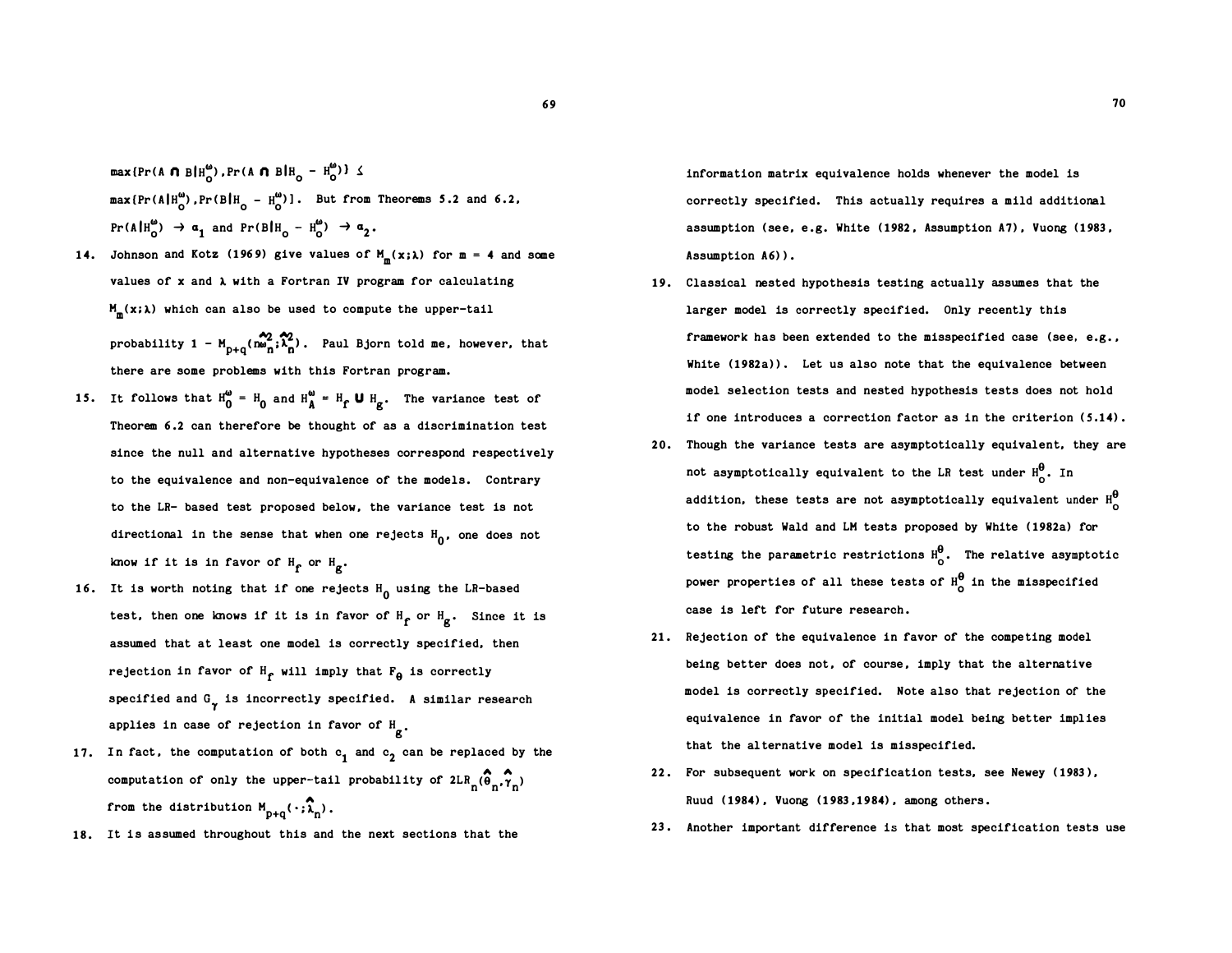only estimators of the model under test while our model selection tests use estimators of both the initial model and the competing model . This difference is similar to the one between the score or lagrange multiplier test and the LR test in the familiar nested hypothesis framework. Though the current specification tests and our LR based tests may have identical local power properties , our model selection tests are likely to have nicer global power properties (see, e.g., Bahadur (1967)).

- 24. See White (1982b) and Aguirre-Torres and Gallant (1983). White (1982b) showed that the test based on  $T_n^f$  is asymptotically equivalent to the J and P tests proposed by Davidson and MacKinnon (1981). Originally, Cox (1961, 1962) used a different but asymptotically equivalent statistic which is given by Equation (8.1) where  $g(y|z_t; \hat{\gamma}_n)$  is replaced by  $g(y|z_t; \gamma_*(\hat{\theta}_n))$ . This latter statistic was used by Pesaran ( 1974) and Pesaran and Deaton (1978). It is clear that Equation (8.2) still holds. Another Cox-type test for non- nested hypotheses is the one proposed by Morimune ( 1983).
- 25. See also Datsoor (1981) who observes that  $n\frac{f}{n}$  and  $n\frac{g}{n}$  cannot both go in probability to  $+\infty$  in the linear regression context.
- 26 . For a similar point of view in a Bayesian framework, see also Klein (1983). But, see also McKinnon (1983b).
- 27. Throughout, we assume that the support of  $H_{y}^0|_z$  is  $Y$  for  $H_{z}^0$ -almost all z. Then the open set  $N_z = {y; f(y|z; \theta_*) \neq Kg(y|z; \theta_*)}$  must be empty. The result follows by integrating with respect to  $\mathcal{V}_{\mathbf{y}}$ .

#### REFERENCES

- Aguirre-Torres, V., and A. R. Gallant: "The Null and Non-Null Asymptotic Distribution of the Cox Test for Multivariate Nonlinear Regression: Alternatives and a New Distribution-Free Cox Test," Journal of Econometrics, 21(1983), 5-33.
- Aitchinson, J., and S. D. Silvey: "Maximum Likelihood Estimation of Paramaters Subject to Restraints," Annals of Mathematical Statistics, 29(1958), 813-828.
- Akaike, H.: "Information Theory and an Extension of the Likelihood Ratio Principle ," Proceedings of the Second International Symposium of Information Theory, ed. by B. N. Petrov and F. Csaki. Budapest: Akademiai Kiado, 1973, 257-281.
- ... "A New Look at the Statistical Model Identification," IEEE Transactions on Automatic Control, AC-19( 1974) , 7 16-723 .
- Amemiya, T.: "Selection of Regressors," International Economic Review, 21( 1980) , 331-3 54.
- Atkinson, A. C.: "A Test for Discriminating between Models," Biometrika, 56(1969), 337-347.
- .: "A Method for Discrimating between Models," Journal of the Royal Statistical Society, Series B,  $32(1970)$ ,  $323-353$ .
- Bahadur, R. R. : "Stochastic Comparison of Tests ," Annals of Mathematical Statistics, 31( 1960) , 276-295 .
- "An Optimal Property of the Likelihood Ratio Statistics ," Proceedings of the Fifth Berkeley Symposium on Mathematical Statistics. Berkeley: University of California Press, 1967, Vol. 1, 13-26.
- Box, G. E. P., and D. R. Cox: "An Analysis of Transformations," Journal of the Royal Statistical Society, Series B, 26(1964),  $211 - 243$ .
- Burguette, J., A. R. Gallant, and G. Souza: "On the Unification of the Asymptotic Theory of Nonlinear Econometric Models," Econometric Reviews, 1(1982), 151-190.
- Chow, G.: "Selection of Econometric Models by the Information Criterion," Proceedings of the Econometric Society European Meeting, ed. E. G. Charatsis. Amsterdam: North Holland, 1981.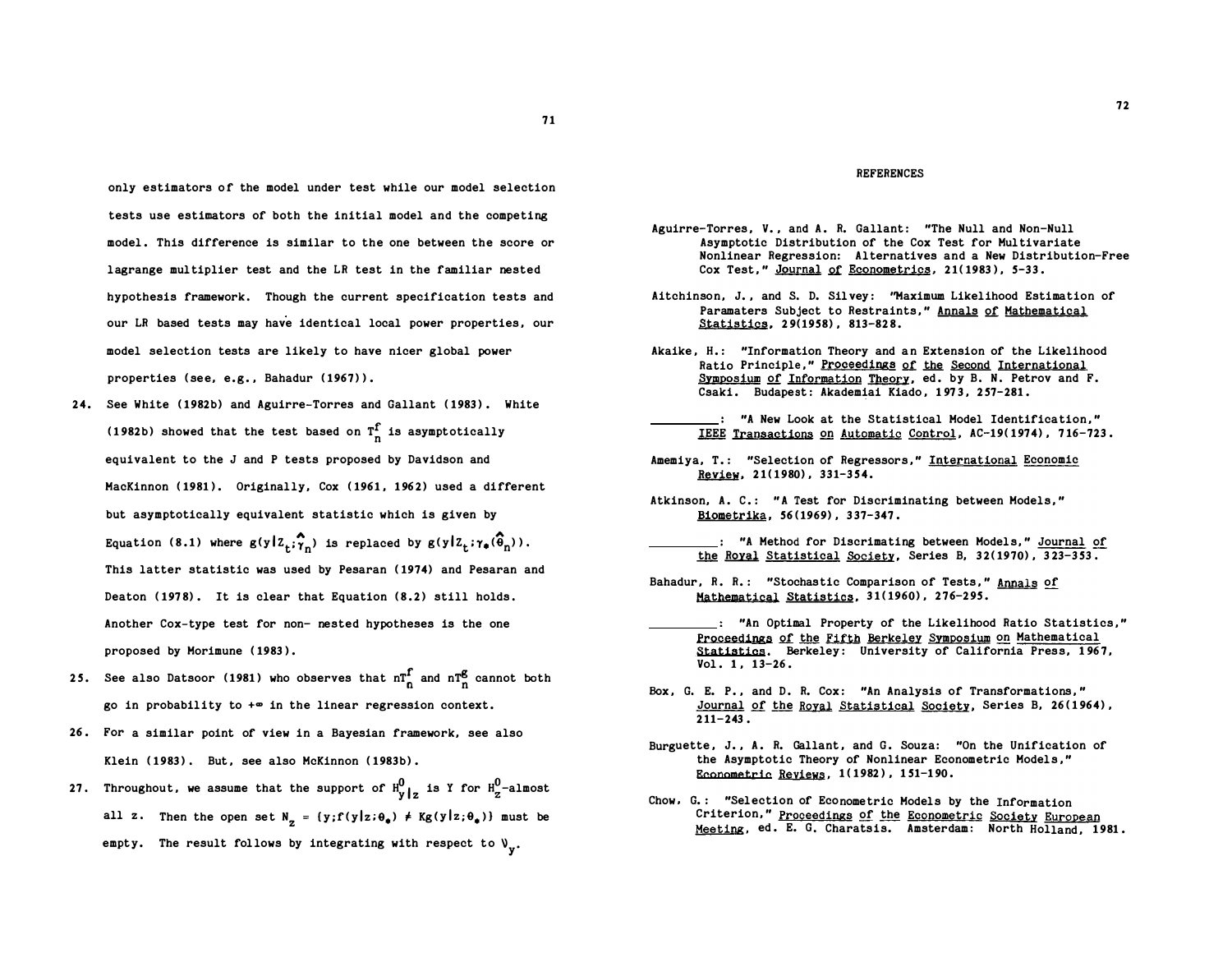- Econometrics. New York: McGraw-Hill, 1983.
- Cox, D. R.: "Tests of Seperate Families of Hypotheses," Proceedings of the Fourth Berkeley Symposium on Mathematical Statistics and Probability, 1(1961), 105-123.

 $\quad$ : "Further Resuris on Tests of Separate Families of Hypotheses." Journal of the Royal Statistical Society, Series  $B. 24(1962)$ ,  $406-424$ .

: The Analysis of Binary Data. London: Methuen, 1970.

- Dastoor, N. K.: "A Note on the Interpretation of the Cox Procedure for Non-Nested Hypotheses," Economics Letters, 8(1981), 113-119.
- Davidson, R., and J. G. MacKinnon: "Several Tests for Model Specification in the Presence of Alternative Hypotheses," Econometrica, 49(1981), 781-793.
- Fisher, G., and M. McAleer: "On the Interpretation of the Cox Test in Econometrics," Economics Letters, 4(1979), 145-150.
- Foutz, R. V., and R. C. Srivastana: "The Performance of the Likelihood Ratio Test When the Model is Incorrect," Annals of Statistics, 5(1977), 1183-1194.
- Gallant, A. R., and A. Holly: "Statistical Inference in an Implicit, Nonlinear , Simultaneous Equation Hodel in the Context of Maximum Likelihood Estimation," Econometrica, 48(1980), 697-720.
- Gourieroux, C., A. Monfort, and A. Trognon: "Testing Nested or Non-Nested Hypotheses," Journal of Econometrics, 21(1983), 83-115.
	- : "Pseudo Maximum Likelihood Method: Theory," Econometrica, 52 (1984), 681-700.
- Hausman, J.: "Specification Tests in Econometrics," Econometrica 46 ( 1978) , 1 251-1272.
- Hendry, D. F.: "Comment," Econometric Reviews, 2(1983), 111-114.
- Hotelling, H.: "The Selection of Variables for Use in Prediction with Some Comments on the Problem of Nuisance Parameters ," Annals of Mathematical Statistics, 11(1940), 271-283.
- Jennrich, R. I.: "Asymptotic Properties of Non-Linear Least Squares Estimators," Annals of Mathematical Statistics, 40(1969), 633-643 .
- Johnson, N. L., and S. Kotz: "Tables of Distributions of Positive Definite Quadratic Forms in Central Normal Variables," Sankhya, Series B, (1969), 303-314.
- .: Continuous Univariate Distributions 2. New York: John Wiley and Sons, 1970.
- Judge, G. G., W. E. Griffiths, R. C. Hill, H. Lutkepohl, and T. C. Lee: The Theory and Practice of Econometrics. New York: John Wiley and Sons, Second edition, 1985.
- Kent, J. T.: "Robust Properties of Likelihood Ratio Tests," Biometrika, 69(1982), 19-27 .
- Klein, R. W.: "Comment," Econometric Reviews, 2(1983), 115-119.
- Kullback, S., and R. A. Leibler: "On Information and Sufficiency," Annals of Mathematical Statistics, 22(1951), 79-86.
- Lee, L. F.: "On Comparisons of Normal and Logistic Models in the Bivariate Dichotomous Analysis," Economic Letters, 4(1979),  $151 - 155$ .
- Lien, D., and Q. H. Vuong: "Selecting the Best Linear Regression Model: A Classical Approach," mimeo, California Institute of Technology, 1 986 .
- MacKinnon, J. G.: "Model Specification Tests against Non-Nested Alternatives," Econometric Reviews, 2(1983), 85-110.
	- . "Reply," <u>Econometric</u> Reviews, 2(1983), 151-158.
- Mann, H. B., and A. Wald: "On Stochastic Limit and Order Relationships," Annals of Mathematical Statistics, 14(1984),  $217 - 226$ .
- McAleer, M., and A. Bera: "Comment," Econometric Reviews, 2(1983),  $121 - 130$ .
- Mizon, G., and J. F. Richard: "The Encompassing Principle and its Application to Non-Nested Hypotheses ," Discussion Paper , University of Southampton, 1982.
- Moore, D. S.: "Chi-Square Tests," in Studies in Statistics, R. V. Hogg (ed.), The Mathematical Association of America, Volume 19, 1 978.
- Morimune, K.: "Comparisons of Normal and Logistic Models in the Bivariate Dichotomous Analysis," Econometrica, 47(1979), 957-97 5.